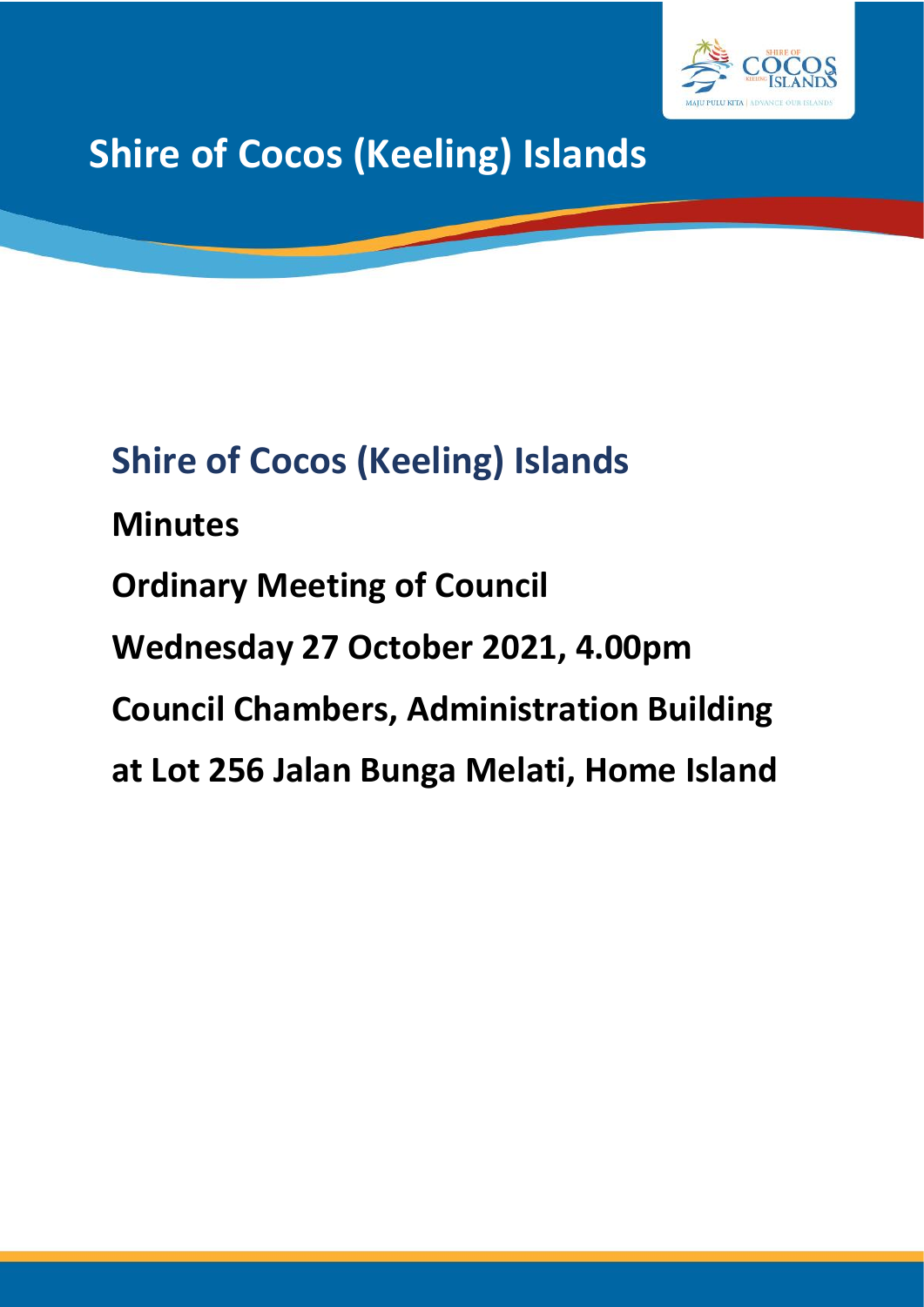

## **Disclaimer**

Members of the public should note that in any discussion regarding any planning or other application that any statement or intimation of approval made by any member or officer of the Shire during the course of any meeting is not intended to be and is not to be taken as notice of approval from the Shire. No action should be taken on any item discussed at a Council meeting prior to written advice on the resolution of the Council being received. Any plans or documents contained in this document may be subject to copyright law provisions (Copyright Act 1968, as amended) and the express permission of the copyright owner(s) should be sought prior to the reproduction.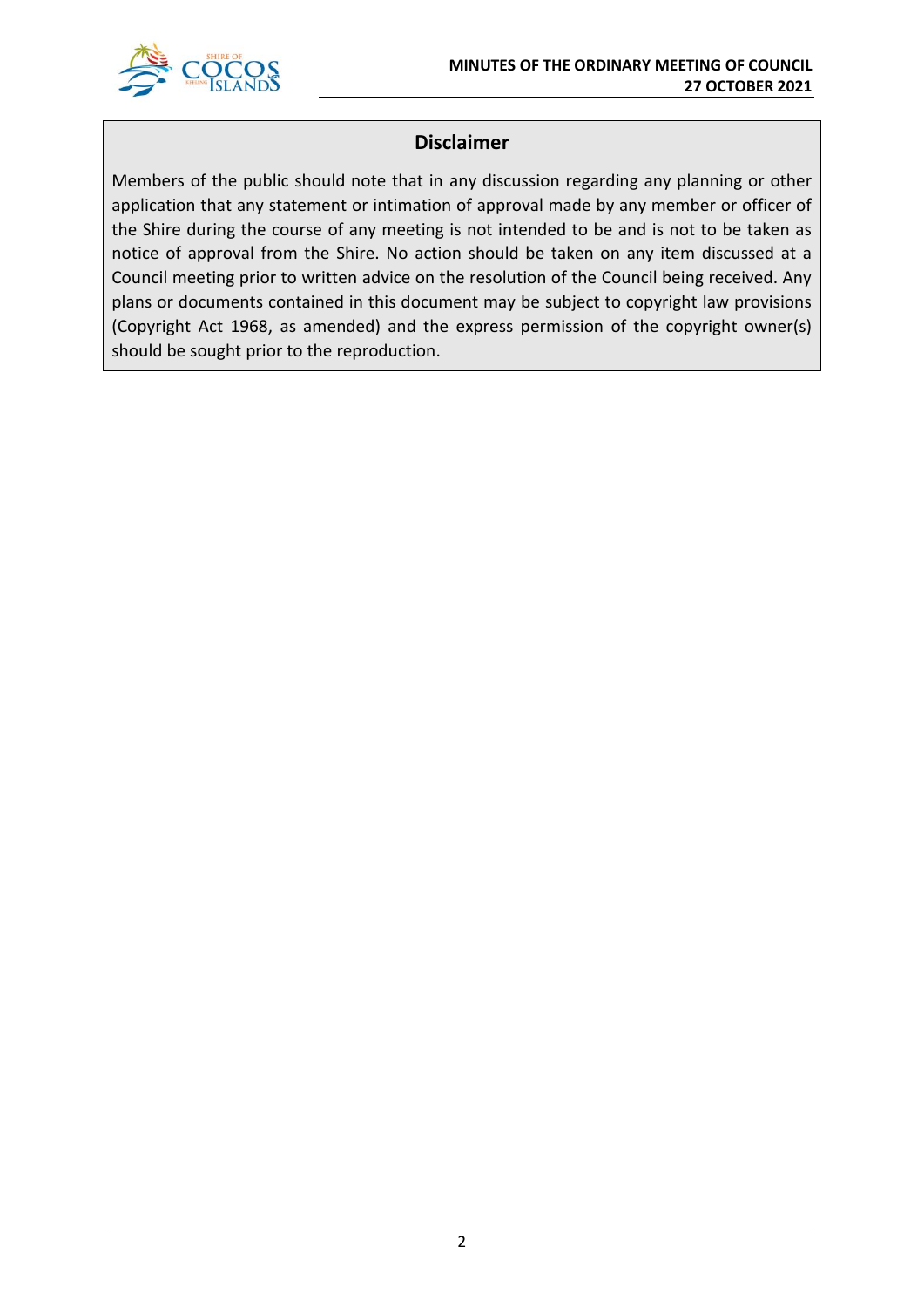

## **OUR VALUES**

**Service**

Provide the best service we can.

We serve the community and each other.

## **Accountability**

We take responsibility for our own actions.

We do what we say we will do.

Mistakes are an opportunity to learn.

## **Support**

We support our team and our community.

Look for opportunities to help each other.

## **Respect**

We respect and value others.

Our interactions are always respectful towards others.

## **Integrity**

We will be honest and transparent with all our dealings.

Maintain confidentiality.

Trust each other.

## **Achievement**

Being proactive and enabling the outcomes.

Be creative and think outside the square.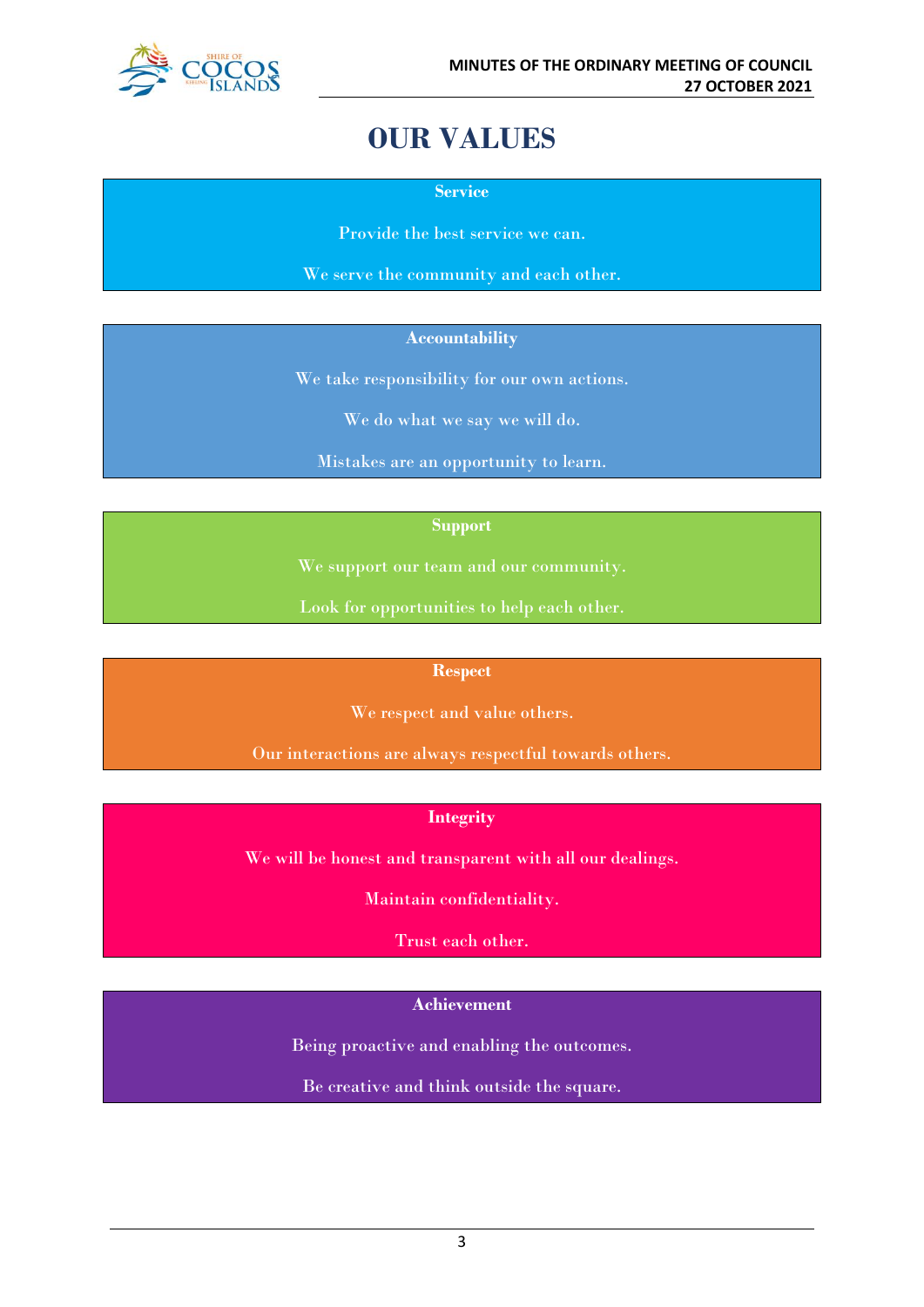

## **TABLE OF CONTENTS**

| <b>ITEM</b>             | <b>SUBJECT</b>                                                                    | <b>PAGE</b>    |
|-------------------------|-----------------------------------------------------------------------------------|----------------|
| $\mathbf{1}$            | <b>OPENING/ANNOUNCEMENTS OF VISITORS</b>                                          | 6              |
| $\overline{2}$          | ATTENDANCE/APOLOGIES/LEAVE OF ABSENCE (PREVIOUSLY<br><b>APPROVED)</b>             | 6              |
| $\overline{\mathbf{3}}$ | RESPONSE TO PREVIOUS PUBLIC QUESTIONS TAKEN ON NOTICE                             | 6              |
| 4                       | <b>PUBLIC QUESTION TIME</b>                                                       | 6              |
| 5                       | <b>LEAVE OF ABSENCE</b>                                                           | 7              |
| 5.1                     | LEAVE OF ABSENCE (PREVIOUSLY APPROVED)                                            | 7              |
| 5.2                     | APPLICATION FOR LEAVE OF ABSENCE                                                  | 7              |
| 6                       | PETITIONS/DEPUTATIONS/PRESENTATIONS                                               | $\overline{7}$ |
| 7                       | <b>CONFIRMATION OF MINUTES OF PREVIOUS MEETINGS</b>                               | 8              |
| 8                       | ANNOUNCEMENTS BY THE PRESIDING MEMBER AND COUNCILLORS                             | 9              |
| 9                       | <b>DECLARATION OF INTERESTS</b>                                                   | 9              |
| 10                      | <b>REPORT AND RECOMMENDATIONS FROM COMMITEES</b>                                  | 9              |
|                         | <b>REPORTS OF OFFICERS</b>                                                        |                |
| 10.1                    | <b>FINANCE</b>                                                                    |                |
| 10.1.1                  | MONTHLY FINANCIAL REPORT - SEPTEMBER 2021                                         | 9              |
| 10.1.2                  | SCHEDULE OF ACCOUNTS PAID FOR THE PERIOD 1 SEPTEMBER 2021 TO<br>30 SEPTEMBER 2021 |                |
| 10.1.3                  | <b>BUDGET VARIATION - TRANSPORTABLE AMENITY BLOCK</b>                             | 17             |
| 10.2                    | <b>LEASES</b>                                                                     |                |
| <b>NIL</b>              |                                                                                   | 21             |
| 10.3                    | <b>PLANNING/BUILDING</b>                                                          | 21             |
| <b>NIL</b>              |                                                                                   | 21             |
| 10.4                    | <b>ADMINISTRATION</b>                                                             |                |
| 10.4.1                  | APPOINTMENT OF COUNCIL REPRESENTATIVES TO COMMITTEES AND<br><b>ORGANISATIONS</b>  | 21             |
| 10.4.2                  | MEETING SCHEDULE FOR ORDINARY MEETINGS OF COUNCIL FOR 2022                        | 27             |
| 10.4.3                  | DRAFT BUSINESS IMPROVEMENT GRANT POLICY - CPC8                                    | 33             |
| 11                      | <b>MINUTES TO BE RECEIVED</b>                                                     | 37             |
| 12                      | ELECTED MEMBERS MOTIONS OF WHICH PREVIOUS NOTICE HAS BEEN<br><b>GIVEN</b>         | 37             |
| 13                      | <b>MOTIONS WITHOUT NOTICE WITH LEAVE OF COUNCIL</b>                               | 37             |
| 14                      | <b>MATTERS BEHIND CLOSED DOORS</b>                                                | 37             |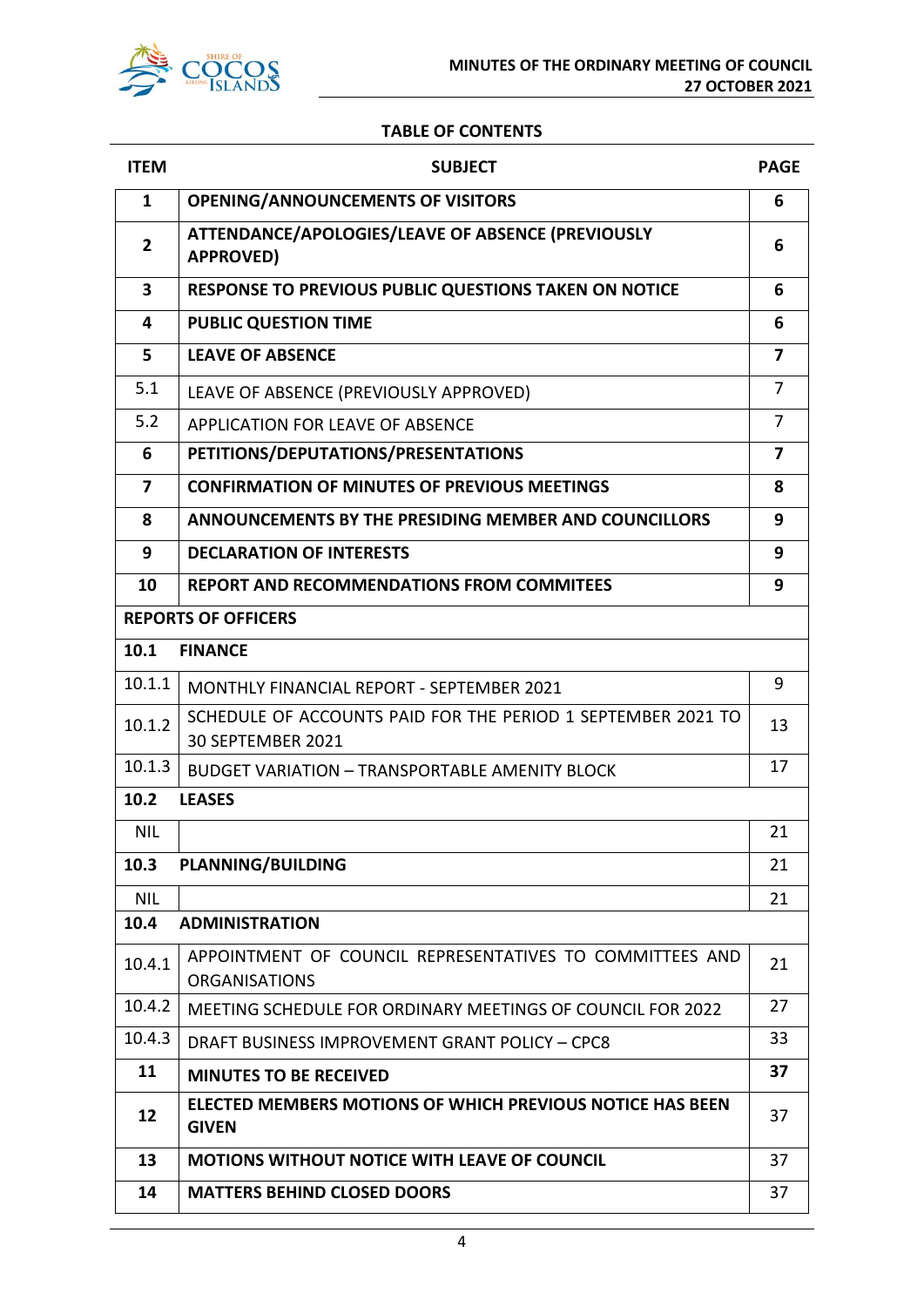

| 15         | <b>MATTERS RELATING TO THE LAND TRUSTS</b>                     | 37 |
|------------|----------------------------------------------------------------|----|
| 15.1       | <b>TRUSTS ADMINISTRATION</b>                                   | 39 |
| 15.1.1     | BASIS OF ACCOUNTING – SEPARATION OF SHIRE, 1979 TRUST AND 1984 | 39 |
|            | <b>TRUST ACCOUNTS</b>                                          |    |
| 15.2       | <b>TRUSTS LEASES</b>                                           | 44 |
| 15.2.1     | EXPRESSIONS OF INTERESTS - PART LOT 45 HOME ISLAND LIA SHED 2  | 44 |
| 15.2.2     | APPLICATION TO ENTER INTO A NEW LEASE FOR PART LOT 100 WEST    | 50 |
|            | ISLAND - SOUTH END ROAD PRECINCT AREA 5                        |    |
| 15.2.3     | APPLICATION TO LEASE PART LOT 18 HOME ISLAND RETAIL CENTRE -   | 55 |
|            | TENANCY 1 - COCOS ASIAN IMPORTS                                |    |
| 15.2.4     | APPLICATION TO LEASE PART LOT 18 HOME ISLAND RETAIL CENTRE -   | 60 |
|            | TENANCY 2 - COCOS GENERAL AGENCY                               |    |
| 15.2.5     | REQUEST FOR LEASE - LOTS 223 & 224 TRANNIES BEACH WEST ISLAND  | 65 |
|            | (COCOS ECO RESORT)                                             |    |
| 15.3       | <b>TRUSTS FINANCE</b>                                          | 70 |
| <b>NIL</b> |                                                                | 70 |
| 16         | NEW BUSINESS OF AN URGENT NATURE INTRODUCED BY DECISION OF     | 70 |
|            | <b>MEETING (LATE ITEM)</b>                                     |    |
| 17         | <b>CLOSURE</b>                                                 | 70 |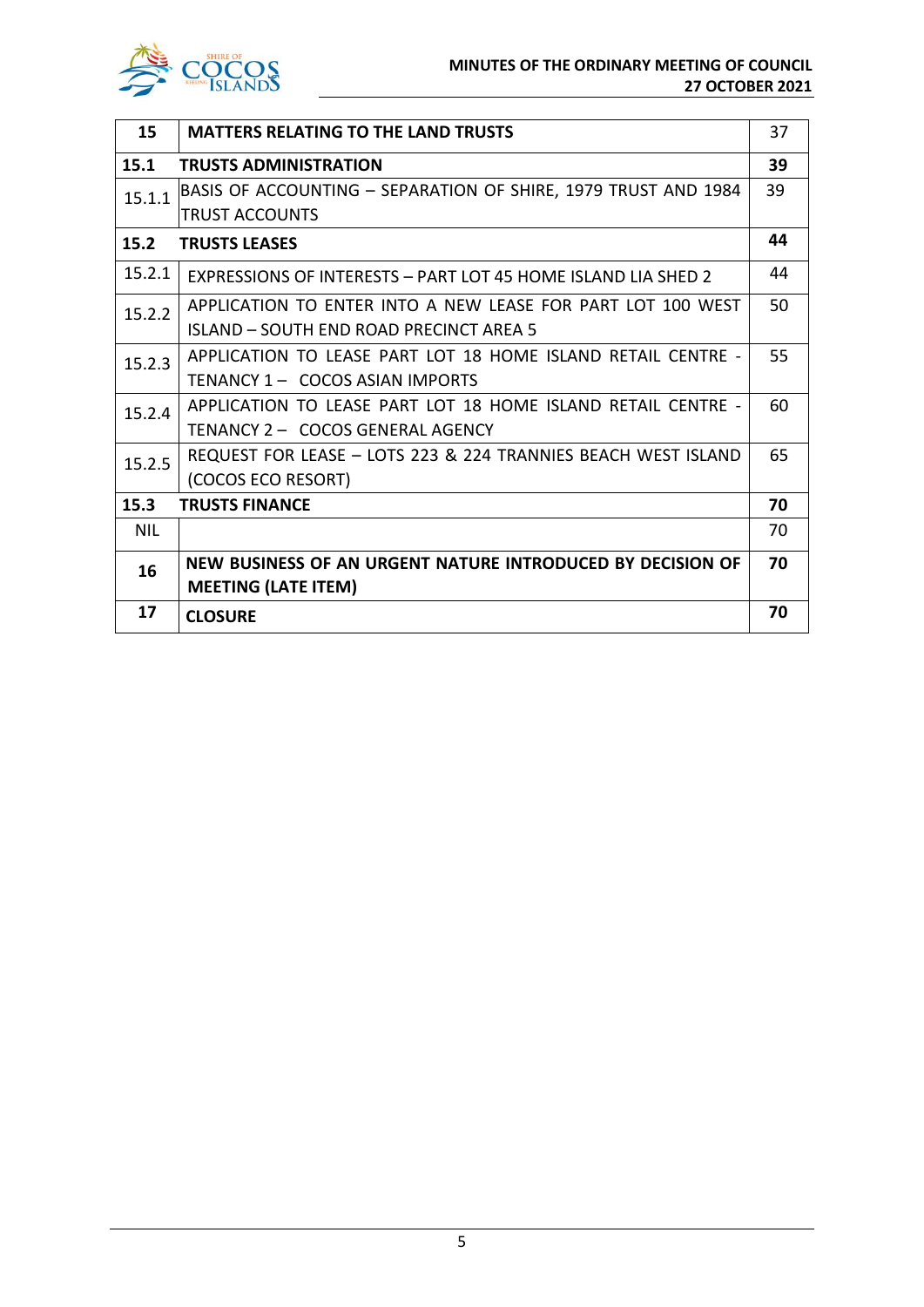

## **1. OPENING/ANNOUNCEMENTS OF VISITORS**

The presiding member declare the meeting opened at 4.00pm and welcome Councillors and staff to the meeting.

## **2. ATTENDANCE/APOLOGIES/LEAVE OF ABSENCE**

| <b>Shire President:</b>           | Cr A Minkom                                                                   |  |
|-----------------------------------|-------------------------------------------------------------------------------|--|
| <b>Councillors:</b>               | Cr M Hamiril<br>Cr J Ibram<br>Cr T Lacy<br>Cr H Liu<br>Cr J Young             |  |
| Officers:                         | K Small, Chief Executive Officer<br>I Macrae, Governance and Risk Coordinator |  |
| <b>Public:</b>                    | Nil                                                                           |  |
| <b>Visitors:</b>                  | Nil                                                                           |  |
| <b>Apologies:</b>                 | Nil                                                                           |  |
| <b>Approved Leave of Absence:</b> | Cr S Iku                                                                      |  |

## **3. RESPONSE TO PREVIOUS PUBLIC QUESTIONS TAKEN ON NOTICE**

Nil

## **4. PUBLIC QUESTION TIME**

In accordance with section 5.24(1) (a) of the Local Government Act 1995, time is allocated for questions to be raised by members of the public, as follows:

(1) The minimum time to be allocated for the asking of and responding to questions raised by members of the public at ordinary meetings of councils and meetings referred to in regulation 5 is 15 minutes.

(2) Once all the questions raised by members of the public have been asked and responded to at a meeting referred to in sub regulation (1), nothing in these regulations prevents the unused part of the minimum question time period from being used for other matters.

Pursuant to regulation 7(4) (a) of the Local Government (Administration) Regulations 1996, questions from the public must relate to a matter affecting the local government.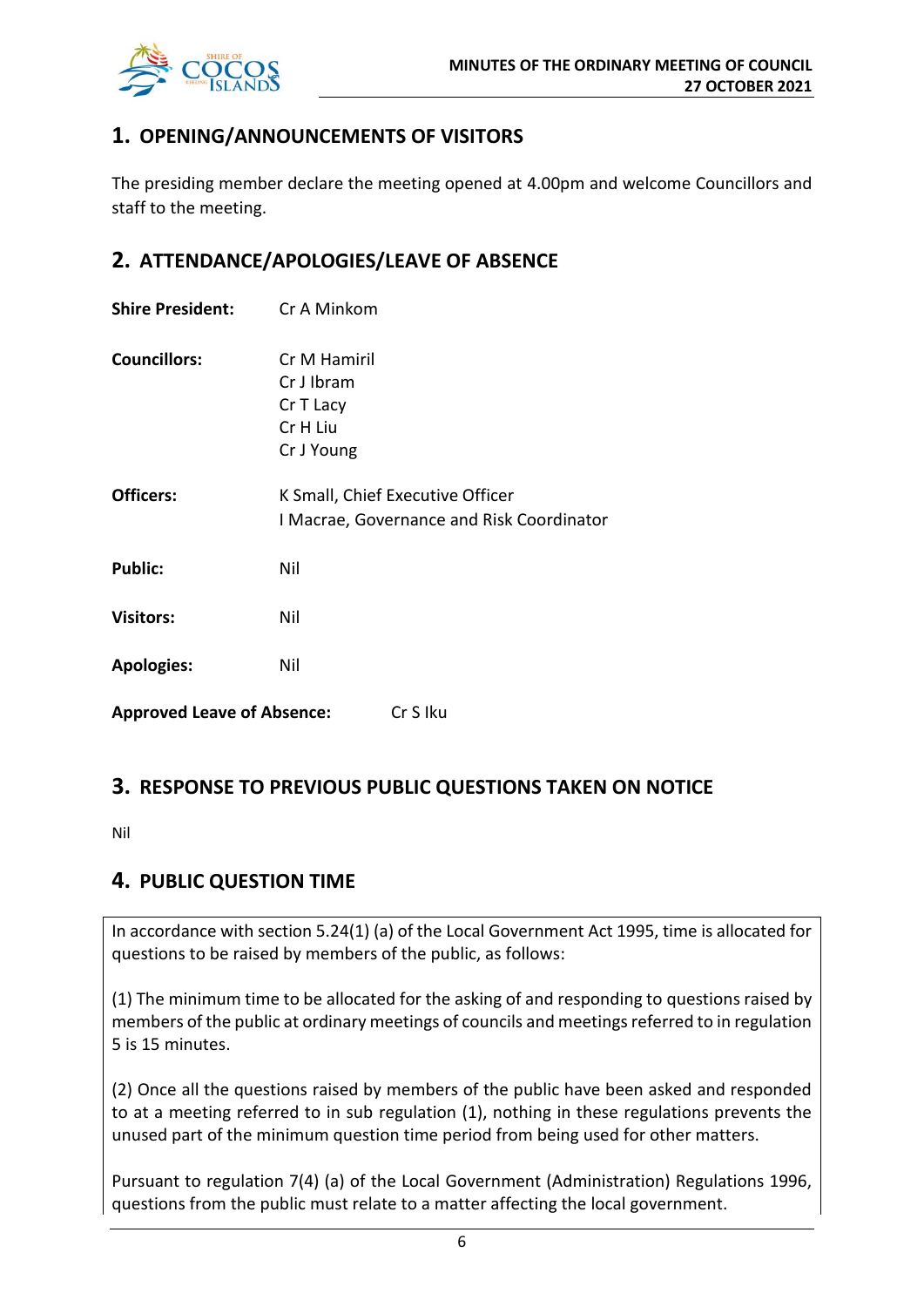

In accordance with section 5.25 (1) (f) of the Local Government Act 1995 and the Local Government (Administration) Regulations 1996 regulation 11(e) a summary of each question raised by members of the public at the meeting and a summary of the response to the question will be included in the minutes of the meeting.

Where a question is taken on notice at the meeting, a summary of the response to the question will be included in the agenda for the following Council meeting.

Nil

## **5. LEAVE OF ABSENCE**

The Local Government Act 1995 (Section 2.25) provides that a Council may, by resolution, grant leave of absence to a member for Ordinary Council Meetings. A member who is absent, without first obtaining leave of the Council, throughout three consecutive Ordinary meetings of the Council is disqualified from continuing his or her membership of the Council. Disqualification from membership of the Council for failure to attend Ordinary Meetings of the Council will be avoided so long as the Council grants leave prior to the member being absent. The leave cannot be granted retrospectively. An apology for non-attendance at a meeting is not an application for leave of absence.

## **5.1 LEAVE OF ABSENCE (PREVIOUSLY APPROVED)**

| <b>Councillor</b> | <b>Date of Leave</b>                                      | <b>Approved by Council</b> |
|-------------------|-----------------------------------------------------------|----------------------------|
| Cr Iku            | $\frac{1}{26}$ October – 2 November 2021   25 August 2021 |                            |

## **5.2 APPLICATION FOR LEAVE OF ABSENCE**

Nil

## **6. PETITIONS/DEPUTATIONS/PRESENTATIONS**

Nil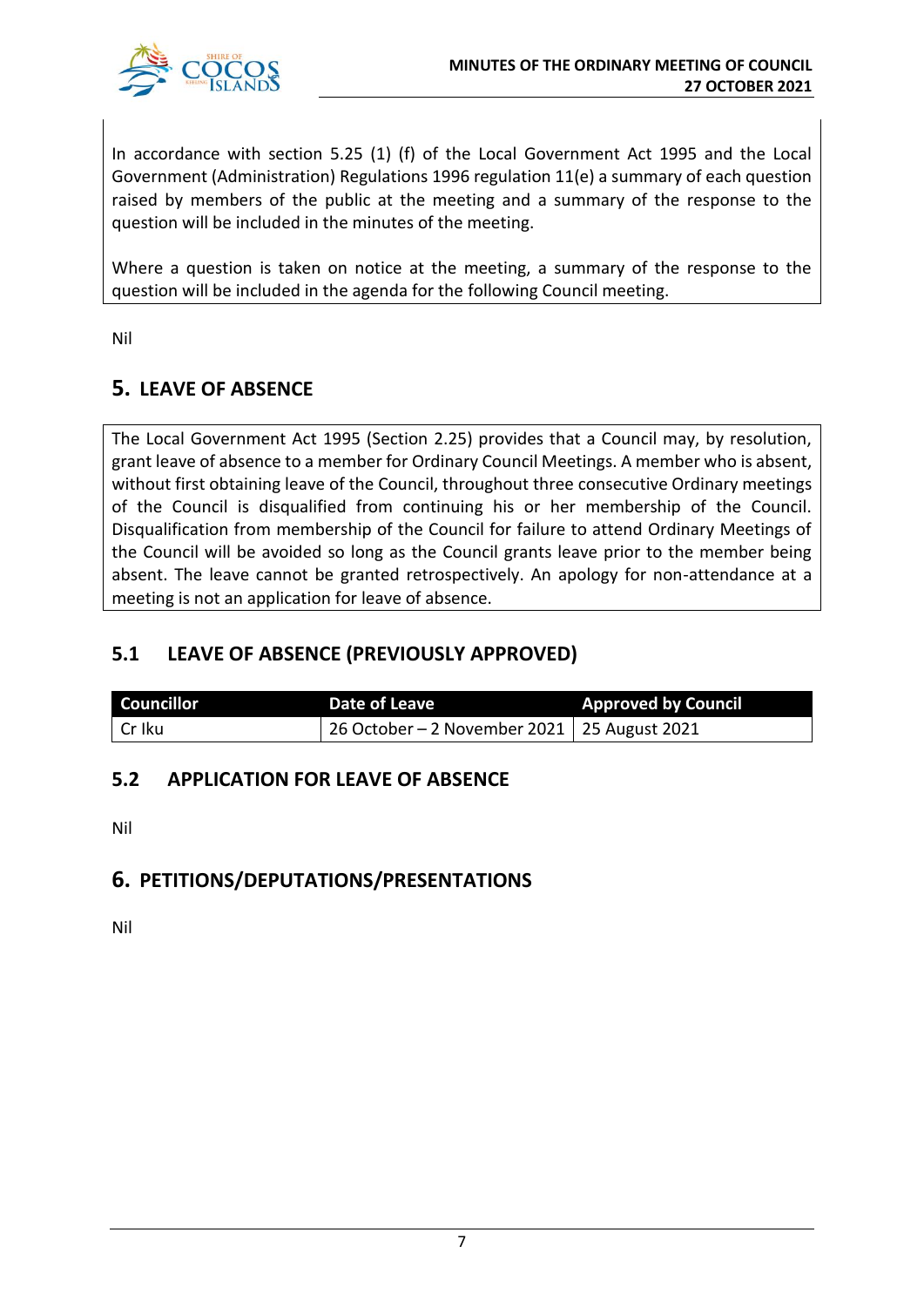

## **7. CONFIRMATION OF MINUTES OF PREVIOUS MEETING(S)**

7.1 Ordinary Council Meeting held on 29 September 2021 - Attachment 7.1

## **OFFICER RECOMMENDATION**

THAT COUNCIL BY SIMPLE MAJORITY, PURSUANT TO SECTIONS 5.22(2) AND 3.18 OF THE *LOCAL GOVERNMENT ACT 1995,* RESOLVES THAT THE MINUTES OF THE ORDINARY COUNCIL MEETING 29 SEPTEMBER 2021, AS PRESENTED IN ATTACHMENT 7.1 BE CONFIRMED AS A TRUE AND CORRECT RECORD OF PROCEEDINGS.

## **COUNCIL RESOLUTION**

## **MOVED CR LACY SECONDED CR HAMIRIL**

**THAT COUNCIL BY SIMPLE MAJORITY, PURSUANT TO SECTIONS 5.22(2) AND 3.18 OF THE**  *LOCAL GOVERNMENT ACT 1995,* **RESOLVES THAT THE MINUTES OF THE ORDINARY COUNCIL MEETING 29 SEPTEMBER 2021, AS PRESENTED IN ATTACHMENT 7.1 BE CONFIRMED AS A TRUE AND CORRECT RECORD OF PROCEEDINGS.**

## **THE MOTION WAS PUT AND DECLARED CARRIED (6/0)**

**FOR:** HAMIRIL, IBRAM, LACY, LIU, MINKOM, YOUNG **AGAINST:** NIL

7.2 Special Meeting of Council held on 20 October 2021 – Attachment 7.2

THAT COUNCIL BY SIMPLE MAJORITY, PURSUANT TO SECTIONS 5.22(2) AND 3.18 OF THE *LOCAL GOVERNMENT ACT 1995,* RESOLVES THAT THE MINUTES OF THE SPECIAL MEETING OF COUNCIL 20 OCTOBER 2021, AS PRESENTED IN ATTACHMENT 7.2 BE CONFIRMED AS A TRUE AND CORRECT RECORD OF PROCEEDINGS.

### **COUNCIL RESOLUTION**

## **MOVED CR IBRAM SECONDED CR HAMIRIL**

**THAT COUNCIL BY SIMPLE MAJORITY, PURSUANT TO SECTIONS 5.22(2) AND 3.18 OF THE** *LOCAL GOVERNMENT ACT 1995,* **RESOLVES THAT THE MINUTES OF THE SPECIAL MEETING OF COUNCIL 20 OCTOBER 2021, AS PRESENTED IN ATTACHMENT 7.2 BE CONFIRMED AS A TRUE AND CORRECT RECORD OF PROCEEDINGS.**

**THE MOTION WAS PUT AND DECLARED CARRIED (6/0)**

**FOR:** HAMIRIL, IBRAM, LACY, LIU, MINKOM, YOUNG **AGAINST:** NIL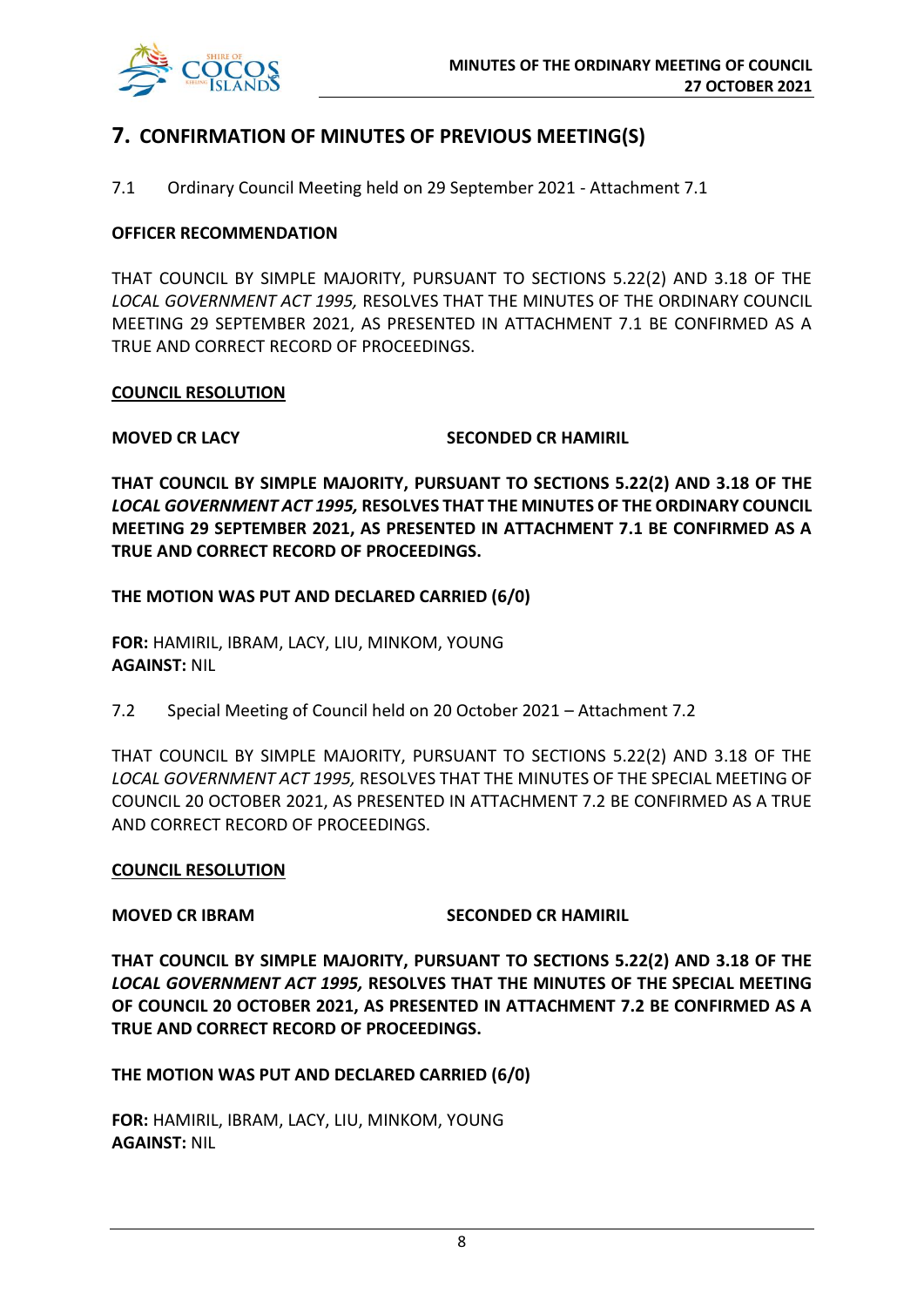

## **8. ANNOUNCEMENTS BY THE PRESIDING MEMBER AND COUNCILLORS**

Nil

## **9. DECLARATION OF INTERESTS**

Councillors are to complete a Disclosure of Interest Form for each item they are required to disclose an interest in. The Form should be given to the Presiding Member before the meeting commences. After the meeting, the Form is to be provided to the Governance and Risk Coordinator for inclusion in the Disclosures Register.

| <b>Name</b> | Item No. Interest |              | <b>Nature</b>                                                                                     |
|-------------|-------------------|--------------|---------------------------------------------------------------------------------------------------|
| Cr Liu      | 15.2.1            | Impartiality | Friend with one of the applicant's wife. Hi son<br>has been employed by Cr Liu's family business. |

## **10. REPORT AND RECOMMENDATIONS OF COMMITTEE**

## **10.1 FINANCE**

## **10.1.1 MONTHLY FINANCIAL REPORT - SEPTEMBER 2021**

## **Report Information**

| Date:                     | 16 October 2021                                      |
|---------------------------|------------------------------------------------------|
| Location:                 | Not Applicable                                       |
| Applicant:                | Not Applicable                                       |
| File Ref:                 |                                                      |
| Disclosure of Interest:   |                                                      |
| <b>Reporting Officer:</b> | <b>Chief Executive Officer</b>                       |
| Island:                   | Shire Wide                                           |
| Attachments:              | 10.1.1.1 - Monthly Financial Report - September 2021 |

## **Authority / Discretion**

## **Definition**

|          | Advocacy    | When Council advocates on its own behalf or on behalf of its |
|----------|-------------|--------------------------------------------------------------|
|          |             | community to another level of government/body/agency.        |
| $\times$ | Executive   | The substantial direction setting and oversight role of the  |
|          |             | Council. E.g. adopting plans and reports, accepting tenders, |
|          |             | directing operations, setting and amending budgets.          |
|          | Legislative | Includes adopting local laws, town planning schemes and      |
|          |             | policies. Review when Council reviews decisions made by      |
|          |             | officers.                                                    |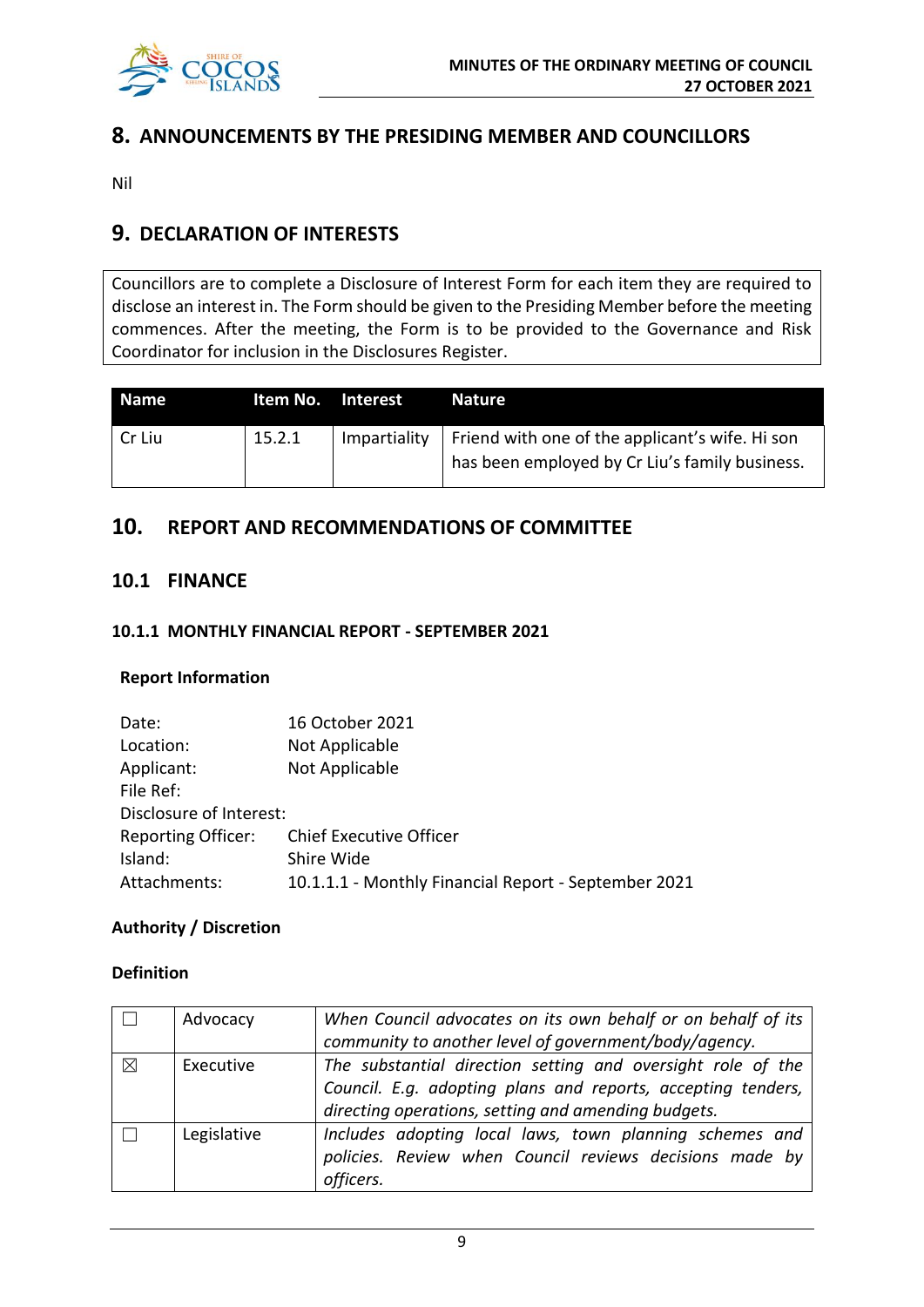

| Quasi-Judicial | When Council determines an application / matter that directly<br>affects a person's right and interest. The judicial character arises<br>from the obligations to abide by the principles of natural justice.<br>Examples of Quasi-Judicial authority include town planning<br>applications, building licenses, applications for other permits / |
|----------------|-------------------------------------------------------------------------------------------------------------------------------------------------------------------------------------------------------------------------------------------------------------------------------------------------------------------------------------------------|
|                | licenses.                                                                                                                                                                                                                                                                                                                                       |
| Information    | Includes items provides to Council for information purposes only<br>that do not require a decision of Council (i.e. $-$ for noting).                                                                                                                                                                                                            |

## **Report Purpose**

The purpose of this report is to provide a monthly financial report for September 2021, which includes rating, investment, reserve, debtor, and general financial information to Elected Members in accordance with Section 6.4 of the *Local Government Act 1995 (WA) (CKI)*.

## **Relevant Documents**

Available for viewing at the meeting. Nil

## **Background**

The reporting of monthly financial information is a requirement under section 6.4 of the *Local Government Act 1995 (WA) (CKI)*, and Regulation 34 of the *Local Government (Financial Management) Regulations 1996* and provides oversight of the Shire's finances to Council.

## **Comment**

The period of review is September 2021. The current closing municipal surplus for this period is \$2,084,439 compared to a budget position of \$1,966,378. This is considered a satisfactory result for the Shire as it is maintaining a healthy surplus position.

Income for the September 2021 period year to date is \$3,091,745 which is made up exclusively of operating revenues with no non-operating grants, contributions and subsidies received as yet. The budget estimated \$3,037,725 would be received for the same period. The variance to budget is \$54,020.

Expenditure for the September 2021 period year to date is \$2,185,809. This is made up of \$1,815,582 in operating expenditure and \$370,227 in capital expenditure. The budget estimated \$2,277,261 would be spent for the same period. The variance to budget is \$91,452.

Details of all significant variances against the current budget are provided in the notes to the Monthly Financial Report contained within Attachment 10.1.1.1.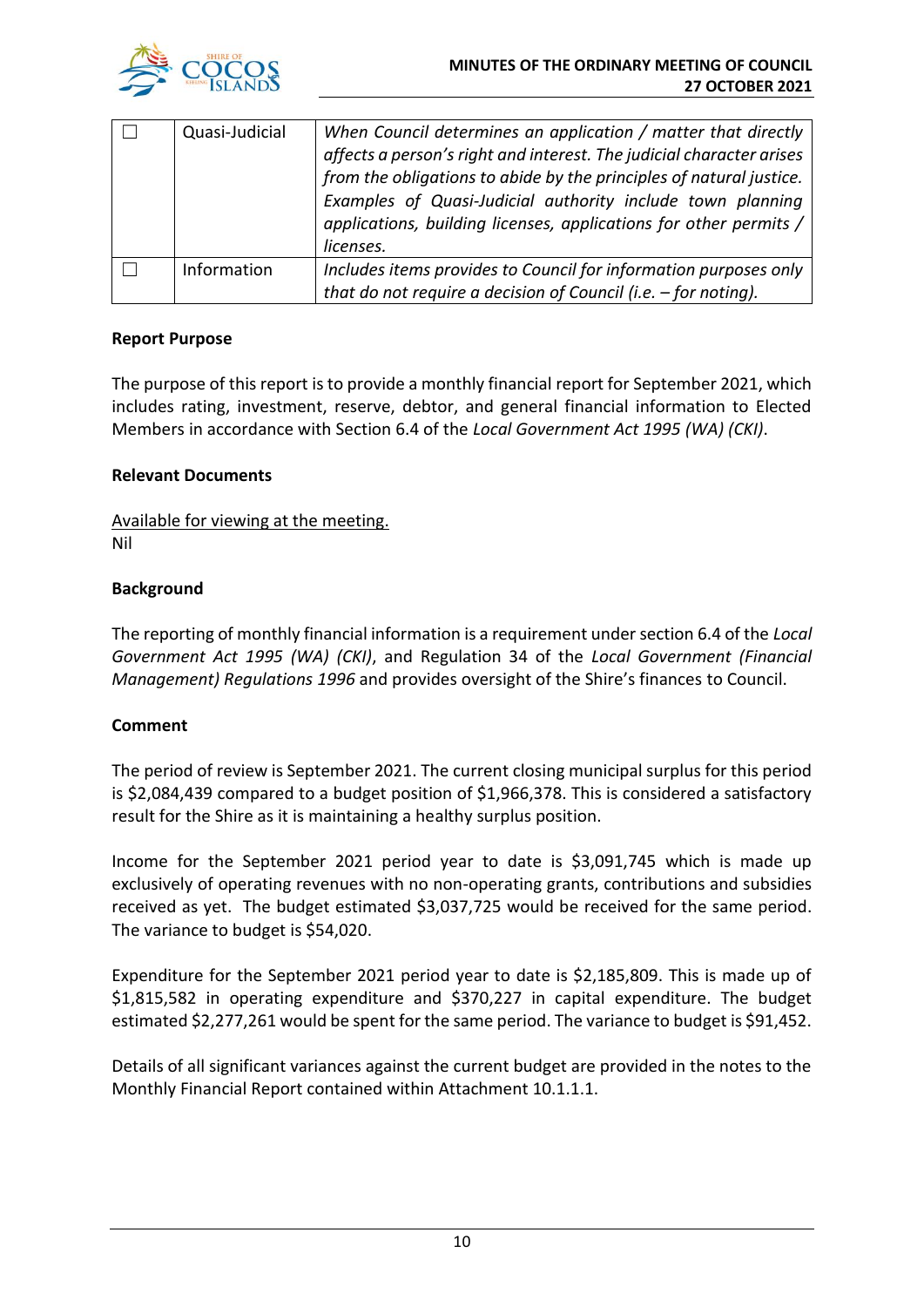

## **Policy and Legislative Implications**

Regulation 34 of the *Local Government (Financial Management) Regulations 1996* requires all Local Governments to prepare each month a Statement of Financial Activity reporting on the revenue and expenditure for the month.

Financial Management Regulation 34 also requires this statement to be accompanied by:

- a. An explanation of the composition of the net current assets, less committal assets and restricted assets;
- b. An explanation of material variances; and
- c. Such supporting information that is relevant to the Local Government

## **Strategic Implications**

Nil

## **Risk Implications**

| <b>Risk Category</b> | <b>Description</b>                                                                                                   | <b>Rating (consequence x</b><br>likelihood) | <b>Mitigation Action</b>                                                                                 |
|----------------------|----------------------------------------------------------------------------------------------------------------------|---------------------------------------------|----------------------------------------------------------------------------------------------------------|
| Financial            | That budget<br>allocations are<br>significantly exceeded.                                                            | Moderate (6)                                | Variances are<br>monitored and<br>highlighted to Council<br>on a monthly basis for<br>corrective action. |
| Reputation           | The monthly financial<br>statements are open<br>to public scrutiny.                                                  | Low $(3)$                                   | Procedures in place to<br>ensure all expenditure<br>is justifiable.                                      |
| Compliance           | The report is to be<br>presented to Council<br>within two months in<br>order to comply with<br>relevant legislation. | Low $(3)$                                   | There are processes in<br>place to ensure<br>compliance with<br>legislation.                             |
| Fraud                | That the report is<br>manipulated.                                                                                   | Low $(3)$                                   | Interim and end of<br>year audits.                                                                       |

### **Risk Matrix**

| <b>Consequence /</b><br>Likelihood | Insignificant (1) | Minor (2)        | Medium (3)       | Major (4)        | Extreme (5)      |
|------------------------------------|-------------------|------------------|------------------|------------------|------------------|
| <b>Almost Certain (5)</b>          | Moderate (5)      | <b>High (10)</b> | <b>High (15)</b> | Extreme (20)     | Extreme (25)     |
| Likely (4)                         | Low(4)            | Moderate (8)     | <b>High (12)</b> | <b>High (16)</b> | Extreme (20)     |
| Possible (3)                       | Low(3)            | Moderate (6)     | Moderate (9)     | <b>High (12)</b> | <b>High (15)</b> |
| Unlikely (2)                       | Low(2)            | Low $(4)$        | Moderate (6)     | Moderate (8)     | High $(10)$      |
| Rare (1)                           | Low(1)            | Low $(2)$        | Low $(3)$        | Low (4)          | Moderate (5)     |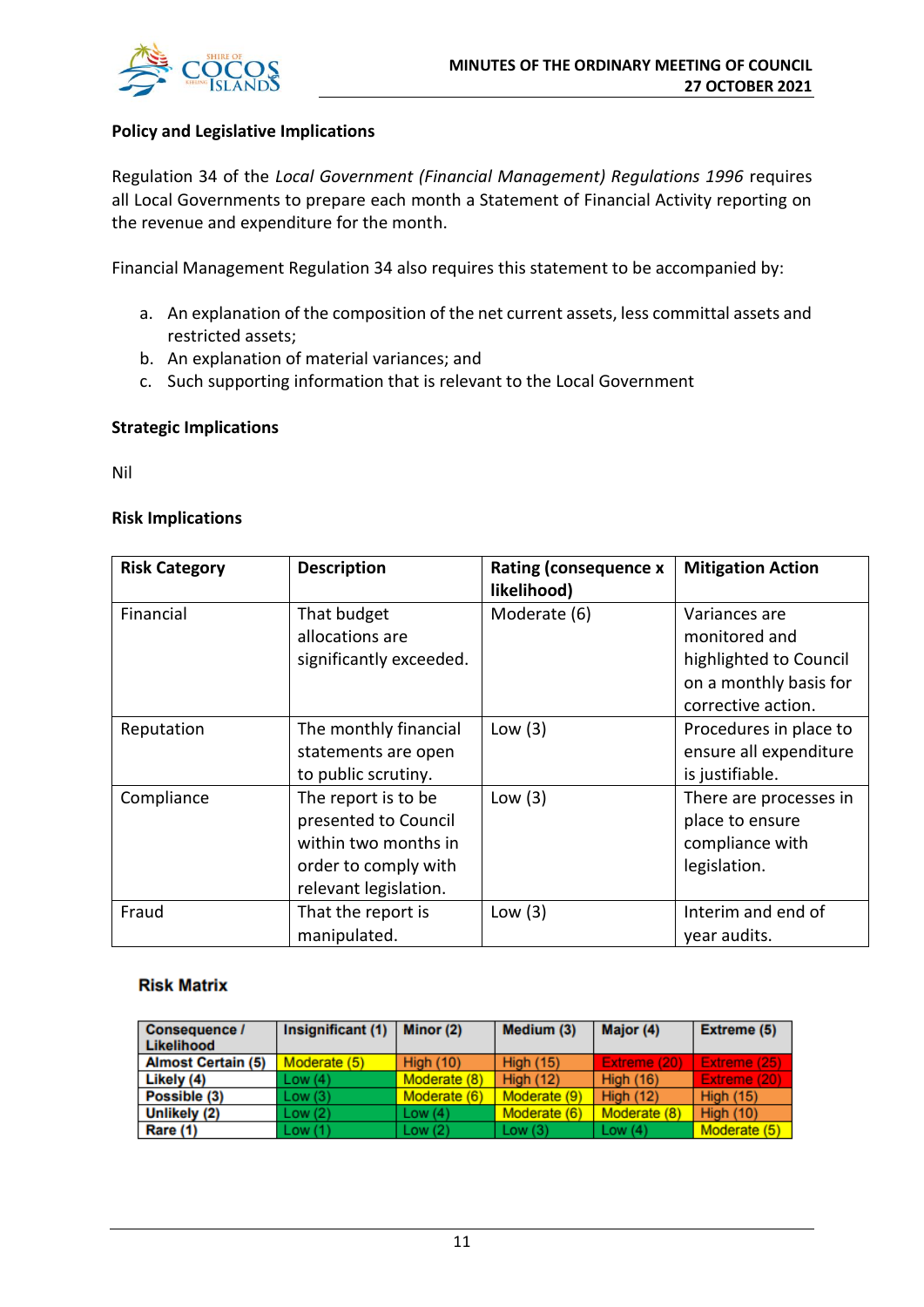

## **Conclusion**

That the Monthly Financial Report for the period ending 30 September 2021, including explanations of material variances, be received.

## **OFFICER RECOMMENDATION – ITEM NO 10.1.1**

THAT COUNCIL:

- 1. BY SIMPLE MAJORITY, PURSUANT TO THE *LOCAL GOVERNMENT (FINANCIAL MANAGEMENT) REGULATIONS 1996* RECEIVES THE MONTHLY FINANCIAL REPORT FOR THE PERIOD ENDING 30 SEPTEMBER 2021, AS CONTAINED IN ATTACHMENT 10.1.1.1; AND
- 2. ACCEPTS THE EXPLANATIONS FOR MATERIAL VARIANCES FOR THE PERIOD ENDING 30 SEPTEMBER 2021, AS CONTAINED IN ATTACHMENT 10.1.1.1.

### **COUNCIL RESOLUTION– ITEM NO 10.1.1**

## **MOVED CR LACY SECONDED CR IBRAM**

**THAT COUNCIL:**

- **1. BY SIMPLE MAJORITY, PURSUANT TO THE** *LOCAL GOVERNMENT (FINANCIAL MANAGEMENT) REGULATIONS 1996* **RECEIVES THE MONTHLY FINANCIAL REPORT FOR THE PERIOD ENDING 30 SEPTEMBER 2021, AS CONTAINED IN ATTACHMENT 10.1.1.1; AND**
- **2. ACCEPTS THE EXPLANATIONS FOR MATERIAL VARIANCES FOR THE PERIOD ENDING 30 SEPTEMBER 2021, AS CONTAINED IN ATTACHMENT 10.1.1.1.**

**THE MOTION WAS PUT AND DECLARED CARRIED (6/0)**

**FOR:** HAMIRIL, IBRAM, LACY, LIU, MINKOM, YOUNG **AGAINST:** NIL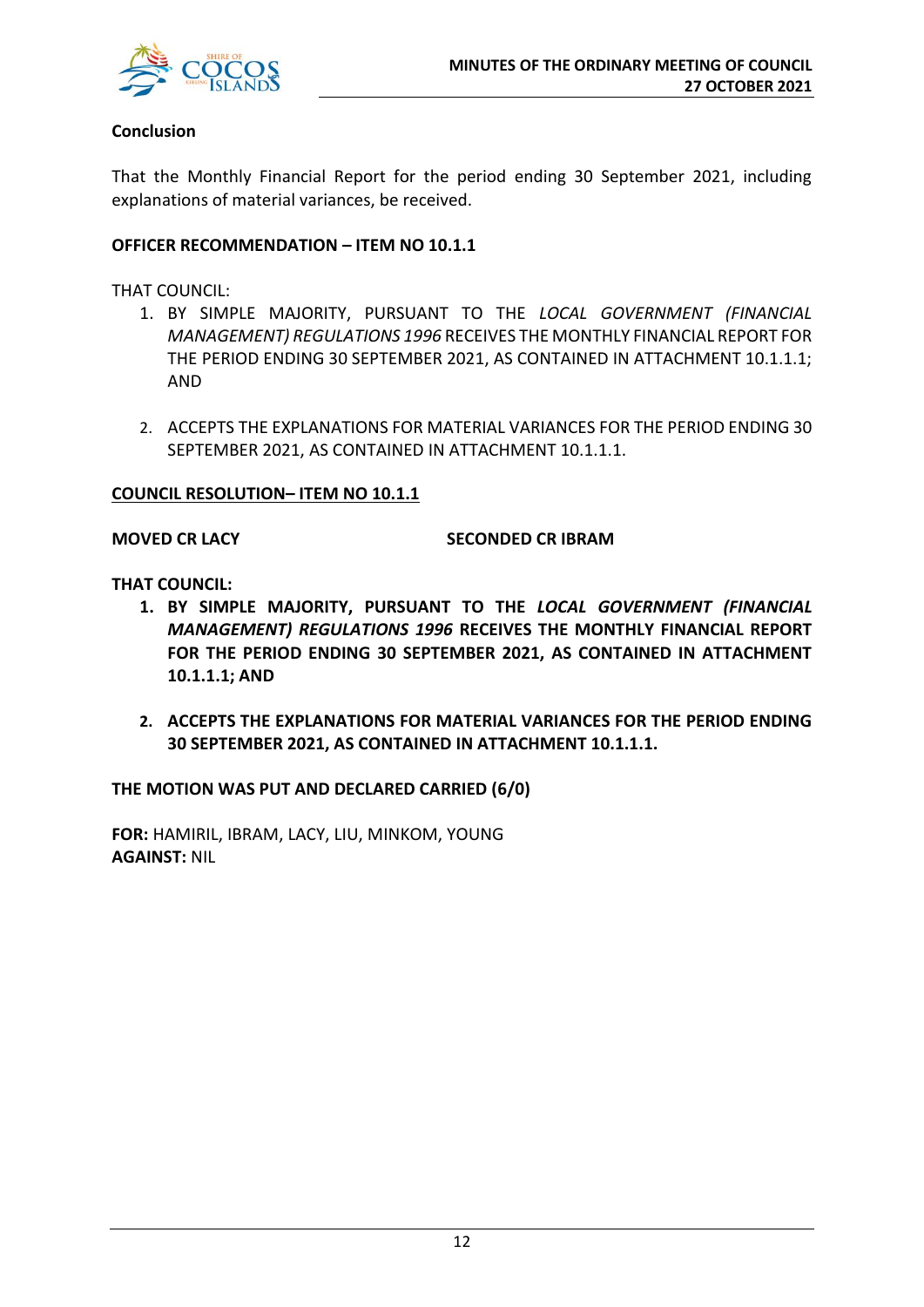

## **10.1.2 SCHEDULE OF ACCOUNTS PAID FOR THE PERIOD 1 SEPTEMBER 2021 TO 30 SEPTEMBER 2021**

## **Report Information**

| Date:                     | 12 October 2021                                                    |
|---------------------------|--------------------------------------------------------------------|
| Location:                 | Not applicable                                                     |
| Applicant:                | Not Applicable                                                     |
| File Ref:                 |                                                                    |
| Disclosure of Interest:   |                                                                    |
| <b>Reporting Officer:</b> | Senior Finance Officer                                             |
| Island:                   | Shire Wide                                                         |
| Attachments:              | 10.1.2.1 - Schedule of Accounts paid                               |
|                           | 10.1.2.2 - Credit Card Transactions Period Ended 30 September 2021 |

## **Authority / Discretion**

## **Definition**

|   | Advocacy       | When Council advocates on its own behalf or on behalf of its         |
|---|----------------|----------------------------------------------------------------------|
|   |                | community to another level of government/body/agency.                |
|   | Executive      | The substantial direction setting and oversight role of the          |
|   |                | Council. E.g. adopting plans and reports, accepting tenders,         |
|   |                | directing operations, setting and amending budgets.                  |
| ⊠ | Legislative    | Includes adopting local laws, town planning schemes and              |
|   |                | policies. Review when Council reviews decisions made by              |
|   |                | officers.                                                            |
|   | Quasi-Judicial | When Council determines an application / matter that directly        |
|   |                | affects a person's right and interest. The judicial character arises |
|   |                | from the obligations to abide by the principles of natural justice.  |
|   |                | Examples of Quasi-Judicial authority include town planning           |
|   |                | applications, building licenses, applications for other permits /    |
|   |                | licenses.                                                            |
|   |                |                                                                      |
|   | Information    | Includes items provides to Council for information purposes only     |

### **Report Purpose**

The purpose of this report is to present to Council a list of accounts paid under delegated authority for the period 1 September 2021 to 30 September 2021, as required by the *Local Government (Financial Management) Regulations 1996*.

## **Relevant Documents**

Available for viewing at the meeting Nil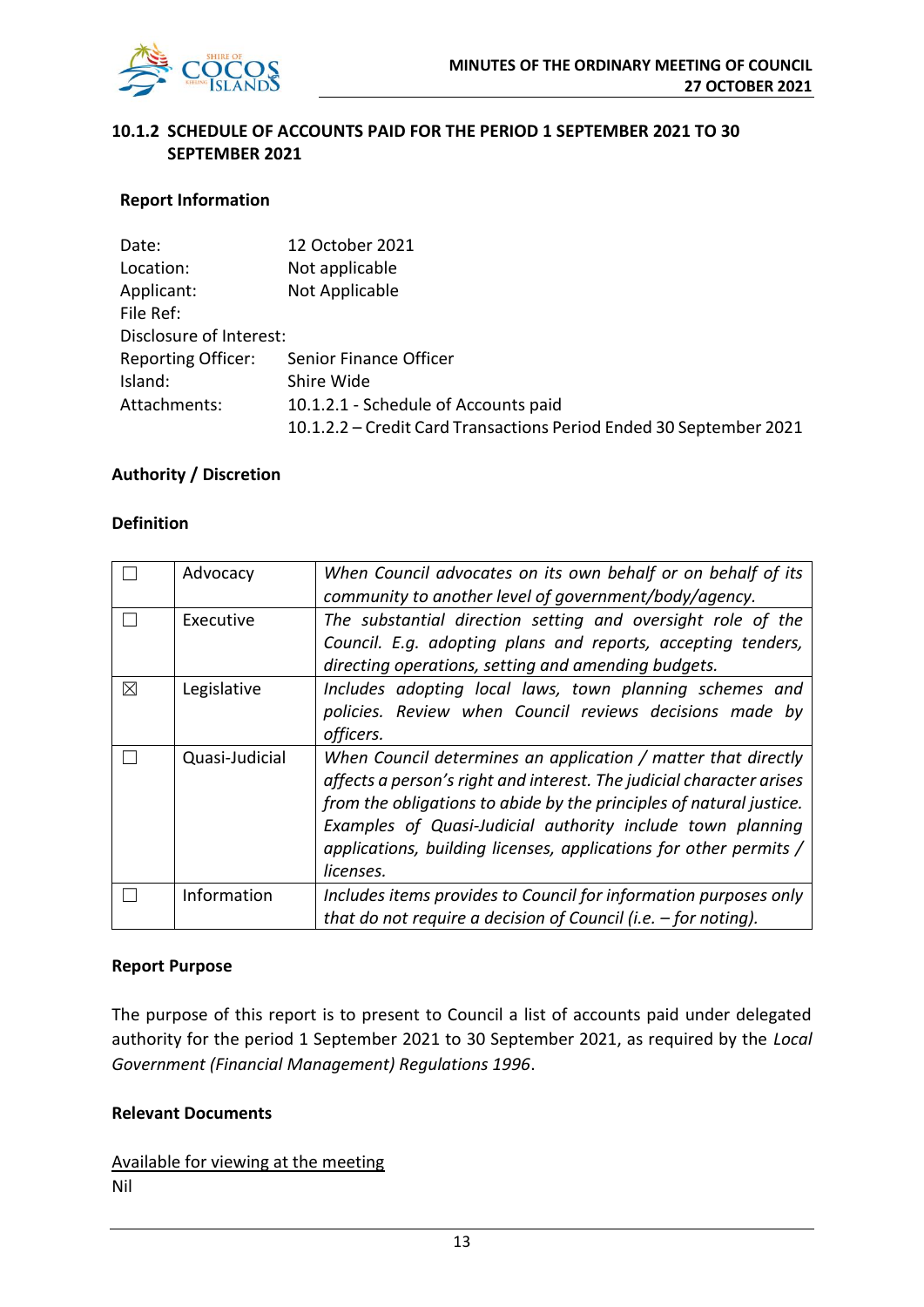

## **Background**

Council has delegated, to the Chief Executive Officer, the exercise of its power to make payments from the Shire's Municipal and Trust funds. In accordance with Regulation 13 of the *Local Government (Financial Management) Regulations 1996* a list of accounts paid is to be provided to Council, where such delegation is made.

## **Comment**

The following table summarises the payments for the period by payment type, with full details of the accounts paid contained within Attachment 10.1.2.1.

| <b>Payment Type</b>         | Amount (\$)  |
|-----------------------------|--------------|
| EFT Payments #8273 to #8357 | \$413,997.12 |
| Direct Debit Payment        | \$55,166.74  |
| Cheque Payment              | \$0.00       |
| <b>Total Payments</b>       | \$469,163.86 |

Contained within Attachment 10.1.2.2 is a detailed transaction listing of credit card expenditure for the period ended 30 September 2021. This amount is included within the total payments, listed above.

## **Policy and Legislative Implications**

Nil

**Strategic Implications:**

Nil

## **Risk Implications**

| <b>Risk Category</b> | <b>Description</b>                                         | <b>Rating (consequence x</b><br>likelihood) | <b>Mitigation Action</b>                                                                      |
|----------------------|------------------------------------------------------------|---------------------------------------------|-----------------------------------------------------------------------------------------------|
| Financial            | That budget<br>allocations are<br>significantly exceeded.  | Moderate (6)                                | Variances are<br>monitored and<br>highlighted to Council<br>monthly for corrective<br>action. |
| Reputation           | The accounts paid<br>report is open to<br>public scrutiny. | Low $(3)$                                   | Procedures in place to<br>ensure all expenditure<br>is justifiable.                           |
| Compliance           | The report is to be<br>presented to Council in             | Low $(3)$                                   | There are processes in<br>place to ensure                                                     |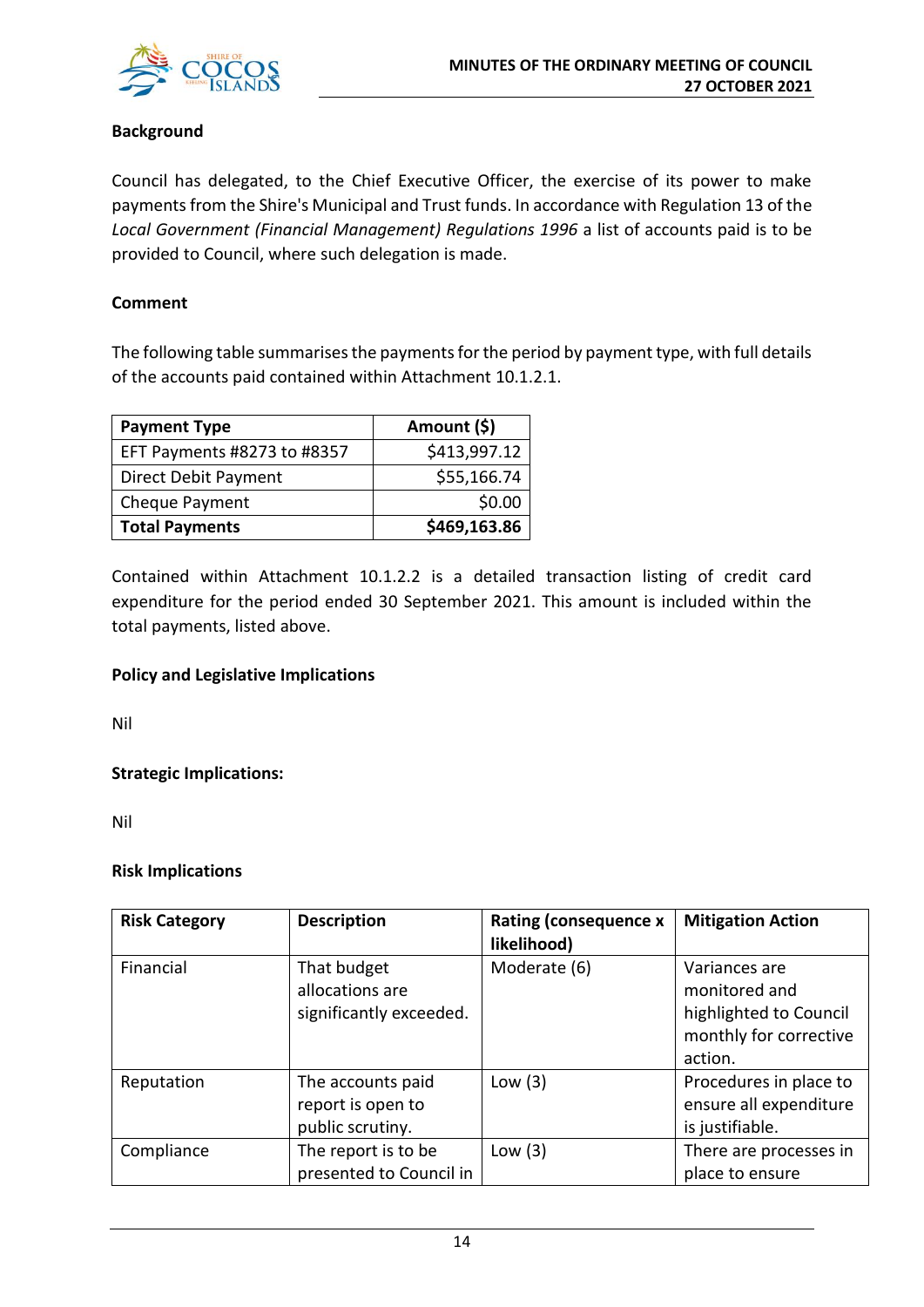

|       | order to comply with<br>relevant legislation. |           | compliance with<br>legislation.                                  |
|-------|-----------------------------------------------|-----------|------------------------------------------------------------------|
| Fraud | That the report is<br>manipulated.            | Low $(3)$ | Interim and end of<br>year audits along with<br>sequence checks. |

## **Risk Matrix**

| Consequence /<br>Likelihood | Insignificant (1) | Minor (2)        | Medium (3)       | Major (4)        | Extreme (5)      |
|-----------------------------|-------------------|------------------|------------------|------------------|------------------|
| <b>Almost Certain (5)</b>   | Moderate (5)      | <b>High (10)</b> | <b>High (15)</b> | Extreme (20)     | Extreme (25)     |
| Likely (4)                  | Low(4)            | Moderate (8)     | <b>High (12)</b> | <b>High (16)</b> | Extreme (20)     |
| Possible (3)                | Low(3)            | Moderate (6)     | Moderate (9)     | <b>High (12)</b> | <b>High (15)</b> |
| Unlikely (2)                | Low(2)            | Low $(4)$        | Moderate (6)     | Moderate (8)     | <b>High (10)</b> |
| <b>Rare (1)</b>             | Low(1)            | Low(2)           | Low $(3)$        | Low $(4)$        | Moderate (5)     |

## **Conclusion**

It is recommended that Council receives the reports provided for the period ended 30 September 2021.

## **OFFICER'S RECOMMENDATION – ITEM NO 10.1.1**

THAT COUNCIL:

- 1. BY SIMPLE MAJORITY, PURSUANT TO REGULATION 13(1) OF THE *LOCAL GOVERNMENT (FINANCIAL MANAGEMENT) REGULATIONS 1996* RECEIVES THE REPORT FROM THE CHIEF EXECUTIVE OFFICER ON THE EXERCISE OF DELEGATED AUTHORITY IN RELATION TO PAYMENTS MADE FROM MUNICIPAL OR TRUST FUNDS FOR THE PERIOD 1 SEPTEMBER 2021 TO 30 SEPETEMBER 2021 TOTALLING \$469,163.86 AS CONTAINED IN ATTACHMENT 10.1.2.1; AND
- 2. RECEIVES THE DETAILED TRANSACTION LISTING OF CREDIT CARD EXPENDITURE FOR THE PERIOD ENDED 30 SEPTEMBER 2021, AS CONTAINED IN ATTACHMENT 10.1.2.2.

### **COUNCIL RESOLUTION– ITEM NO 10.1.2**

### **MOVED CR HAMIRIL SECONDED CR IBRAM**

**THAT COUNCIL:**

**1. BY SIMPLE MAJORITY, PURSUANT TO REGULATION 13(1) OF THE** *LOCAL GOVERNMENT (FINANCIAL MANAGEMENT) REGULATIONS 1996* **RECEIVES THE REPORT FROM THE CHIEF EXECUTIVE OFFICER ON THE EXERCISE OF DELEGATED AUTHORITY IN RELATION TO PAYMENTS MADE FROM MUNICIPAL OR TRUST FUNDS FOR THE PERIOD 1 SEPTEMBER 2021 TO 30 SEPETEMBER 2021 TOTALLING \$469,163.86 AS CONTAINED IN ATTACHMENT 10.1.2.1; AND**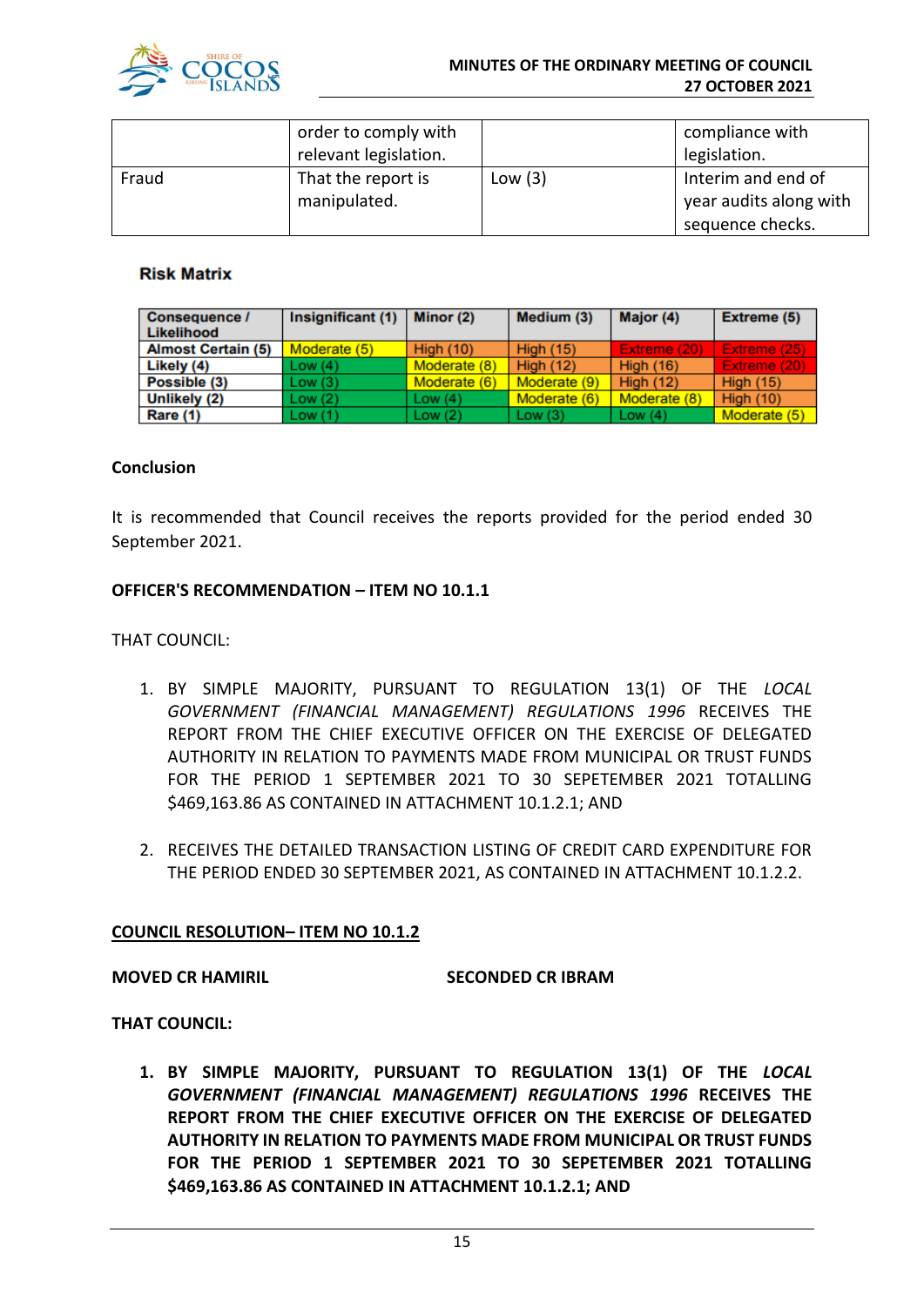

## **2. RECEIVES THE DETAILED TRANSACTION LISTING OF CREDIT CARD EXPENDITURE FOR THE PERIOD ENDED 30 SEPTEMBER 2021, AS CONTAINED IN ATTACHMENT 10.1.2.2.**

## **THE MOTION WAS PUT AND DECLARED CARRIED (6/0)**

**FOR:** HAMIRIL, IBRAM, LACY, LIU, MINKOM, YOUNG **AGAINST:** NIL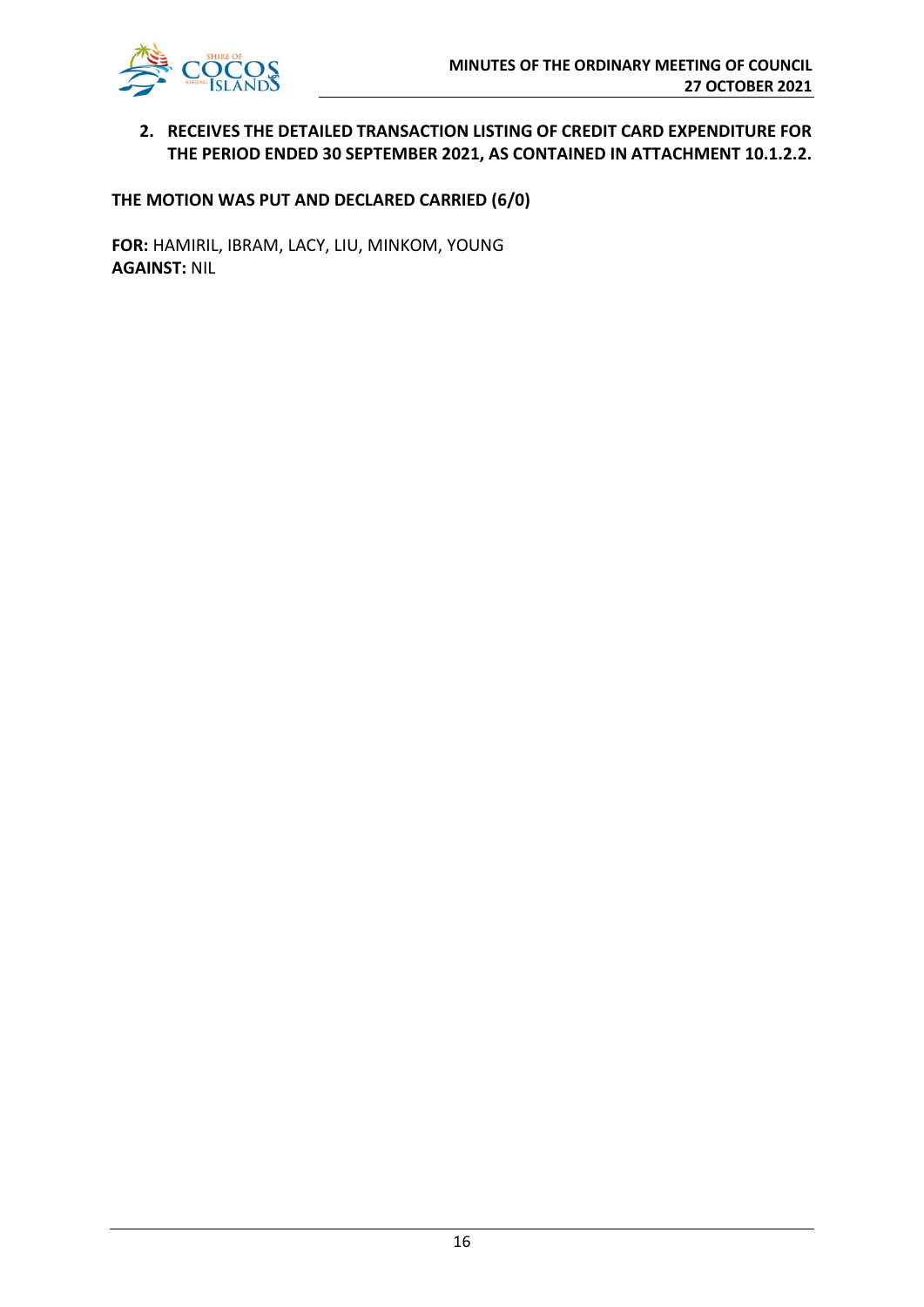

## **10.1.3 BUDGET VARIATION – TRANSPORTABLE AMENITY BLOCK**

## **Report Information**

| 20 October 2021                |
|--------------------------------|
| Not Applicable                 |
| Not Applicable                 |
| Not Applicable                 |
| Disclosure of Interest: Nil    |
| <b>Chief Executive Officer</b> |
| Home Island                    |
| Nil                            |
|                                |

## **Authority / Discretion**

## **Definition**

|             | Advocacy       | When Council advocates on its own behalf or on behalf of its<br>community to another level of government/body/agency.                                                                                                                                                                                                                                        |
|-------------|----------------|--------------------------------------------------------------------------------------------------------------------------------------------------------------------------------------------------------------------------------------------------------------------------------------------------------------------------------------------------------------|
| $\boxtimes$ | Executive      | The substantial direction setting and oversight role of the<br>Council. E.g. adopting plans and reports, accepting tenders,<br>directing operations, setting and amending budgets.                                                                                                                                                                           |
|             | Legislative    | Includes adopting local laws, town planning schemes and<br>policies. Review when Council reviews decisions made by<br>officers.                                                                                                                                                                                                                              |
|             | Quasi-Judicial | When Council determines an application / matter that directly<br>affects a person's right and interest. The judicial character arises<br>from the obligations to abide by the principles of natural justice.<br>Examples of Quasi-Judicial authority include town planning<br>applications, building licenses, applications for other permits /<br>licenses. |
|             | Information    | Includes items provides to Council for information purposes only<br>that do not require a decision of Council (i.e. $-$ for noting).                                                                                                                                                                                                                         |

### **Report Purpose**

The purpose of this report is for Council to consider a variation to the 2021/2022 Annual Budget in relation to the capital project C199 – Transportable Amenity Block.

## **Relevant Documents**

### Available for viewing at the meeting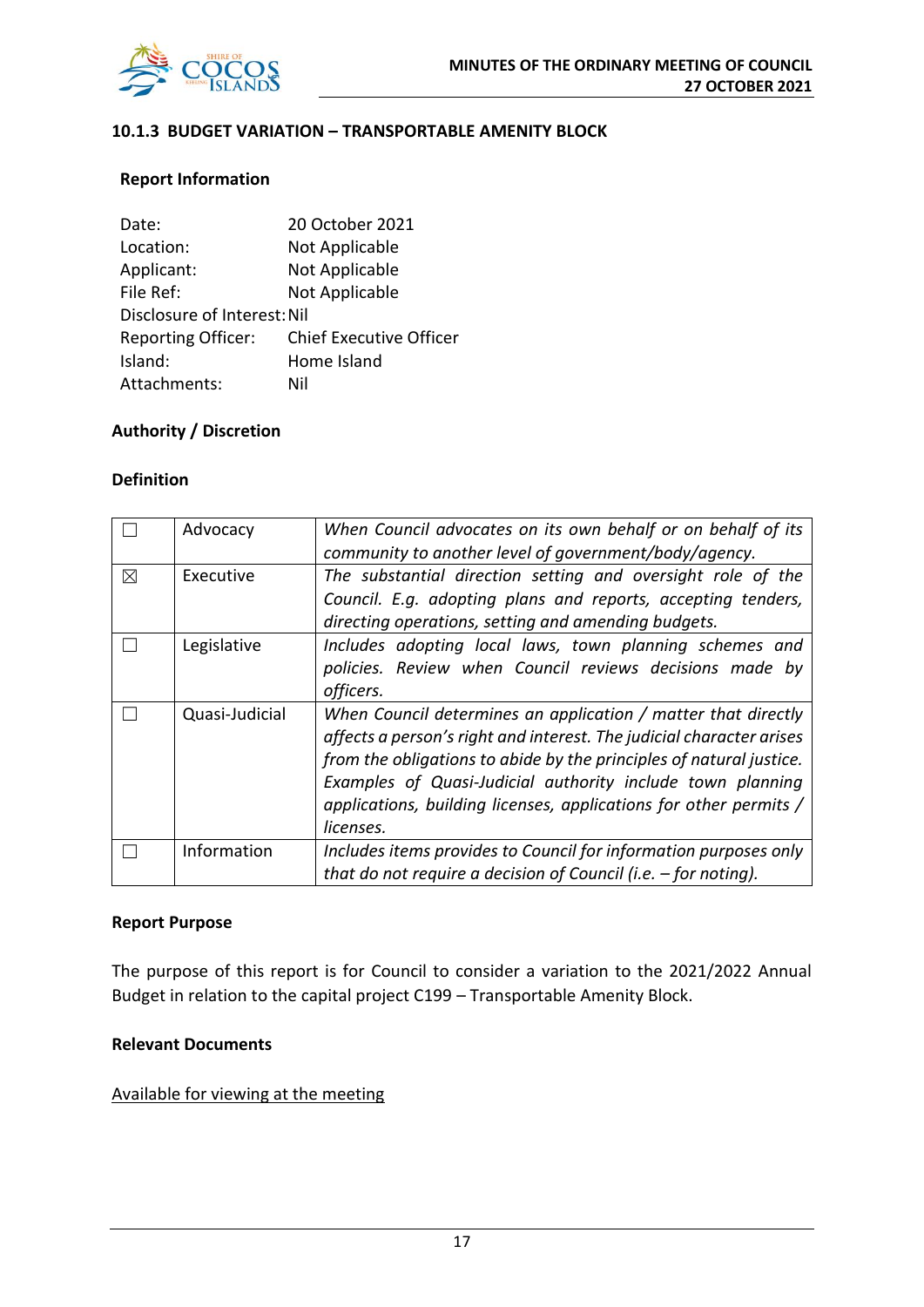

## **Background**

In 2020/2021 the Shire purchased a transportable amenity block with the intention for it to be installed at the West Island Shire Depot. A budget for the installation was included in the 2021/2022 Annual Budget (\$79,015).

Since the purchase and delivery of the amenity block no suitable solution has been identified to complete the installation (including power, plumbing and sewerage) at the West Island Depot.

The purpose of the amenity block was to provide the West Island Shire workers with an indoor break room and suitable toilet facilities in close proximity to the Depot.

## **Comment**

With the feasibility of the installation at the West Island Depot not progressing, an alternative purpose for the already purchased amenity block has been considered. An option would be to sell the amenity block locally, or alternatively officers feel that it would be of value to the Shire to change the intended purposed of the building. With the current shortage of suitable accommodation on the islands officers are recommending that the amenity block be repurposed as accommodation, similar to a studio unit. The amenity block has a basic kitchenette and shower and toilet facilities.

It is proposed that the amenity block be relocated to Home Island and installed on Lot 198 Home Island (adjacent to the Fire Brigade building). This will enable the Shire to provide short term accommodation to Shire contractors or visiting service providers, reducing the stress on the already pressured accommodation market. It may also be made available, where required, to other organisations on island who are unable to find suitable accommodation.

As this is a Shire asset no Development Approval is required for the provision of this accommodation facility, however Building Approval will be sought on the installation.

As the West Island Depot is on Commonwealth owned land, alternative solutions for a suitable break room for the West Island Depot workers is being discussed with the Department of Infrastructure, Transport, Regional Development and Communications.

## **Policy and Legislative Implications**

Section 6.8. of the *Local Government Act 1995 (WA) (CKI)* states: *6.8. Expenditure from municipal fund not included in annual budget (1) A local government is not to incur expenditure from its municipal fund for an additional purpose except where the expenditure —*

*(a) is incurred in a financial year before the adoption of the annual budget by the local government; or*

*(b) is authorised in advance by resolution\*; or*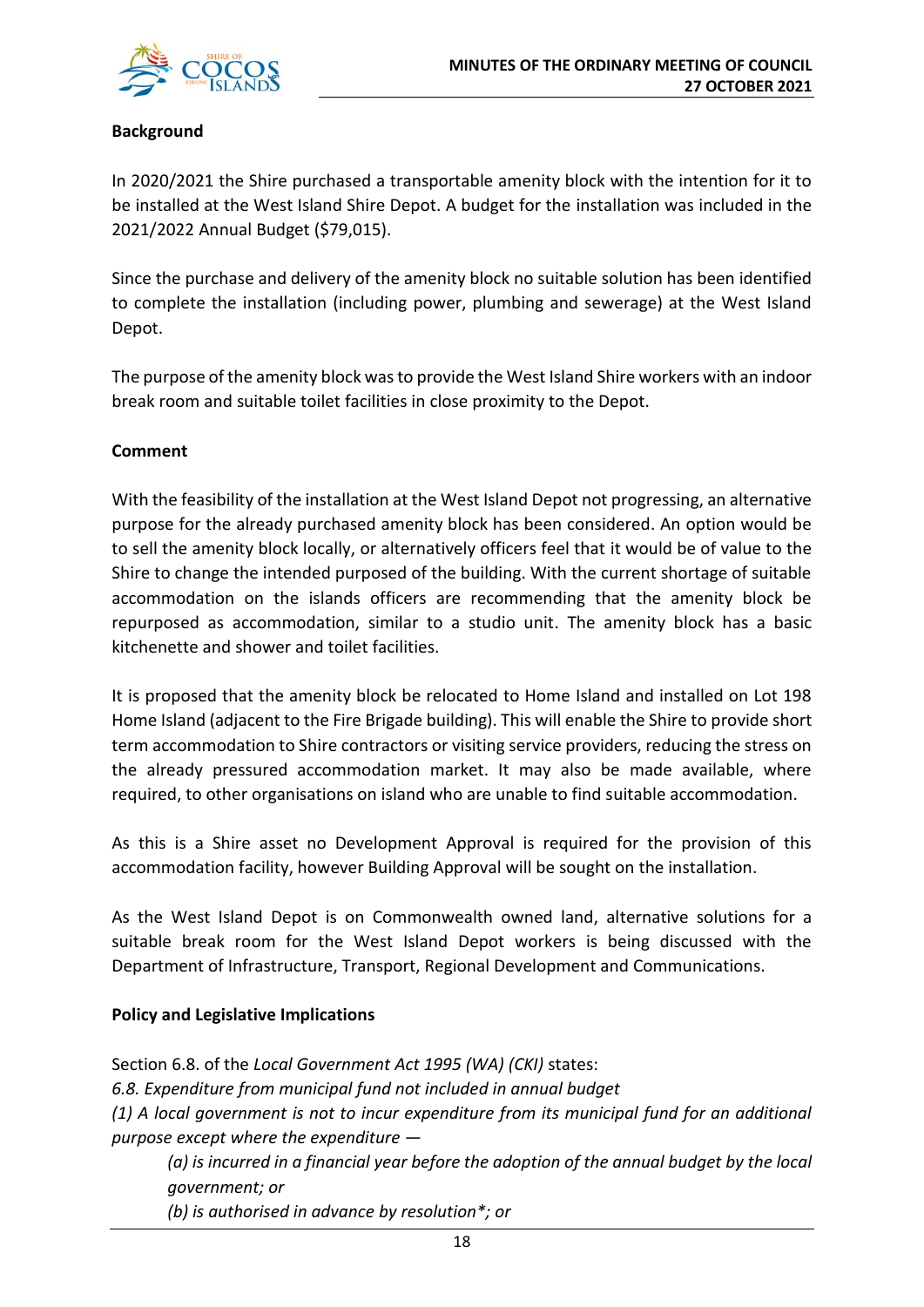*(c) is authorised in advance by the mayor or president in an emergency.* 

## *\* Absolute majority required.*

## **Financial Implications**

No impact is expected on the current budget. \$79,015 was set aside for the installation of the amenity block at the West Island Depot. Whilst quotes are still being sought, it is expected that the repurposing of the building will be able to be achieved within the same budget allocation.

## **Strategic Implications**

*Shire of Cocos (Keeling) Islands Strategic Community Plan 2016 - 2026 Key Result Area 4 – Civic Leadership Objective 4 – Ensure efficient and effective management of the organisation and financial resources.*

## **Risk Implications**

| <b>Risk Category</b> | <b>Description</b>                                                                                                                              | <b>Rating (consequence x</b><br>likelihood) | <b>Mitigation Action</b>                                                                                             |
|----------------------|-------------------------------------------------------------------------------------------------------------------------------------------------|---------------------------------------------|----------------------------------------------------------------------------------------------------------------------|
| Financial            | Funding and<br>expenditure budgets<br>are utilised without<br>council approval<br>resulting in<br>misallocation of funds<br>for priority areas. | Moderate                                    | Ensure council adopt<br>the utilisation of Shire<br>resources via council<br>report prior to<br>commitment of funds. |

## **Risk Matrix**

| <b>Consequence /</b><br>Likelihood | Insignificant (1) | Minor (2)        | Medium (3)       | Major (4)        | Extreme (5)         |
|------------------------------------|-------------------|------------------|------------------|------------------|---------------------|
| <b>Almost Certain (5)</b>          | Moderate (5)      | <b>High (10)</b> | <b>High (15)</b> | Extreme (20)     | <b>Extreme (25)</b> |
| Likely (4)                         | Low (4)           | Moderate (8)     | <b>High (12)</b> | <b>High (16)</b> | Extreme (20)        |
| Possible (3)                       | Low(3)            | Moderate (6)     | Moderate (9)     | <b>High (12)</b> | <b>High (15)</b>    |
| Unlikely (2)                       | Low (2)           | Low $(4)$        | Moderate (6)     | Moderate (8)     | <b>High (10)</b>    |
| Rare (1)                           | Low (1)           | Low $(2)$        | Low $(3)$        | Low $(4)$        | Moderate (5)        |

## **Voting Requirements**

Absolute Majority.

## **Conclusion**

A variation to the 2021/2022 Annual Budget is recommended as follows: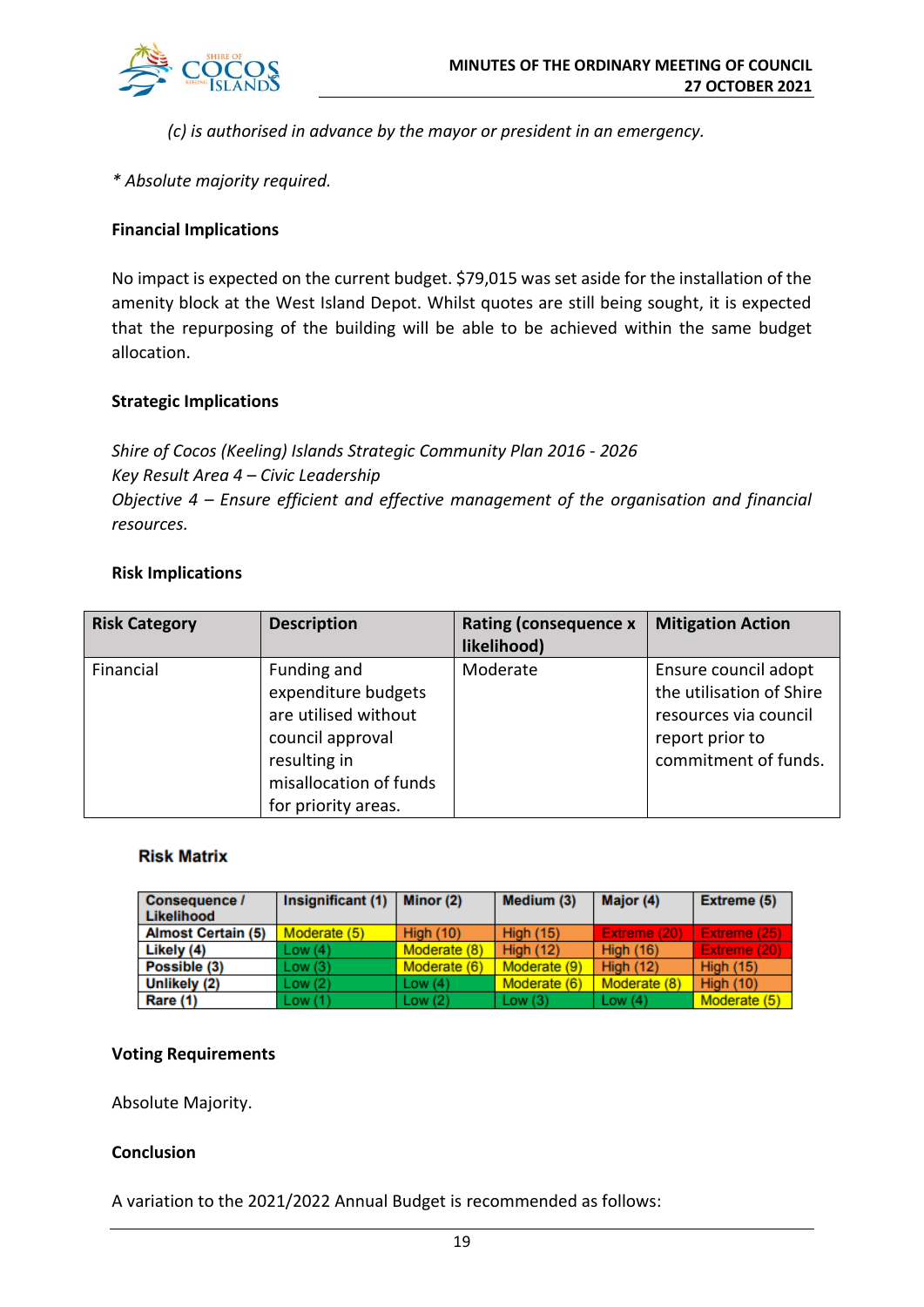

| <b>Description</b>                                               | Amount     |
|------------------------------------------------------------------|------------|
| C199 - Transportable Amenity Block WI Depot - not to commence    | (579, 015) |
| New Project - Installation of Studio Unit to Lot 198 Home Island | \$79,015   |
| Impact on Surplus/(Deficit)                                      |            |

## **OFFICER RECOMMENDATION – ITEM NO 10.1.3**

THAT COUNCIL, BY ABSOLUTE MAJORITY, PURSUANT TO SECTION 6.8. OF THE *LOCAL GOVERNMENT ACT 1995 (WA) (CKI)* APPROVES THE FOLLOWING VARIATION TO THE 2021/2022 ANNUAL BUDGET:

| Description                                                      | Amount |            |
|------------------------------------------------------------------|--------|------------|
| C199 - Transportable Amenity Block WI Depot - not to commence    |        | (579, 015) |
| New Project - Installation of Studio Unit to Lot 198 Home Island |        | \$79,015   |
| Impact on Surplus/(Deficit)                                      |        | \$0        |

## **COUNCIL RESOLUTION– ITEM NO 10.1.3**

## **MOVED CR LACY SECONDED CR IBRAM**

**THAT COUNCIL, BY ABSOLUTE MAJORITY, PURSUANT TO SECTION 6.8. OF THE** *LOCAL GOVERNMENT ACT 1995 (WA) (CKI)* **APPROVES THE FOLLOWING VARIATION TO THE 2021/2022 ANNUAL BUDGET:**

| Description                                                      | Amount     |
|------------------------------------------------------------------|------------|
| C199 - Transportable Amenity Block WI Depot – not to             | (579, 015) |
| commence                                                         |            |
| New Project – Installation of Studio Unit to Lot 198 Home Island | \$79,015   |
| Impact on Surplus/(Deficit)                                      | \$0        |

## **THE MOTION WAS PUT AND DECLARED CARRIED (6/0)**

**FOR:** HAMIRIL, IBRAM, LACY, LIU, MINKOM, YOUNG **AGAINST:** NIL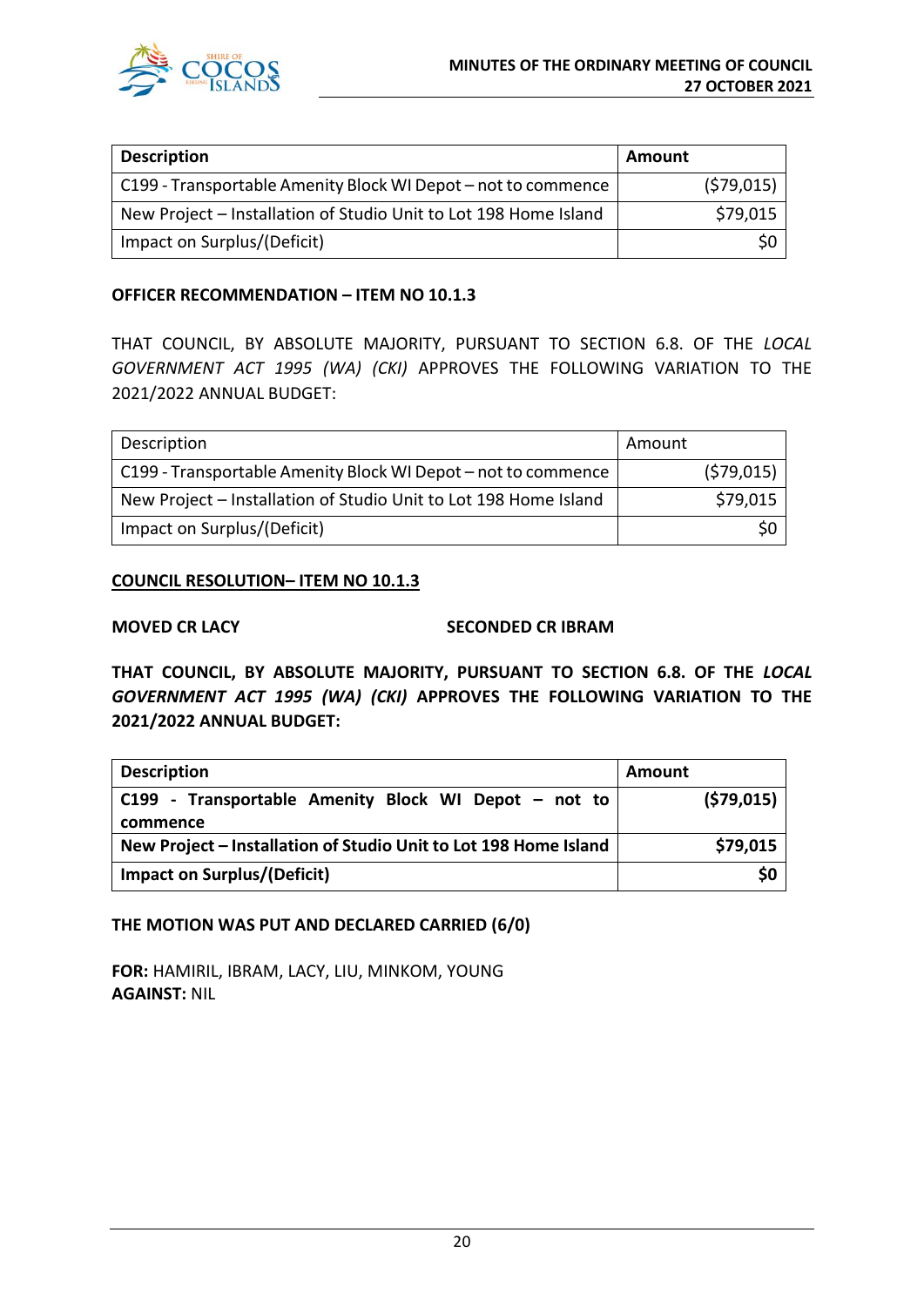

## **10.2 LEASES**

Nil

## **10.3 PLANNING/BUILDING**

Nil

## **10.4 ADMINISTRATION**

## **10.4.1 APPOINTMENT OF COUNCIL REPRESENTATIVES TO COMMITTEES AND ORGANISATIONS**

## **Report Information**

| Date:                       | 13 October 2021                                                 |
|-----------------------------|-----------------------------------------------------------------|
| Applicant:                  | The Shire of Cocos (Keeling) Islands                            |
| Location:                   | N/A                                                             |
| File Ref:                   |                                                                 |
| Disclosure of Interest: Nil |                                                                 |
| <b>Reporting Officer:</b>   | <b>Chief Executive Officer</b>                                  |
| Island:                     | N/A                                                             |
| Attachments:                | 10.4.1.1-Terms of Reference Audit and Governance Committee      |
|                             | 10.4.1.2-Terms of Reference Community Funding Program Committee |

## **Authority / Discretion**

## **Definition**

|   | Advocacy       | When Council advocates on its own behalf or on behalf of its<br>community to another level of government/body/agency.                                                                                                                                                                                                                                        |
|---|----------------|--------------------------------------------------------------------------------------------------------------------------------------------------------------------------------------------------------------------------------------------------------------------------------------------------------------------------------------------------------------|
| 冈 | Executive      | The substantial direction setting and oversight role of the<br>Council. E.g. adopting plans and reports, accepting tenders,<br>directing operations, setting and amending budgets.                                                                                                                                                                           |
|   | Legislative    | Includes adopting local laws, town planning schemes and<br>policies. Review when Council reviews decisions made by<br>officers.                                                                                                                                                                                                                              |
|   | Quasi-Judicial | When Council determines an application / matter that directly<br>affects a person's right and interest. The judicial character arises<br>from the obligations to abide by the principles of natural justice.<br>Examples of Quasi-Judicial authority include town planning<br>applications, building licenses, applications for other permits /<br>licenses. |
|   | Information    | Includes items provides to Council for information purposes only<br>that do not require a decision of Council (i.e. $-$ for noting).                                                                                                                                                                                                                         |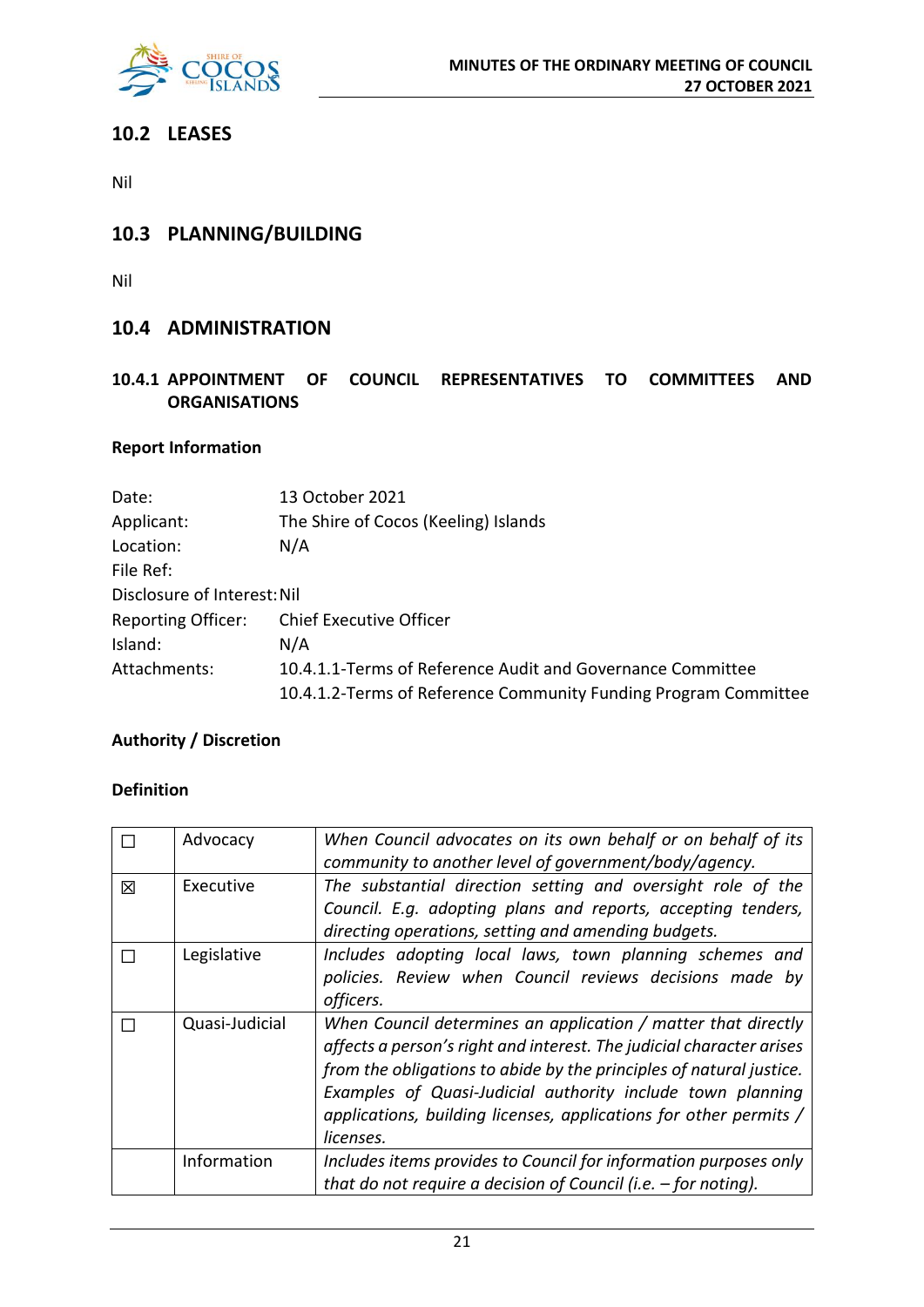

## **COUNCIL RESOLUTION**

## **MOVED CR LACY SECONDED CR IBRAM**

**THAT COUNCIL SUSPEND STANDING ORDERS, THE TIME BEING 4.10PM.**

**THE MOTION WAS PUT AND DECLARED CARRIED (6/0)**

**FOR:** HAMIRIL, IBRAM, LACY, LIU, MINKOM, YOUNG **AGAINST:** NIL

### **Report Purpose**

This report seeks Council's consideration of establishing Council Committees and appointments to each Committee.

## **Relevant Documents**

Available for viewing at the meeting Nil

## **Background**

Council Committees dissolve at the time of a Local Government Election, which occur every two years, and therefore cannot meet until re-established by a Council decision. The Local Government Elections were held on 16 October 2021.

The Shire of Cocos (Keeling) Islands is required to re-establish the Committees and delegates after the Council election. This also provides an opportunity for the formation of any new Committees.

Section 5.8 of the *Local Government Act 1995 (WA) (CKI)* allows Council to establish, by absolute majority, Committees of three or more persons to assist Council and to exercise the powers and discharge the duties of the local government that can be delegated to Committees.

The following internal Committees have been addressed in this report:

- The Shire of Cocos (Keeling) Islands Audit and Governance Committee
- The Shire of (Cocos) Keeling Islands Community Funding Program Committee

In addition to internal committees of Council, the Council is also invited to hold membership to a number of external committees and associations, being:

- Pulu Keeling National Park Community Management Committee (PKNPCMC)
- Indian Ocean Group Training Association Committee (IOGTA)
- The (WALGA) Kimberly Zone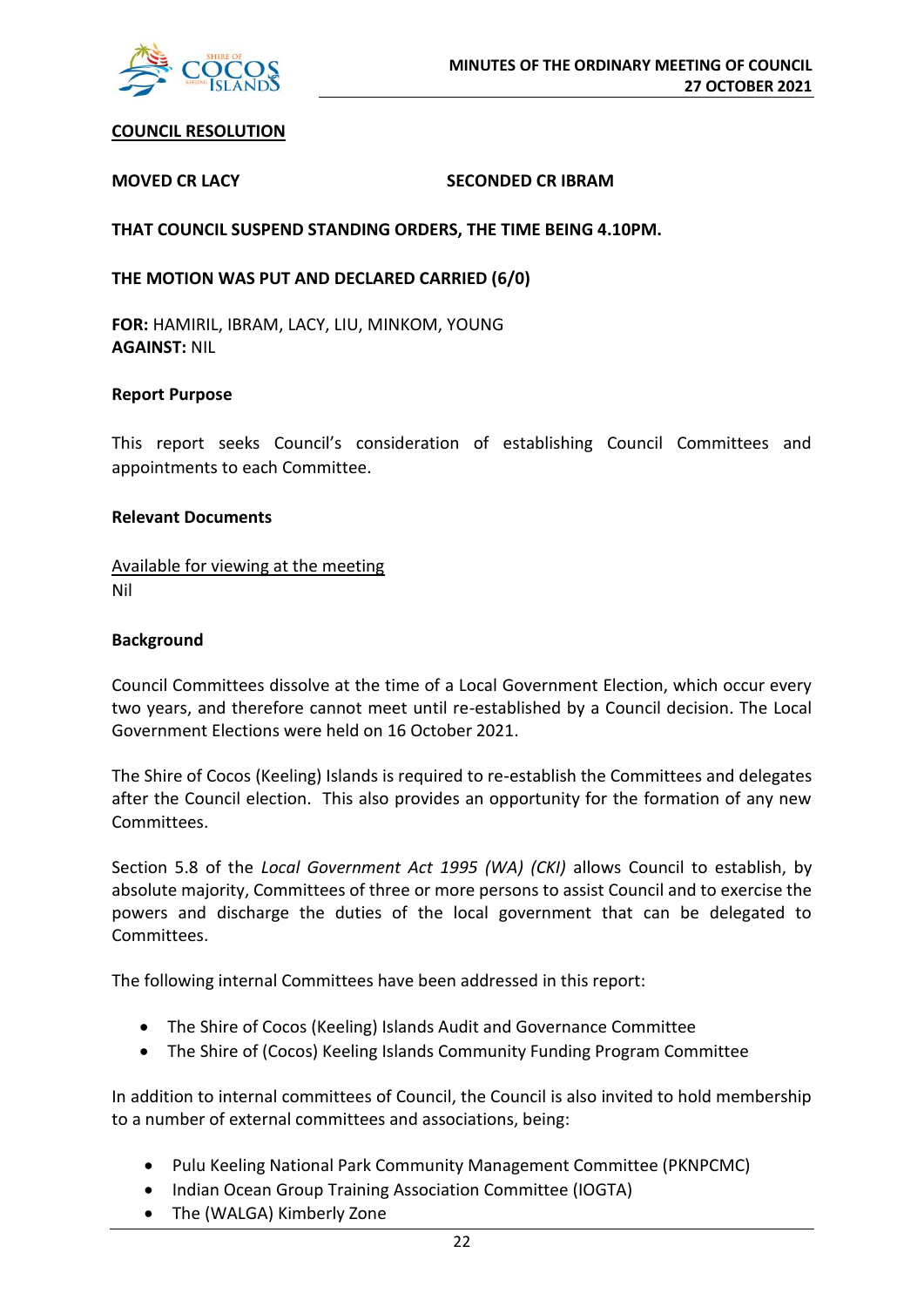

Previous appointments to the Committees were as follows:

- The Shire of Cocos (Keeling) Islands Audit and Governance Committee
	- o Cr Charlston
	- o Cr Minkom
	- o Cr Lacy
	- o Mr Phillip Anastasakis (External Member)
- The Shire of (Cocos) Keeling Islands Community Funding Program Committee
	- o Cr Seri Iku
	- o Cr Mazlin Hamiril
	- o Cr Jamil Ibram
- Pulu Keeling National Park Community Management Committee (PKNPCMC)
	- o Cr Jamil Ibram
	- o Cr Anthoney (Proxy)
- Indian Ocean Group Training Association Committee (IOGTA)
	- o Chief Executive Officer Andrea Selvey
	- o Cr Lacy (Proxy)
- The (WALGA) Kimberly Zone
	- o Chief Executive Officer Andrea Selvey
	- o Cr Hamiril

## **Comments**

Some Committees, such as the Audit and Governance Committee, must be established under statutory or regulatory provisions, and their role is prescribed. The primary objective of the Audit and Governance Committee (the Committee) is to accept responsibility for the annual external audit, liaise with the Shire's external auditor and provide review and oversight of internal audit process, including performance and independence of internal auditor, so that Council can be satisfied with the performance of the Shire in managing its financial affairs. Terms of Reference for the Audit and Governance Committee ensures the Committee and individual members on the Committee are fully aware of their role and responsibilities. See attachment 10.4.1.1 - Terms of Reference for the Audit and Governance Committee.

The other Committee of Council, being the Community Funding Program Committee, is established at the discretion of the Council and must have its terms of reference formally determined by Council resolution. The primary objective of the Community Funding Program Committee (the Committee) is to assist with the facilitation of a fair, equitable and transparent process for Council funding of community projects, programs and initiatives. See attachment 10.4.1.2 - Terms of Reference for the Community Funding Program Committee.

Council Committees have an important role in assisting Council to undertake its duties efficiently and effectively.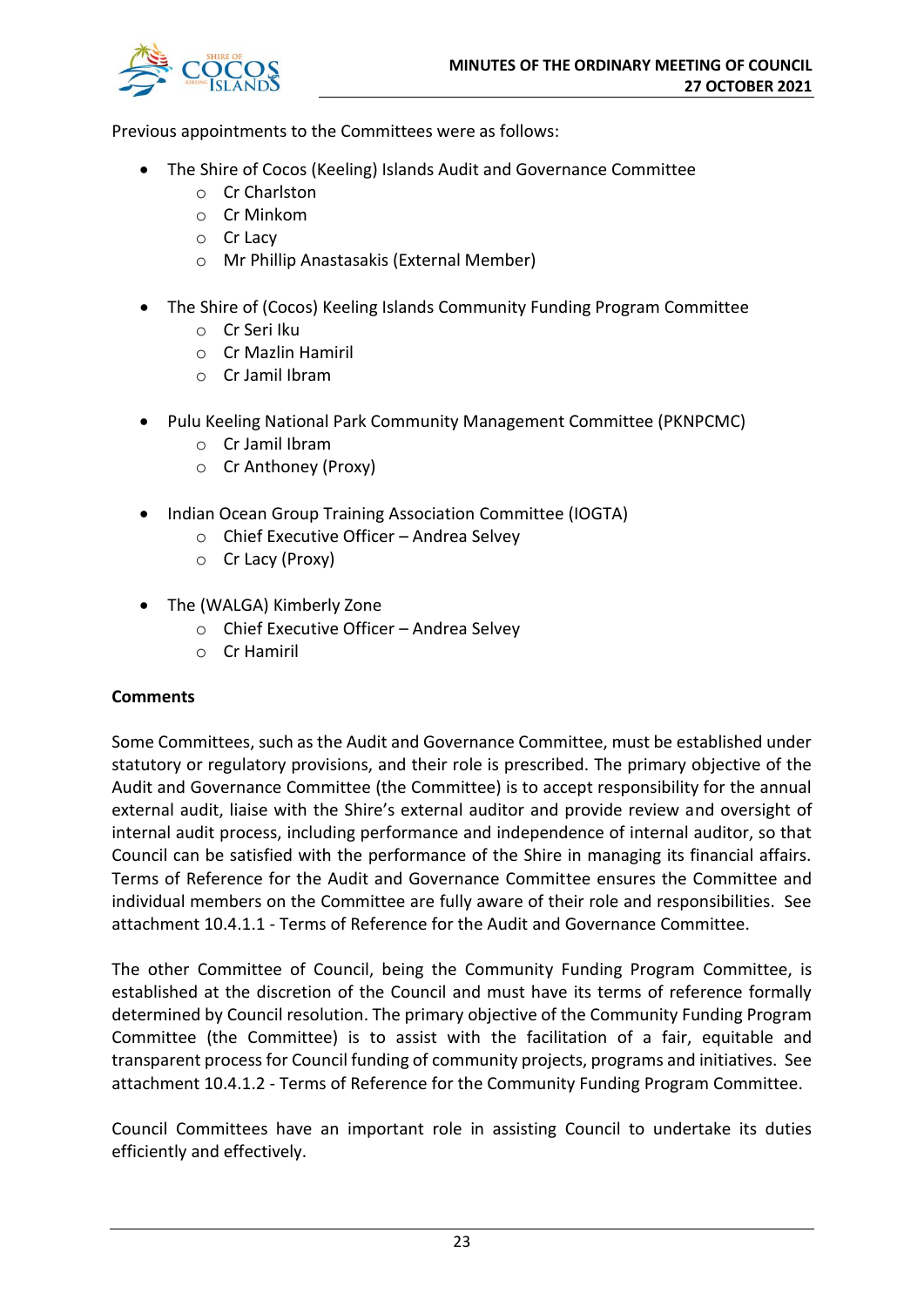

Good risk management practice is for Committee workloads to be fairly shared across the elected members of Council. This ensures that individual Councillors do not suffer inequitable workload pressures. It also helps ensure that decision-making influence remains equitable across all Councillors.

## **Financial Implications**

Nil - there are no direct financial implications; however, Committees established by Council all require allocation of officer resources, for secretariat support and Committee coordination and, in relation to the business of a Committee as provided in its terms of reference, allocation of officer resources for preparation of necessary reports.

## **Policy and Legislative Implications**

Section 5.8 of the *Local Government Act 1995 (WA) (CKI)* allows Council to establish Committees to assist it in discharging its duties under the Act, with a minimum number of three (3) or more persons.

## **Strategic Implications**

Strategic Community Plan - *Key Result Area: Civic Leadership Outcome 4.1 – An informed Council leading working with others to advance our Islands.*

## **COUNCIL RESOLUTION**

## **MOVED CR LACY SECONDED CR HAMIRIL**

**THAT COUNCIL RESUME STANDING ORDERS, THE TIME BEING 4.17PM.**

## **THE MOTION WAS PUT AND DECLARED CARRIED (6/0)**

**FOR:** HAMIRIL, IBRAM, LACY, LIU, MINKOM, YOUNG **AGAINST:** NIL

## **OFFICER RECOMMENDATION – ITEM NO 10.4.1**

THAT COUNCIL:

- 1. ENDORSE THE REQUIREMENT OF ELECTED MEMBERS ATTENDING MEETINGS FOR EXTERNAL COMMITTEES AND ORGANISATIONS TO PROVIDE A WRITTEN REPORT TO ALL ELECTED MEMBERS ON SIGNIFICANT MATTERS ARISING FROM THESE MEETINGS; AND
- 2. APPROVE THE ELECTED MEMBER AND SHIRE OFFICER APPOINTMENTS TO EXTERNAL COMMITTEES AND ORGANISATIONS AND COUNCIL COMMITTEES AS FOLLOWS: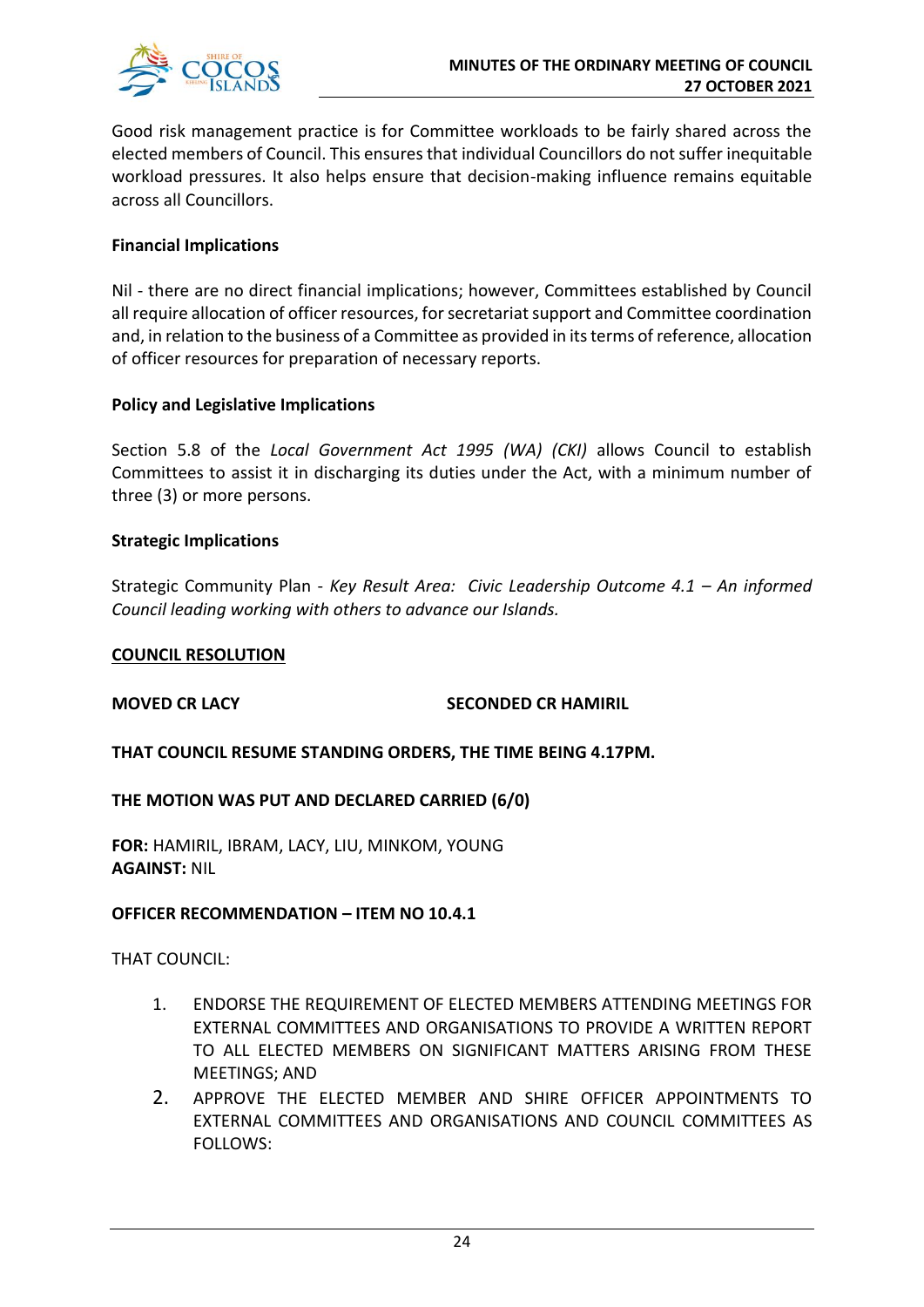

## AUDIT AND GOVERNANCE COMMITTEE

| POSITION / ORGANISATION          | <b>NAME</b>                          |
|----------------------------------|--------------------------------------|
| Councillor                       |                                      |
| Councillor                       |                                      |
| Councillor                       |                                      |
| <b>External Committee Member</b> | To be considered at first meeting of |
|                                  | Committee                            |

## COMMUNITY FUNDING PROGRAM COMMITTEE

| POSITION / ORGANISATION | NAME |
|-------------------------|------|
| Councillor              |      |
| Councillor              |      |
| Councillor              |      |

## PULU KEELING NATIONAL PARK COMMUNITY MANAGEMENT COMMITTEE (PKNPCMC)

| POSITION / ORGANISATION            | <b>NAME</b> |
|------------------------------------|-------------|
| Councillor/Staff Member            |             |
| Councillor/Staff Member (As Proxy) |             |

## INDIAN OCEAN GROUP TRAINING ASSOCIATION (IOGTA) COMMITTEE

| POSITION / ORGANISATION            | <b>NAME</b> |
|------------------------------------|-------------|
| Councillor/Staff Member            |             |
| Councillor/Staff Member (As Proxy) |             |

### THE (WALGA) KIMBERLEY COUNTRY ZONE

| POSITION / ORGANISATION | <b>NAME</b> |
|-------------------------|-------------|
| Councillor              |             |
| Councillor (As Proxy)   |             |

### **COUNCIL RESOLUTION– ITEM NO 10.4.1**

**MOVED CR LACY SECONDED CR IBRAM**

**THAT COUNCIL:**

**1. ENDORSE THE REQUIREMENT OF ELECTED MEMBERS ATTENDING MEETINGS FOR EXTERNAL COMMITTEES AND ORGANISATIONS TO PROVIDE A WRITTEN REPORT TO ALL ELECTED MEMBERS ON SIGNIFICANT MATTERS ARISING FROM THESE MEETINGS; AND**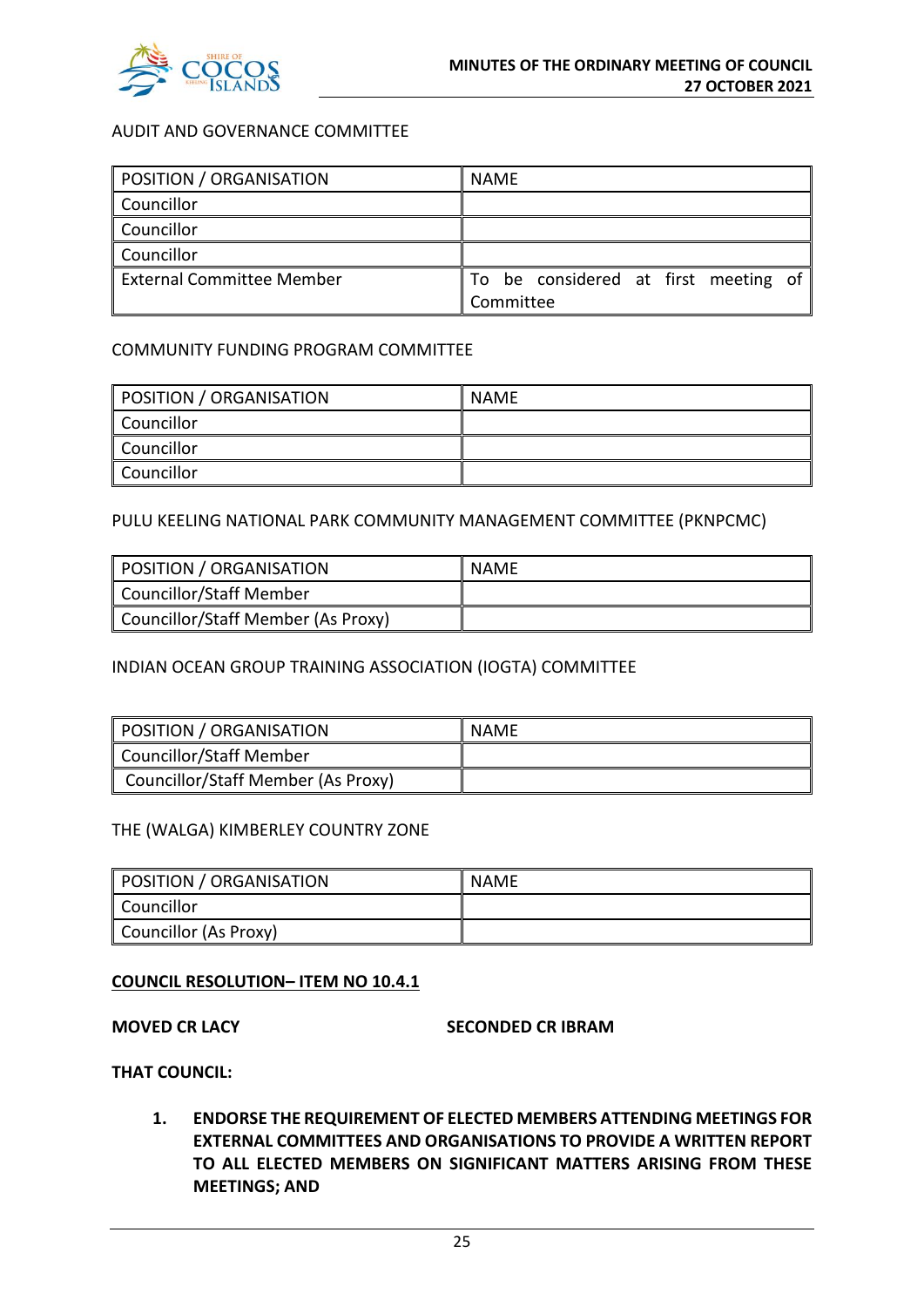

**2. APPROVE THE ELECTED MEMBER AND SHIRE OFFICER APPOINTMENTS TO EXTERNAL COMMITTEES AND ORGANISATIONS AND COUNCIL COMMITTEES AS FOLLOWS:**

## **AUDIT AND GOVERNANCE COMMITTEE**

| <b>POSITION / ORGANISATION</b>   | <b>NAME</b>                                       |
|----------------------------------|---------------------------------------------------|
| <b>Councillor</b>                | <b>Tony Lacy</b>                                  |
| <b>Councillor</b>                | <b>Aindil Minkom</b>                              |
| <b>Councillor</b>                | <b>Jan Young</b>                                  |
| <b>External Committee Member</b> | To be considered at first meeting of<br>Committee |

### **COMMUNITY FUNDING PROGRAM COMMITTEE**

| POSITION / ORGANISATION | <b>NAME</b>           |
|-------------------------|-----------------------|
| <b>Councillor</b>       | <b>Mazlan Hamiril</b> |
| <b>Councillor</b>       | l Helen Liu           |
| <b>Councillor</b>       | Jamil Ibram           |

#### **PULU KEELING NATIONAL PARK COMMUNITY MANAGEMENT COMMITTEE (PKNPCMC)**

| POSITION / ORGANISATION                   | <b>NAME</b>        |
|-------------------------------------------|--------------------|
| <b>Councillor/Staff Member</b>            | Jamil Ibram        |
| <b>Councillor/Staff Member (As Proxy)</b> | $\ $ Aindil Minkom |

## **INDIAN OCEAN GROUP TRAINING ASSOCIATION (IOGTA) COMMITTEE**

| POSITION / ORGANISATION                   | <b>NAME</b>    |
|-------------------------------------------|----------------|
| <b>Councillor/Staff Member</b>            | ∥ Helen Liu    |
| <b>Councillor/Staff Member (As Proxy)</b> | Mazlan Hamiril |

### **THE (WALGA) KIMBERLEY COUNTRY ZONE**

| <b>POSITION / ORGANISATION</b> | <b>NAME</b> |
|--------------------------------|-------------|
| <b>Councillor</b>              | Jan Young   |
| Councillor (As Proxy)          | Helen Liu   |

### **THE MOTION WAS PUT AND DECLARED CARRIED (6/0)**

**FOR:** HAMIRIL, IBRAM, LACY, LIU, MINKOM, YOUNG **AGAINST:** NIL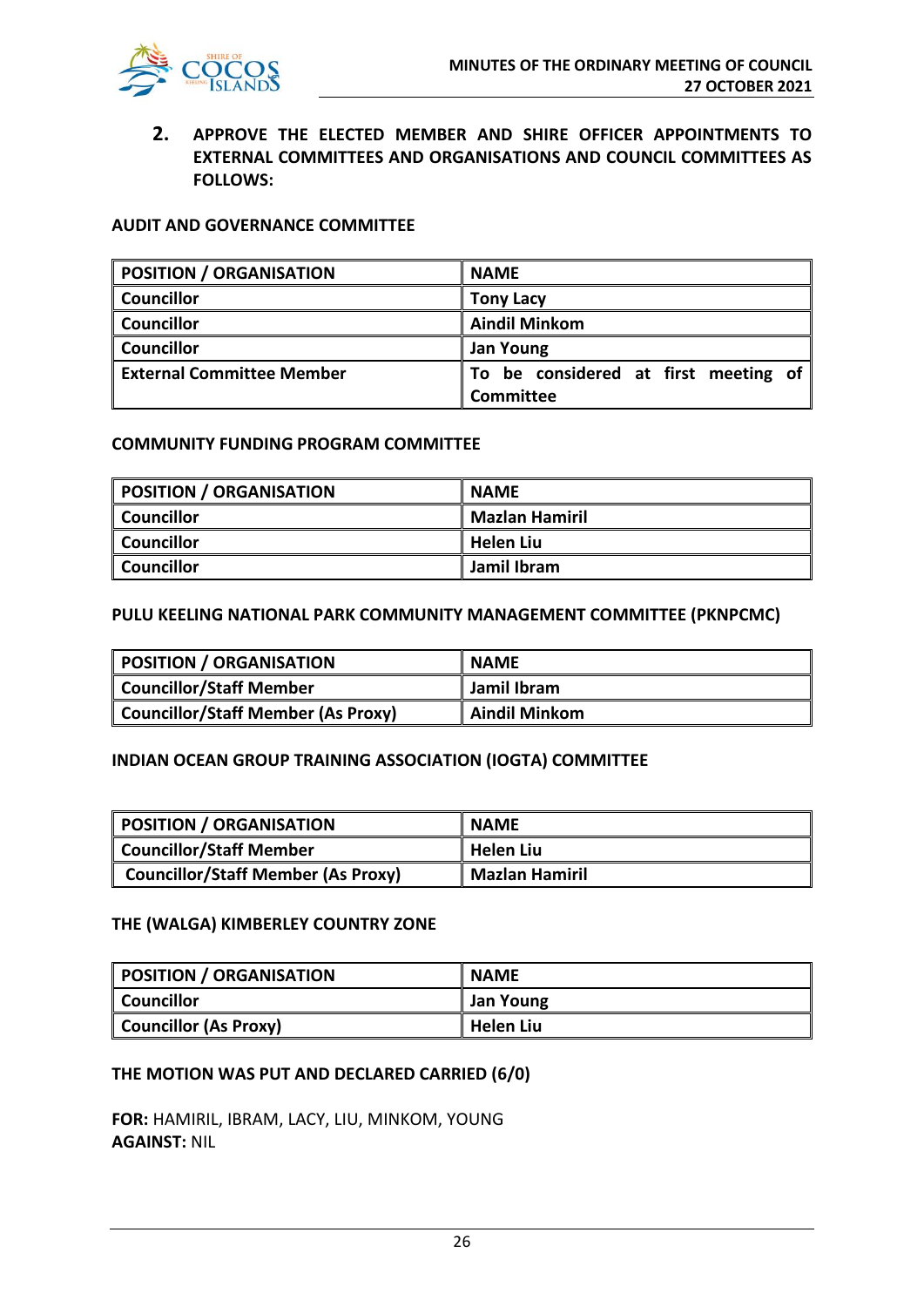

## **10.4.2 MEETING SCHEDULE FOR ORDINARY MEETINGS OF COUNCIL FOR 2022**

## **Report Information**

| Date:                       | 13 October 2021                        |  |
|-----------------------------|----------------------------------------|--|
| Applicant:                  | Shire of Cocos (Keeling) Islands       |  |
| Location:                   | N/A                                    |  |
| Disclosure of Interest: Nil |                                        |  |
| <b>Reporting Officer:</b>   | <b>Governance and Risk Coordinator</b> |  |
| Island:                     | Shire wide                             |  |
| Attachments:                | Nil                                    |  |

## **Authority / Discretion**

## **Definitions**

|   | Advocacy       | When Council advocates on its own behalf or on behalf of its<br>community to another level of government/body/agency.                                                                                                                                                                                                                                        |
|---|----------------|--------------------------------------------------------------------------------------------------------------------------------------------------------------------------------------------------------------------------------------------------------------------------------------------------------------------------------------------------------------|
| 冈 | Executive      | The substantial direction setting and oversight role of the<br>Council. E.g. adopting plans and reports, accepting tenders,<br>directing operations, setting and amending budgets.                                                                                                                                                                           |
|   | Legislative    | Includes adopting local laws, town planning schemes and<br>policies. Review when Council reviews decisions made by<br>officers.                                                                                                                                                                                                                              |
|   | Quasi-Judicial | When Council determines an application / matter that directly<br>affects a person's right and interest. The judicial character arises<br>from the obligations to abide by the principles of natural justice.<br>Examples of Quasi-Judicial authority include town planning<br>applications, building licenses, applications for other permits /<br>licenses. |
|   | Information    | Includes items provides to Council for information purposes only<br>that do not require a decision of Council (i.e. $-$ for noting).                                                                                                                                                                                                                         |

## **Report Purpose**

To purpose of this report is to determine schedule for Ordinary Meetings of Council for 2022.

## **Relevant Documents**

Available for viewing at the meeting Nil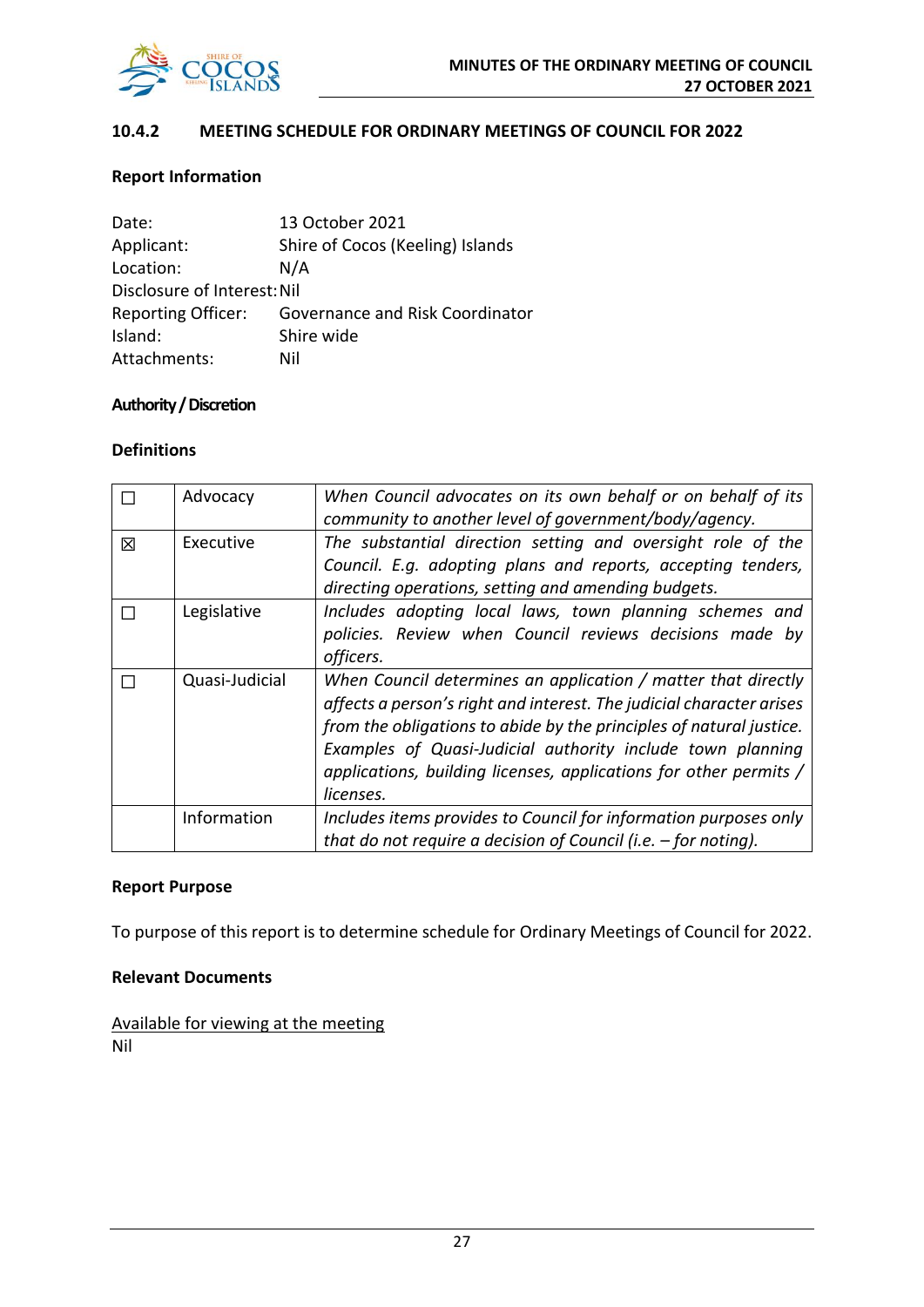

## **Background**

Under Section 5.3 of the *Local Government Act 1995 (WA)(CKI)*, Councils are required to hold Ordinary Meetings no more than three months apart, although for good governance, more frequent meetings are standard practice. The Shire of Cocos (Keeling) Islands usual practice is to hold monthly meetings. However, informal discussions with several Councillors suggests that some Councillors may be off-Island in January 2022, therefore, it may be more appropriate to not hold an Ordinary Meeting in January.

The *Local Government (Administration) Regulations 1996* – Reg 12 requires Council to give local public notice of dates, times and the location of its Ordinary and Special Meetings.

*Meetings, public notice of (Act s. 5.25(1) (g)*

- *(1) At least once each year a local government is to give local public notice of the dates on which and the time and place at which*
- *(a) the ordinary council meetings; and*
- *(b) the committee meetings that are required under the Act to be open to members of the public or that are proposed to be open to members of the public, are to be held in the next 12 months*
- *2) A local government is to give local public notice of any change to the date, time or place of a meeting referred to in sub regulation (1).*

## **Comment**

The following dates for the Ordinary Meetings of Council for 2022 listed below are proposed for Council's consideration taking into account external factors, school and gazetted holidays relevant in the Territory of Cocos (Keeling) Islands.

Also, Councillors should note that the 27 April 2022 meeting is scheduled at 1.00pm in consideration of Ramadan.

The dates proposed for the Ordinary Meetings of Council for 2022 are as follows:

| Time | Date                        | Venue                                |
|------|-----------------------------|--------------------------------------|
| 4pm  | Wednesday, 23 February 2022 | <b>CRC Meeting Room, West Island</b> |
| 4pm  | Wednesday, 23 March 2022    | Council Chambers, Home Island        |
| 1pm  | Wednesday, 27 April 2022    | Council Chambers, Home Island        |
| 4pm  | Wednesday, 25 May 2022      | <b>CRC Meeting Room, West Island</b> |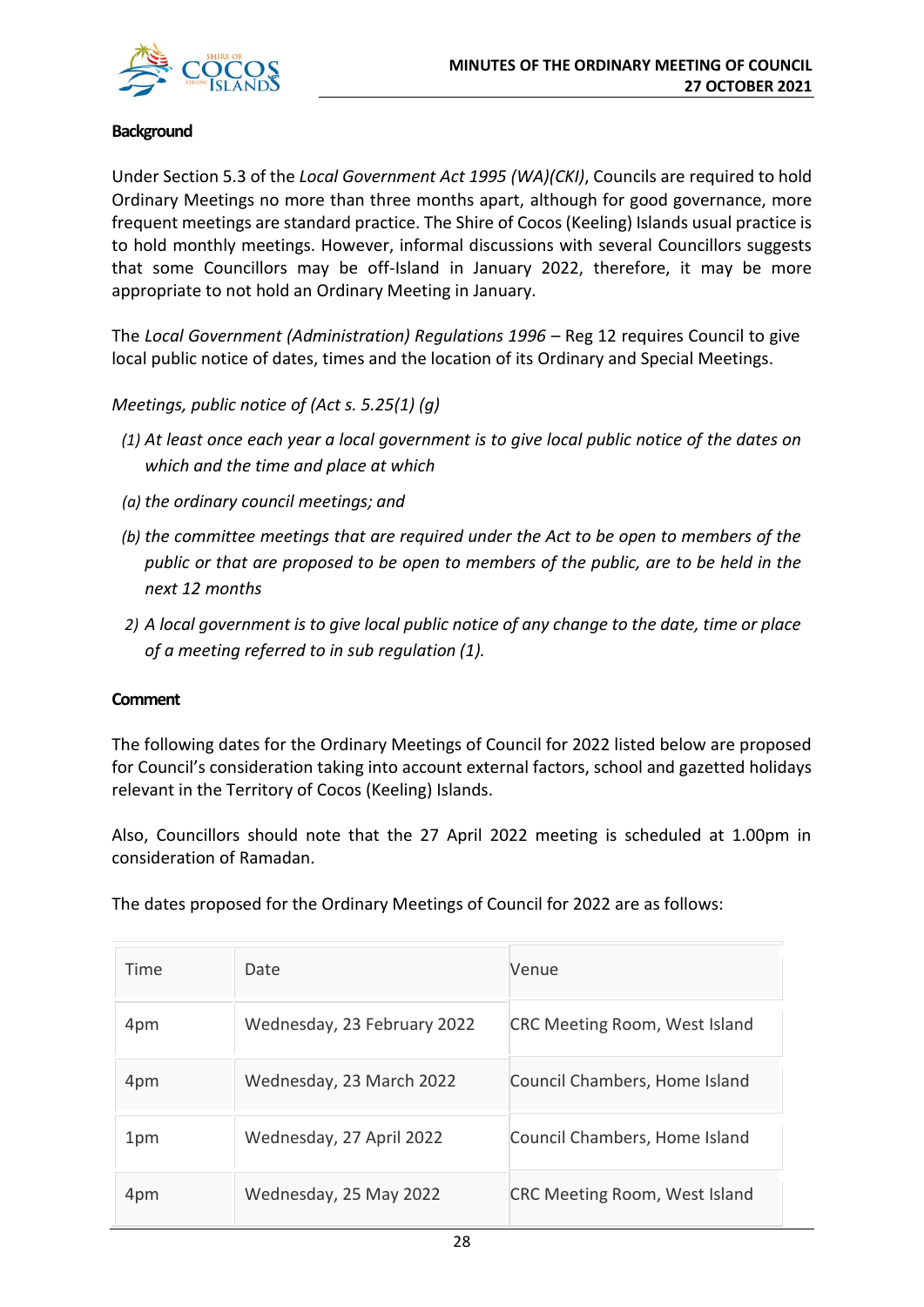

| 4pm | Wednesday, 22 June 2022      | Council Chambers, Home Island        |
|-----|------------------------------|--------------------------------------|
| 4pm | Wednesday, 27 July 2022      | Council Chambers, Home Island        |
| 4pm | Wednesday, 24 August 2022    | <b>CRC Meeting Room, West Island</b> |
| 4pm | Wednesday, 28 September 2022 | Council Chambers, Home Island        |
| 4pm | Wednesday, 26 October 2022   | Council Chambers, Home Island        |
| 4pm | Wednesday, 23 November 2022  | <b>CRC Meeting Room, West Island</b> |
| 4pm | Wednesday, 14 December 2022  | Council Chambers, Home Island        |

It should also be noted that this schedule to holding two meetings on Home Island to every one meeting on West Island in recognition that the majority of the community reside on Home Island.

## **Policy and Legislative Implications**

Section 5.3 of the *Local Government Act 1995 (WA) (CKI)* stipulates the requirement to hold regular Ordinary Meetings of Council and Regulation 12 of the *Local Government (Administration) Regulations 1996* requires Council to give local public notice of dates, times and the location of its Ordinary and Special meetings. The officer's recommendation complies with these statutory requirements.

## **Financial Implications**

Nil, there are no direct financial implications from adopting a schedule of meetings.

## **Strategic Implications**

Shire of Cocos (Keeling) Islands Strategic Community Plan 2016 – 2026: *Outcome 4.1 - An informed Council leading working with others to advance our Islands 4.1.2 - Continue to improve organisational planning*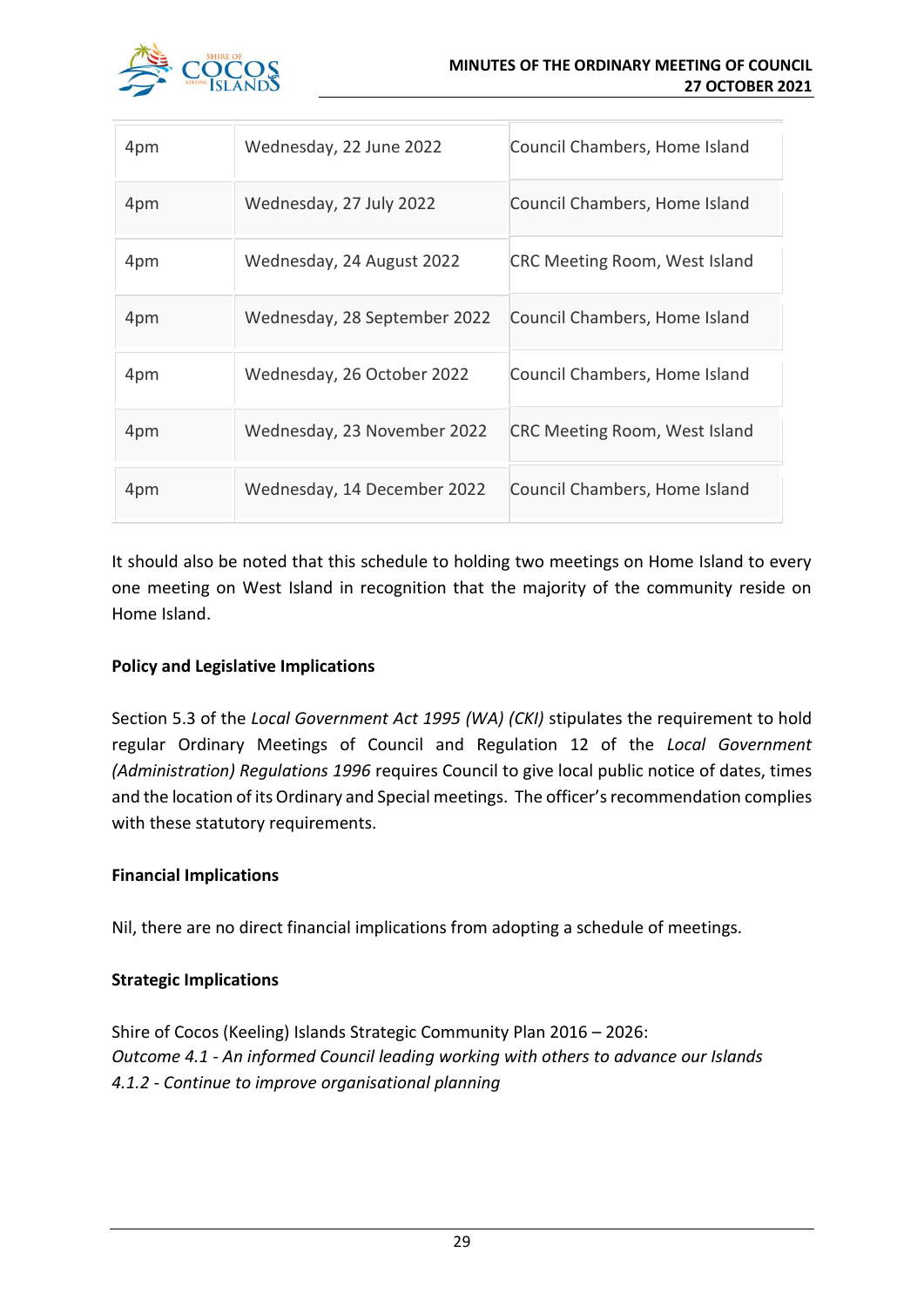

## **Risk Implications**

| <b>Risk Category</b> | <b>Description</b>                                                                                                                                      | <b>Rating (consequence x</b><br>likelihood) | <b>Mitigation Action</b>                                                                                                                                                                                           |
|----------------------|---------------------------------------------------------------------------------------------------------------------------------------------------------|---------------------------------------------|--------------------------------------------------------------------------------------------------------------------------------------------------------------------------------------------------------------------|
| Reputation           | Council does not<br>encourage active<br>participation in Council<br>meeting processes.                                                                  | Moderate                                    | Council hold Ordinary<br>Council meetings on<br>Home and West Island                                                                                                                                               |
| Compliance           | Non-compliance with<br>the Local Government<br>Act 1995 (WA) (CKI)<br>with respect to setting<br>meeting dates and<br>providing the<br>necessary notice | Low                                         | This report to Council<br>and the associated<br>decision ensures<br>compliance with the<br>Act and Regulations.<br>Public notice is to be<br>given after the Council<br>has set the 2022<br>Council meeting dates. |

## **Risk Matrix**

| <b>Consequence /</b><br>Likelihood | Insignificant (1) | Minor (2)        | Medium (3)       | Major (4)        | <b>Extreme (5)</b> |
|------------------------------------|-------------------|------------------|------------------|------------------|--------------------|
| <b>Almost Certain (5)</b>          | Moderate (5)      | <b>High (10)</b> | <b>High (15)</b> | Extreme (20)     | Extreme (25)       |
| Likely (4)                         | Low(4)            | Moderate (8)     | <b>High (12)</b> | <b>High (16)</b> | Extreme (20)       |
| Possible (3)                       | Low(3)            | Moderate (6)     | Moderate (9)     | <b>High (12)</b> | <b>High (15)</b>   |
| Unlikely (2)                       | Low(2)            | Low $(4)$        | Moderate (6)     | Moderate (8)     | <b>High (10)</b>   |
| Rare (1)                           | Low(1)            | Low $(2)$        | Low(3)           | Low $(4)$        | Moderate (5)       |

## **Conclusion**

The proposed schedule for the Ordinary Meetings of Council for the 2022 calendar year has been developed to ensure dates and times are suitable and do not overlap with public holidays or other significant events; therefore, it is recommended they are adopted as presented.

## **OFFICER'S RECOMMENDATION – ITEM NO 10.4.2**

THAT THE COUNCIL, BY SIMPLE MAJORITY, PURSUANT TO *SECTION 5.3 OF THE LOCAL GOVERNMENT ACT 1995 (WA) (CKI)* RESOLVES TO ADOPT THE FOLLOWING SCHEDULE FOR ORDINARY MEETINGS OF COUNCIL FOR 2022 AS FOLLOWS AND GIVE LOCAL PUBLIC NOTICE REGARDING THIS SCHEDULE VIA THE ATOLL IN AT LEAST THREE EDITIONS AND ON THE SHIRE'S WEBSITE.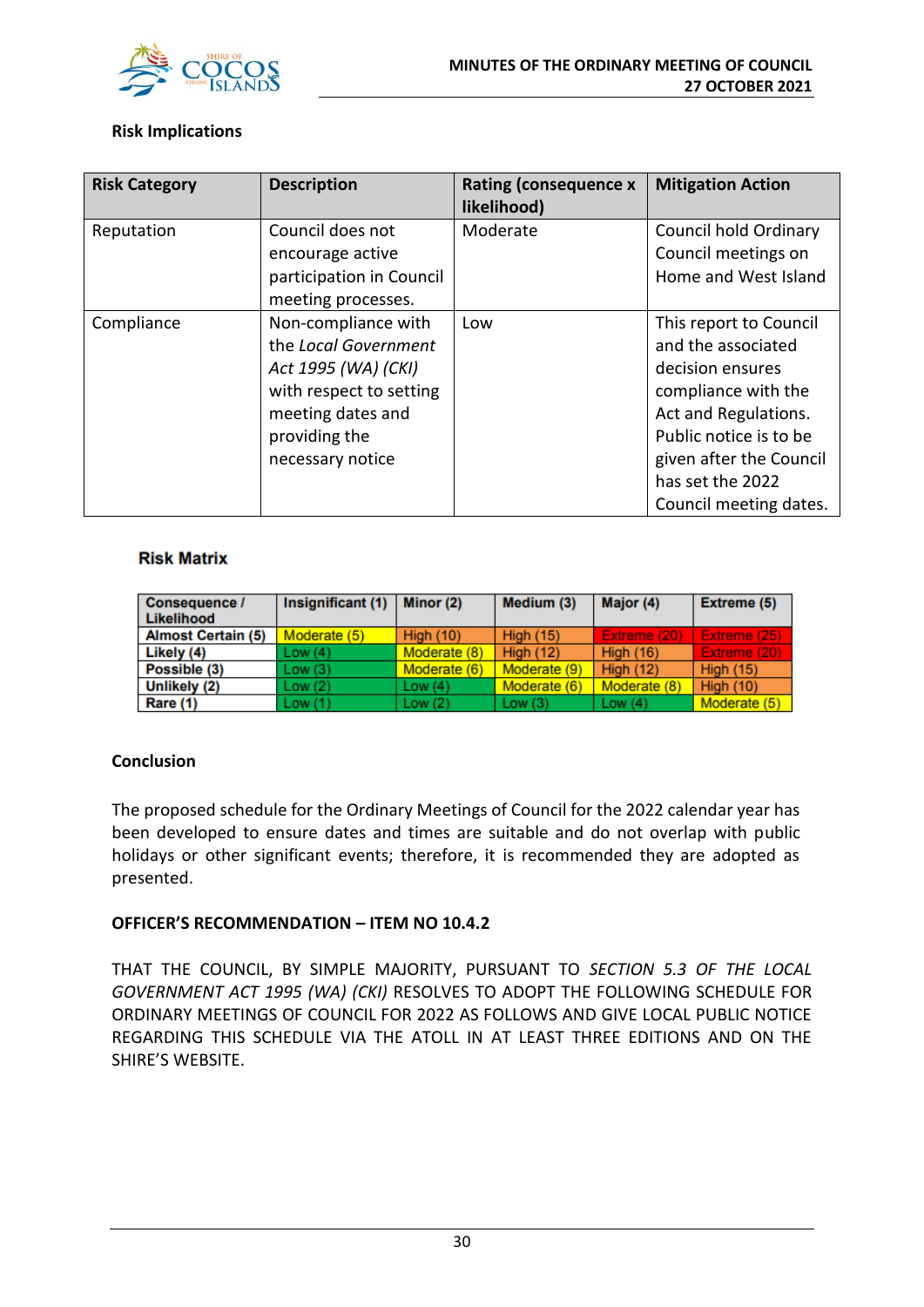

### **MINUTES OF THE ORDINARY MEETING OF COUNCIL 27 OCTOBER 2021**

| Time | Date                         | Venue                                |
|------|------------------------------|--------------------------------------|
| 4pm  | Wednesday, 23 February 2022  | <b>CRC Meeting Room, West Island</b> |
| 4pm  | Wednesday, 23 March 2022     | Council Chambers, Home Island        |
| 1pm  | Wednesday, 27 April 2022     | Council Chambers, Home Island        |
| 4pm  | Wednesday, 25 May 2022       | <b>CRC Meeting Room, West Island</b> |
| 4pm  | Wednesday, 22 June 2022      | Council Chambers, Home Island        |
| 4pm  | Wednesday, 27 July 2022      | Council Chambers, Home Island        |
| 4pm  | Wednesday, 24 August 2022    | <b>CRC Meeting Room, West Island</b> |
| 4pm  | Wednesday, 28 September 2022 | Council Chambers, Home Island        |
| 4pm  | Wednesday, 26 October 2022   | Council Chambers, Home Island        |
| 4pm  | Wednesday, 23 November 2022  | <b>CRC Meeting Room, West Island</b> |
| 4pm  | Wednesday, 14 December 2022  | Council Chambers, Home Island        |

## **COUNCIL RESOLUTION– ITEM NO 10.4.2**

## **MOVED CR LACY SECONDED CR HAMIRIL**

**THAT THE COUNCIL, BY SIMPLE MAJORITY, PURSUANT TO** *SECTION 5.3 OF THE LOCAL GOVERNMENT ACT 1995 (WA) (CKI)* **RESOLVES TO ADOPT THE FOLLOWING SCHEDULE FOR ORDINARY MEETINGS OF COUNCIL FOR 2022 AS FOLLOWS AND GIVE LOCAL PUBLIC NOTICE REGARDING THIS SCHEDULE VIA THE ATOLL IN AT LEAST THREE EDITIONS AND ON THE SHIRE'S WEBSITE.**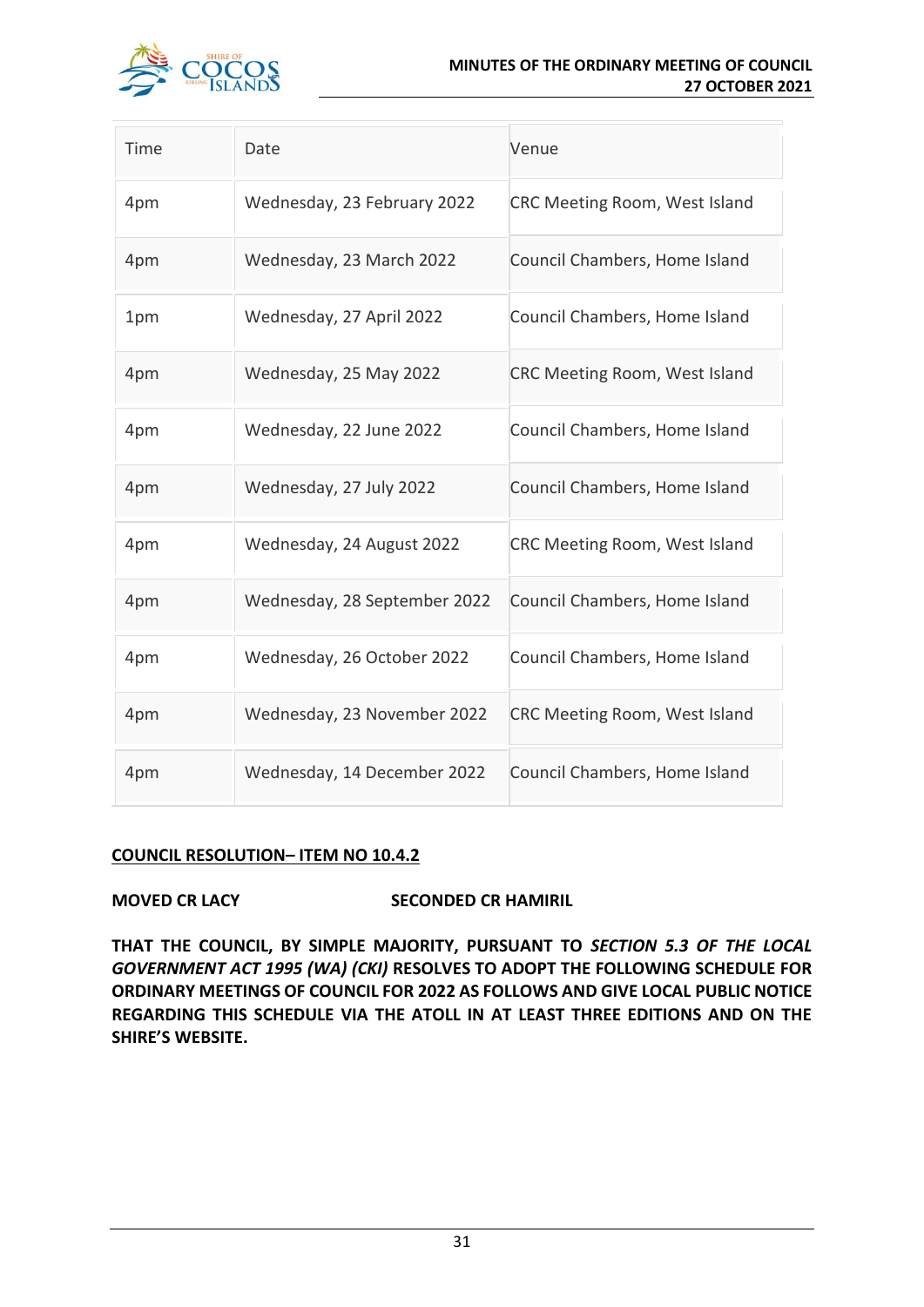

| <b>Time</b> | Date                         | Venue                                |
|-------------|------------------------------|--------------------------------------|
| 4pm         | Wednesday, 23 February 2022  | <b>CRC Meeting Room, West Island</b> |
| 4pm         | Wednesday, 23 March 2022     | <b>Council Chambers, Home Island</b> |
| 1pm         | Wednesday, 27 April 2022     | <b>Council Chambers, Home Island</b> |
| 4pm         | Wednesday, 25 May 2022       | <b>CRC Meeting Room, West Island</b> |
| 4pm         | Wednesday, 22 June 2022      | <b>Council Chambers, Home Island</b> |
| 4pm         | Wednesday, 27 July 2022      | <b>Council Chambers, Home Island</b> |
| 4pm         | Wednesday, 24 August 2022    | <b>CRC Meeting Room, West Island</b> |
| 4pm         | Wednesday, 28 September 2022 | <b>Council Chambers, Home Island</b> |
| 4pm         | Wednesday, 26 October 2022   | <b>Council Chambers, Home Island</b> |
| 4pm         | Wednesday, 23 November 2022  | <b>CRC Meeting Room, West Island</b> |
| 4pm         | Wednesday, 14 December 2022  | <b>Council Chambers, Home Island</b> |

## **THE MOTION WAS PUT AND DECLARED CARRIED (6/0)**

**FOR:** HAMIRIL, IBRAM, LACY, LIU, MINKOM, YOUNG **AGAINST:** NIL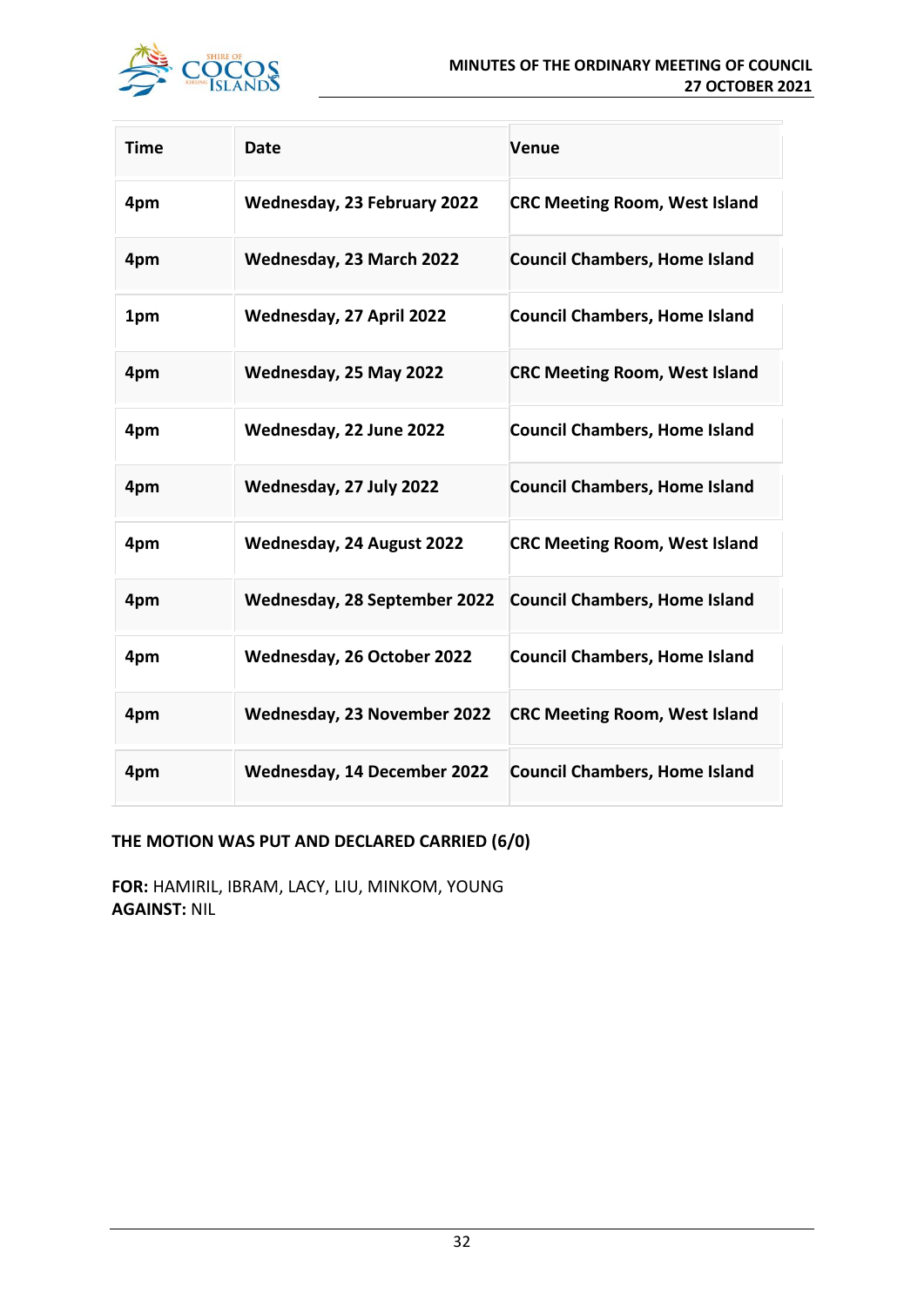

## **10.4.3 DRAFT BUSINESS IMPROVEMENT GRANT POLICY – CPC8**

## **Report Information**

| Date:                       | 4 November 2021                                            |
|-----------------------------|------------------------------------------------------------|
| Location:                   | N/A                                                        |
| Applicant:                  | N/A                                                        |
| File Ref:                   | N/A                                                        |
| Disclosure of Interest: Nil |                                                            |
| <b>Reporting Officer:</b>   | <b>Chief Executive Officer</b>                             |
| Island:                     | N/A                                                        |
| Attachments:                | 10.4.3.1 - Draft Business Improvement Grants Policy - CPC8 |

## **Authority / Discretion**

## **Definition**

|   | Advocacy       | When Council advocates on its own behalf or on behalf of its<br>community to another level of government/body/agency.                                                                                                                                                                                                                                        |
|---|----------------|--------------------------------------------------------------------------------------------------------------------------------------------------------------------------------------------------------------------------------------------------------------------------------------------------------------------------------------------------------------|
| ⊠ | Executive      | The substantial direction setting and oversight role of the<br>Council. E.g., adopting plans and reports, accepting tenders,<br>directing operations, setting and amending budgets.                                                                                                                                                                          |
|   | Legislative    | Includes adopting local laws, town planning schemes and<br>policies. Review when Council reviews decisions made by<br>officers.                                                                                                                                                                                                                              |
|   | Quasi-Judicial | When Council determines an application / matter that directly<br>affects a person's right and interest. The judicial character arises<br>from the obligations to abide by the principles of natural justice.<br>Examples of Quasi-Judicial authority include town planning<br>applications, building licenses, applications for other permits /<br>licenses. |
|   | Information    | Includes items provides to Council for information purposes only<br>that do not require a decision of Council (i.e. $-$ for noting).                                                                                                                                                                                                                         |

### **Report Purpose**

To present to Council draft policy – Business Improvement Grants Policy – CPC8 for consideration.

## **Relevant Documents**

Available for viewing at the meeting.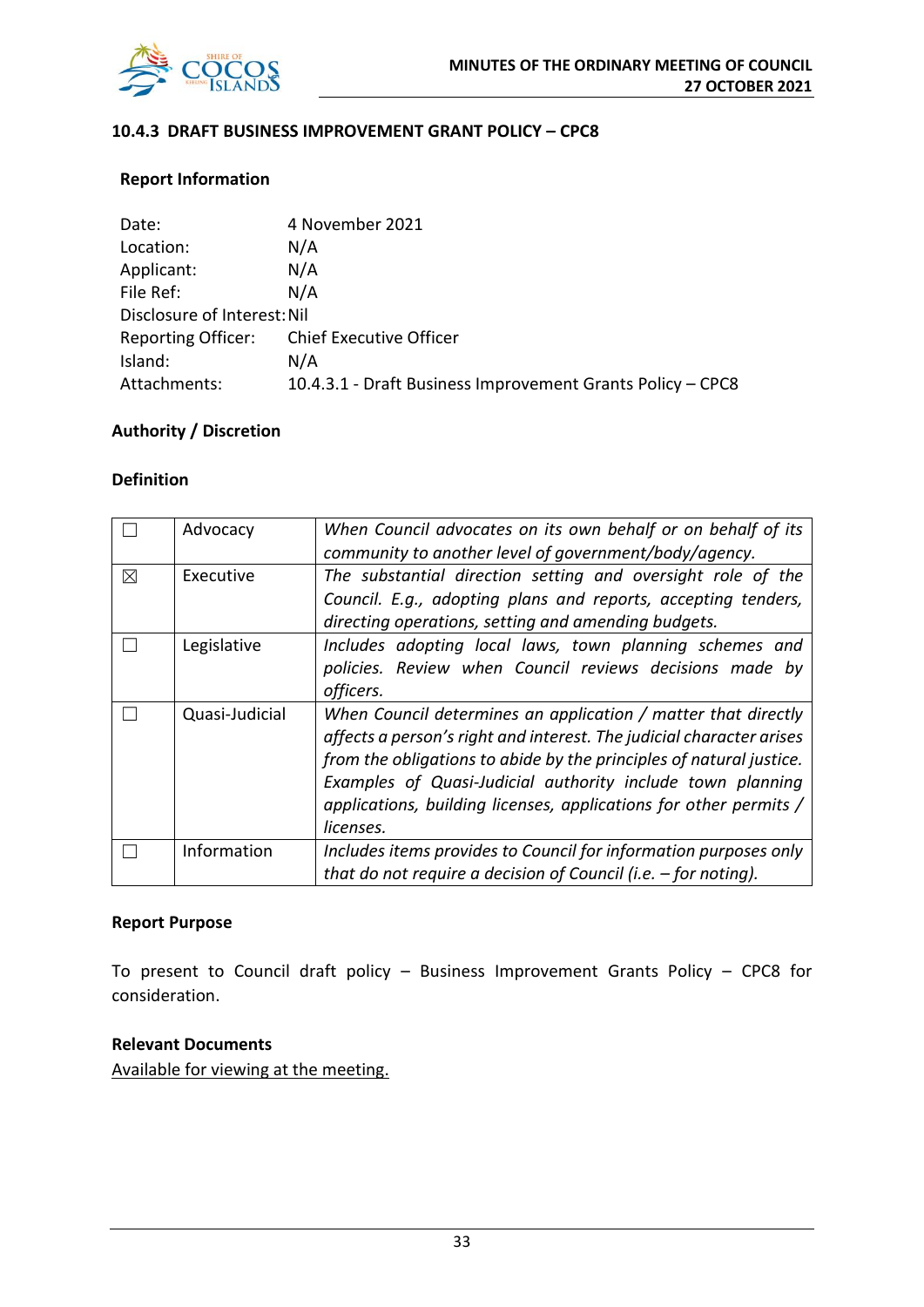

## **Background**

The Shire of Cocos (Keeling) Islands Strategic Community Plan 2016 – 2026 identifies the need to encourage economic stability for the Islands. The Shires Corporate Business Plan further defines the aspiration to support employment and promote business opportunities. Local businesses have requested support from the Shire in the past through requests for equipment, lease hold improvements and other business support. Previously Council has not had a governance framework to consider these requests and were assessed on a case by case basis.

## **Comment**

The introduction of a Business Improvement Grant aims to achieve equity and transparency when assessing these requests and enables the Shire to assess any requests in line with the Policy and Budget limitations without the need to seek Council direction for each application.

The objective of the draft policy is to support new and existing local businesses to improve amenity, stimulate business activity and provide direct benefits to the Shire of Cocos (Keeling) Islands Community in a manner that is fair, equitable and transparent.

It is proposed that the initial budget allocated to this program is \$15,000. This may be sufficient for the volume of eligible applications each financial year, however the amount allocated to the program can be assessed by Council at each Budget Review or Annual Budget adoption and either increased or decreased. Adoption of this policy does not compel Council to allocate a budget to the program and should no allocation in a given year be provided, the program will be unable to run in that financial year.

## **Policy and Legislative Implications**

Section 2.7 of the *Local Government Act 1995 (WA) (CKI)* prescribes part of the role of a Council is to "determine the local government's policies".

Section 6.8. of the *Local Government Act 1995 (WA) (CKI)* states:

*6.8. Expenditure from municipal fund not included in annual budget*

*(1) A local government is not to incur expenditure from its municipal fund for an additional purpose except where the expenditure —*

*(a) is incurred in a financial year before the adoption of the annual budget by the local government; or*

*(b) is authorised in advance by resolution\*; or* 

*(c) is authorised in advance by the mayor or president in an emergency.* 

*\* Absolute majority required.*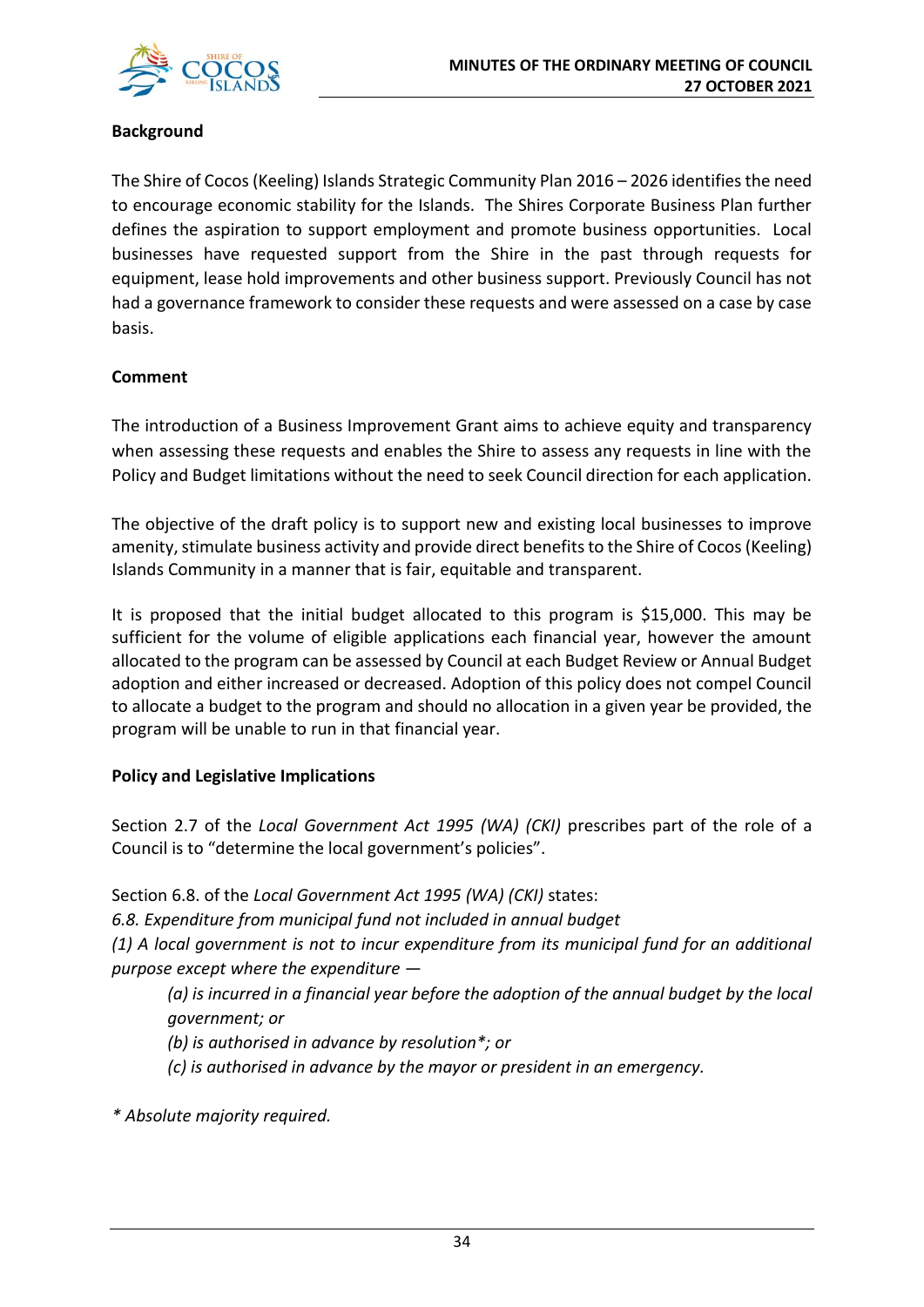

## **Financial Implications**

An initial budget of \$15,000 is proposed to fund the program for 2021/22. This will enable a minimum of ten successful applications. Should there be significant interest in the program with eligible projects, further budget allocation can be considered as part of the Budget Review process.

It is proposed that the \$15,000 is allocated from the unallocated surplus identified through receiving additional Supplementary Road Funds and the adopted budget variation (\$48,031), Item 10.4.2 at the Ordinary Council Meeting held on 29 September 2021.

## **Strategic Implications**

Shire of Cocos (Keeling) Islands Strategic Community Plan 2016 - 2026 *Key Result Area 1 – Economic Development Objective 5 – Support employment and promote business opportunities.*

*Key Result Area 4 – Civic Leadership Objective 4 – Ensure efficient and effective management of the organisation and financial resources.*

## **Risk Implications**

| <b>Risk Category</b> | <b>Description</b>                                                                                                              | Rating (consequence x<br>likelihood) | <b>Mitigation Action</b>                                        |
|----------------------|---------------------------------------------------------------------------------------------------------------------------------|--------------------------------------|-----------------------------------------------------------------|
| Financial            | Not enough funds are<br>allocated to achieve<br>the objectives of the<br>program and some<br>eligible applications<br>miss out. | Moderate                             | Reconsider budget<br>allocation at the<br>annual Budget Review. |

## **Risk Matrix**

| <b>Consequence /</b><br>Likelihood | Insignificant (1) | Minor (2)        | Medium (3)       | Major (4)        | Extreme (5)      |
|------------------------------------|-------------------|------------------|------------------|------------------|------------------|
| <b>Almost Certain (5)</b>          | Moderate (5)      | <b>High (10)</b> | <b>High (15)</b> | Extreme (20)     | Extreme (25)     |
| Likely (4)                         | Low(4)            | Moderate (8)     | <b>High (12)</b> | <b>High (16)</b> | Extreme (20)     |
| Possible (3)                       | Low(3)            | Moderate (6)     | Moderate (9)     | <b>High (12)</b> | <b>High (15)</b> |
| Unlikely (2)                       | Low(2)            | Low (4)          | Moderate (6)     | Moderate (8)     | High $(10)$      |
| Rare (1)                           | Low(1)            | Low(2)           | Low(3)           | Low $(4)$        | Moderate (5)     |

## **Voting Requirements**

Absolute majority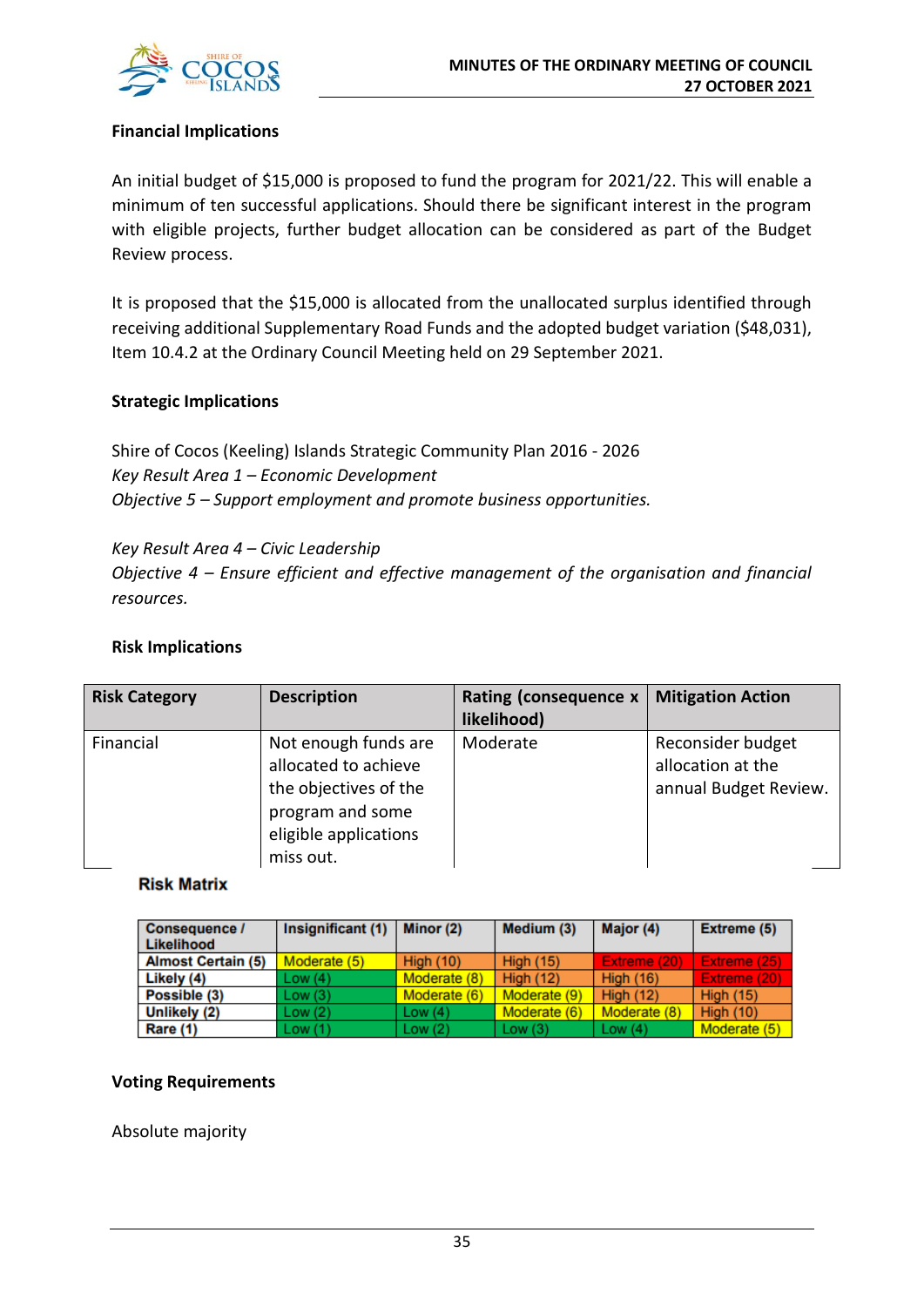

## **Conclusion**

The draft policy and budget variation is presented for Council consideration.

## **OFFICER'S RECOMMENDATION – ITEM NO 14.4.3**

THAT COUNCIL BY ABSOLUTE MAJORITY:

- 1. PURSUANT TO *SECTION 2.7 OF THE LOCAL GOVERNMENT ACT 1995 (WA) (CKI)* RESOLVES TO ADOPT THE BUSINESS IMPROVEMENT GRANTS POLICY – CPC8; AND
- 2. PURSUANT TO SECTION 6.8. OF THE *LOCAL GOVERNMENT ACT 1995 (WA) (CKI)* APPROVES THE FOLLOWING VARIATION TO THE 2021/2022 ANNUAL BUDGET:

| Description                                          | Amount      |
|------------------------------------------------------|-------------|
| Business Improvement Grant Policy 2021/22 Allocation | \$15,000    |
| <b>Unallocated Surplus</b>                           | ( \$15,000) |

## **ALTERNATIVE MOTION/COUNCIL RESOLUTION – ITEM NO 14.4.3**

**MOVED CR LACY SECONDED CR LIU**

**THAT COUNCIL BY ABSOLUTE MAJORITY:**

- **1. PURSUANT TO** *SECTION 2.7 OF THE LOCAL GOVERNMENT ACT 1995 (WA) (CKI)* **RESOLVES TO ADOPT THE BUSINESS IMPROVEMENT GRANTS POLICY – CPC8, UPDATING THE MAXIMUM GRANT AMOUNT TO BE \$3,000; AND**
- **2. PURSUANT TO SECTION 6.8. OF THE** *LOCAL GOVERNMENT ACT 1995 (WA) (CKI)* **APPROVES THE FOLLOWING VARIATION TO THE 2021/2022 ANNUAL BUDGET:**

| <b>Description</b>                                          | Amount      |
|-------------------------------------------------------------|-------------|
| <b>Business Improvement Grant Policy 2021/22 Allocation</b> | \$15,000    |
| <b>Unallocated Surplus</b>                                  | ( \$15,000) |

## **REASON**

The increase provides greater scope to businesses.

## **THE MOTION WAS PUT AND DECLARED CARRIED (6/0)**

**FOR:** HAMIRIL, IBRAM, LACY, LIU, MINKOM, YOUNG **AGAINST:** NIL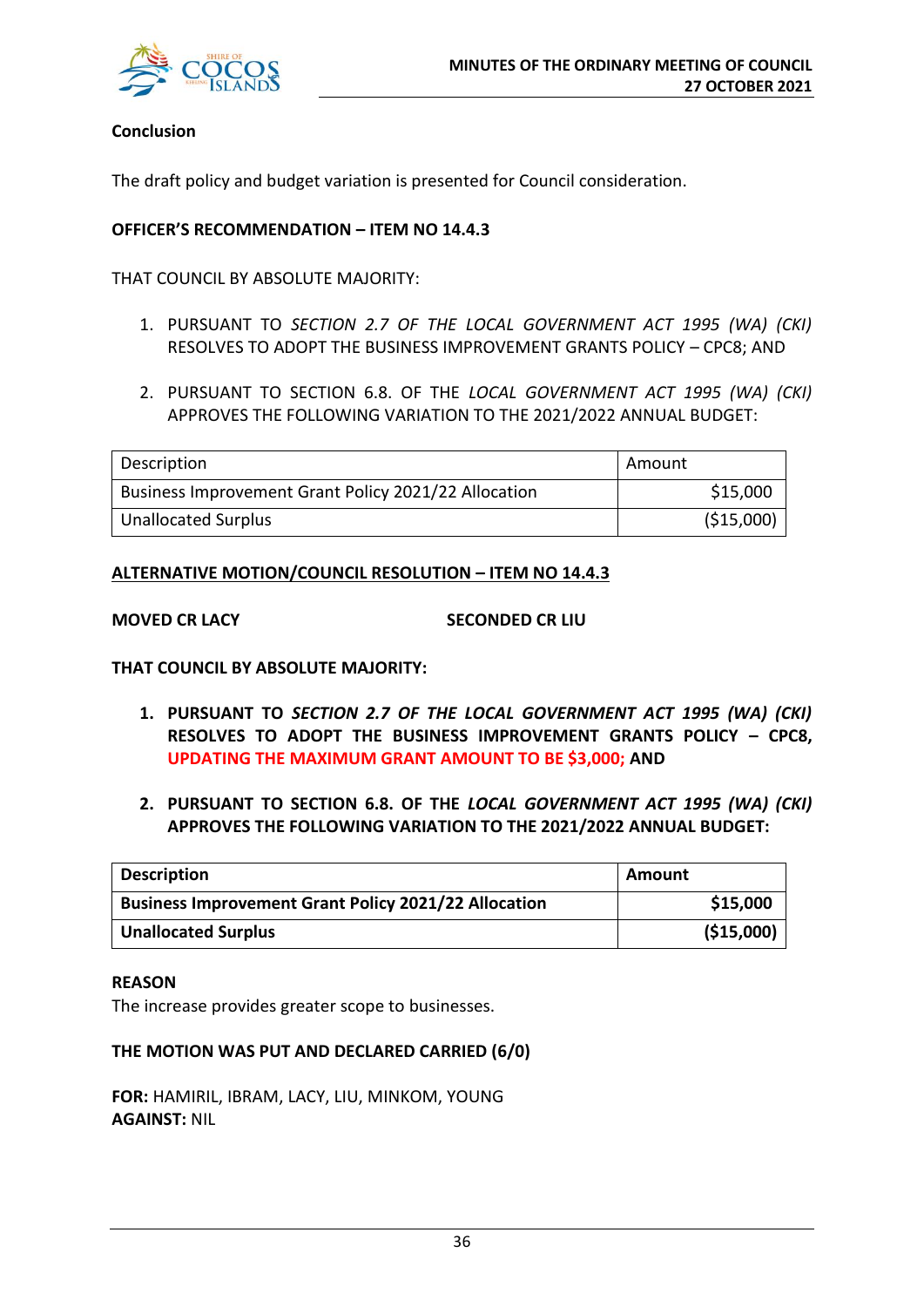

## **11. MINUTES TO BE RECEIVED**

Nil

**12. ELECTED MEMBERS MOTION OF WHICH PREVIOUS NOTICE HAS BEEN GIVEN**

Nil

**13. MOTIONS WITHOUT NOTICE WITH LEAVE OF COUNCIL**

Nil

**14. MATTERS BEHIND CLOSED DOORS**

Nil

**15. MATTERS RELATING TO THE LAND TRUSTS**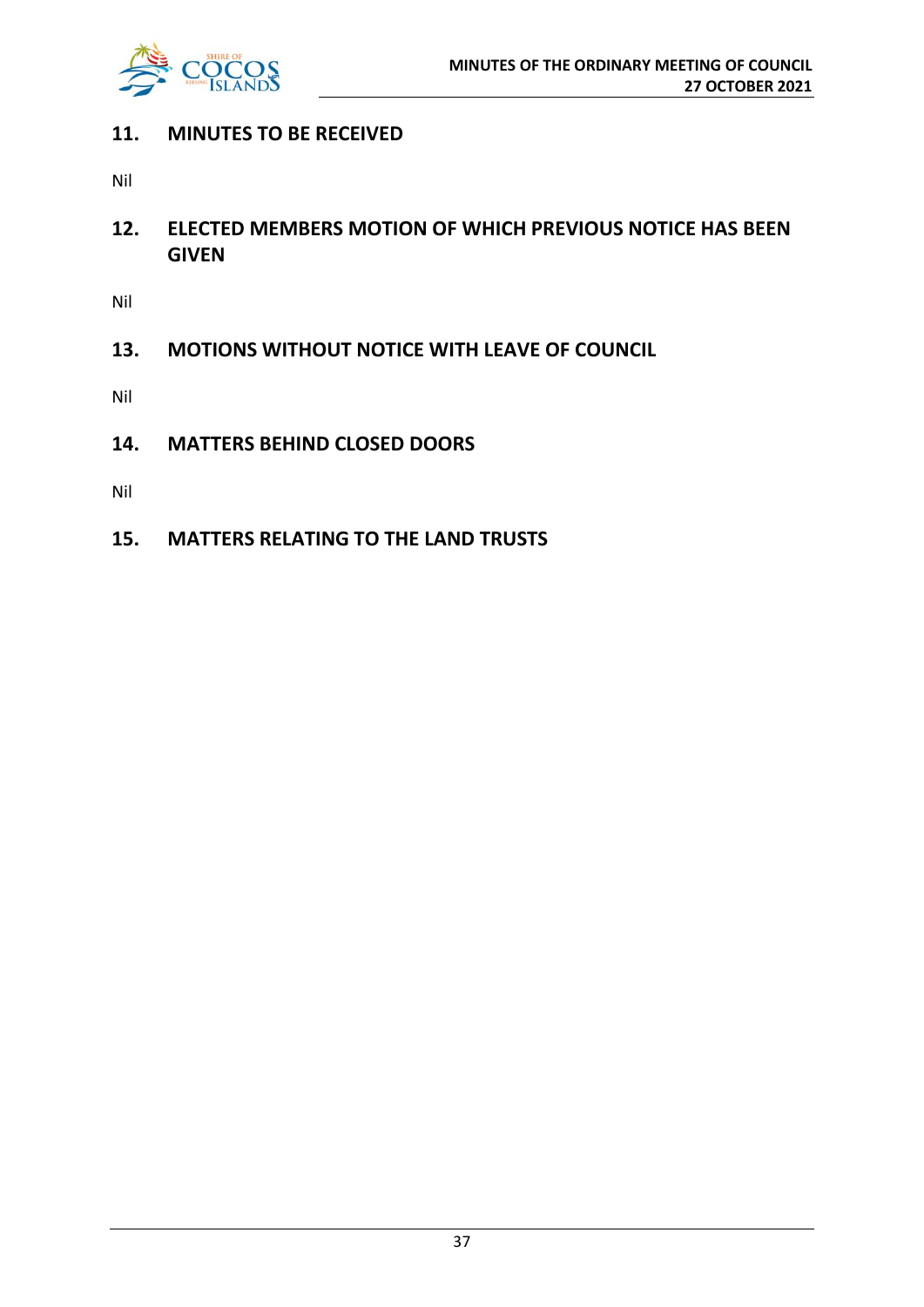



## MATTERS RELATING TO THE LAND TRUST 1979 AND LAND TRUST 1984

The Australian Government transferred ownership of portions of land on the Cocos (Keeling) Islands, under two separate deeds, to the Territory's local government being the Cocos (Keeling) Islands Council. On 1 July 1992, the Territories Law Reform Act came into effect by which the Commonwealth Government applied Western Australian laws to the Cocos (Keeling) Islands. The *Local Government (Transition) Ordinance 1992* established the Shire of the Cocos (Keeling) Islands by absorbing the Cocos (Keeling) Islands Council. By this arrangement, the body corporate called the Shire of Cocos (Keeling) Islands became the Trustee for both Land Trusts. Decisions relating to the Trust are made by Council as the decision-making arm of the body corporate.

**The 1979 Deed:** The 1979 Trust Deed applies to all of the land above the high-water mark on Home Island, except Lot 13, Lot 14 and Pulu Gangsa (Cemetery Island). The Deed states that the land is to be held 'upon trust for the benefit, advancement and wellbeing of the community formed by the Kampong residents.' No other terms were expressed in the Deed. 'Kampong residents' were described in the 1979 Trust Deed as 'the residents from time to time of the Kampong area'.

**The 1984 Deed:** The 1984 Trust Deed applies to all parcels of land situated and being above high-water mark within the Cocos (Keeling) Islands, including North Keeling Island, but not including parcels of land as described in the First Schedule of the 1984 Trust Deed. This transferred land was to be held by the Council (and later, by its successor, the Shire) 'upon trust for the benefit, advancement and wellbeing of the Cocos (Keeling) Islander's resident in the Territory on land owned by the Council."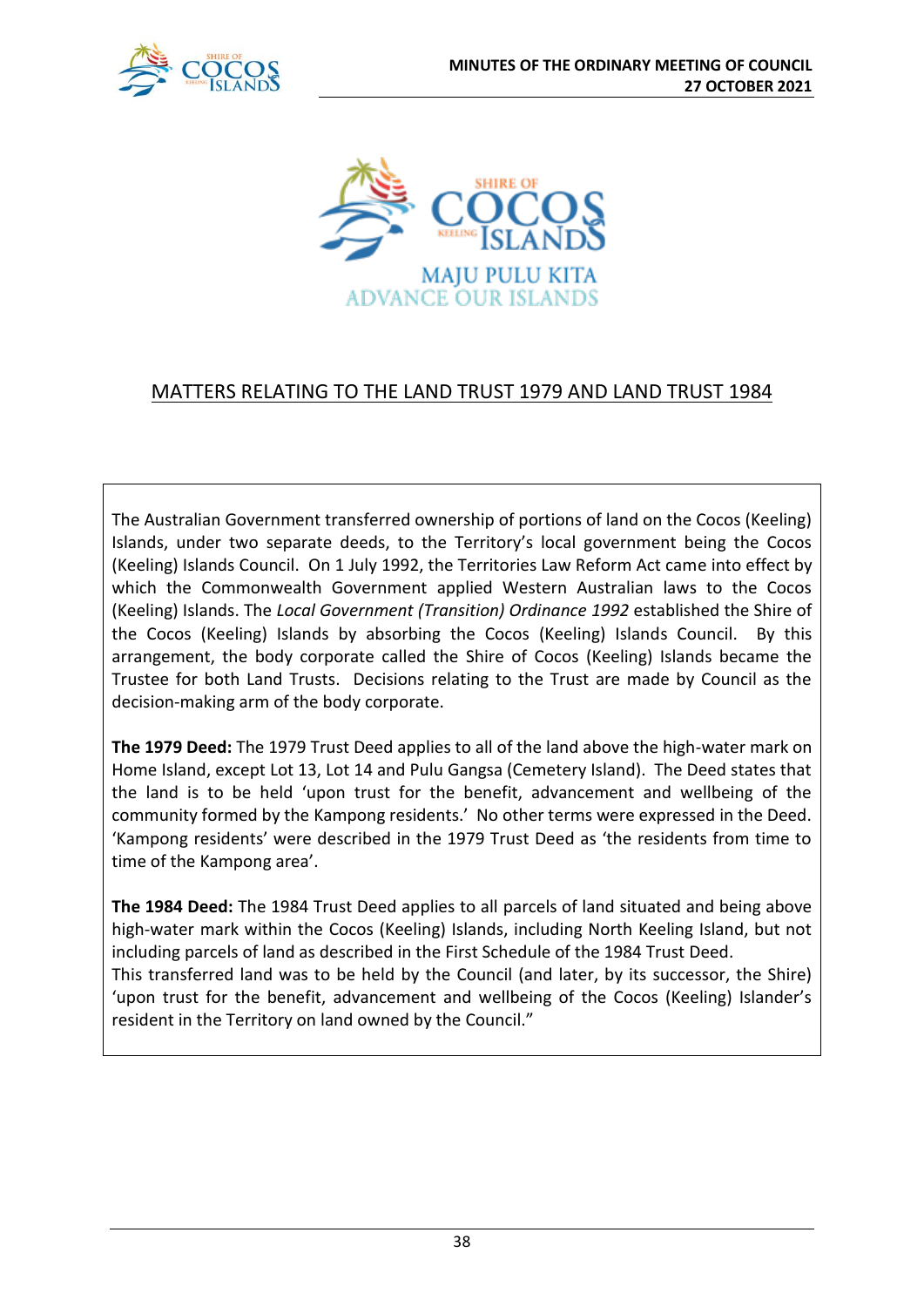

## **15.1 TRUSTS ADMINISTRATION**

## **15.1.1 BASIS OF ACCOUNTING – SEPARATION OF SHIRE, 1979 TRUST AND 1984 TRUST ACCOUNTS**

| Date:                       | 18 October 2021                                                      |
|-----------------------------|----------------------------------------------------------------------|
| Location:                   | Not applicable                                                       |
| Applicant:                  | Shire of Cocos (Keeling) Islands                                     |
| File Ref:                   |                                                                      |
| Disclosure of Interest: Nil |                                                                      |
| <b>Reporting Officer:</b>   | <b>Chief Executive Officer</b>                                       |
| Island:                     | Shire Wide                                                           |
| Attachments:                | 15.1.1.1 - Cocos Land Trust Advice - Basis of Treatment October 2021 |
|                             | 15.1.1.2 - Basis of Accounting - Asset Separation Shire/1979         |
|                             | Trust/1984 Trust                                                     |

## **Authority / Discretion**

## **Definition**

|   | Advocacy       | When Council advocates on its own behalf or on behalf of its<br>community to another level of government/body/agency.                                                                                                                                                                                                                                        |
|---|----------------|--------------------------------------------------------------------------------------------------------------------------------------------------------------------------------------------------------------------------------------------------------------------------------------------------------------------------------------------------------------|
| 冈 | Executive      | The substantial direction setting and oversight role of the<br>Council. E.g. adopting plans and reports, accepting tenders,<br>directing operations, setting and amending budgets.                                                                                                                                                                           |
|   | Legislative    | Includes adopting local laws, town planning schemes and<br>policies. Review when Council reviews decisions made by<br>officers.                                                                                                                                                                                                                              |
|   | Quasi-Judicial | When Council determines an application / matter that directly<br>affects a person's right and interest. The judicial character arises<br>from the obligations to abide by the principles of natural justice.<br>Examples of Quasi-Judicial authority include town planning<br>applications, building licenses, applications for other permits /<br>licenses. |
|   | Information    | Includes items provides to Council for information purposes only<br>that do not require a decision of Council (i.e. $-$ for noting).                                                                                                                                                                                                                         |

## **Report Purpose**

The purpose of this report is for Council to consider the proposed Basis of Accounting for the split between Trust and Shire assets, liabilities, income and expenditure.

## **Relevant Documents**

Available for viewing at the meeting Nil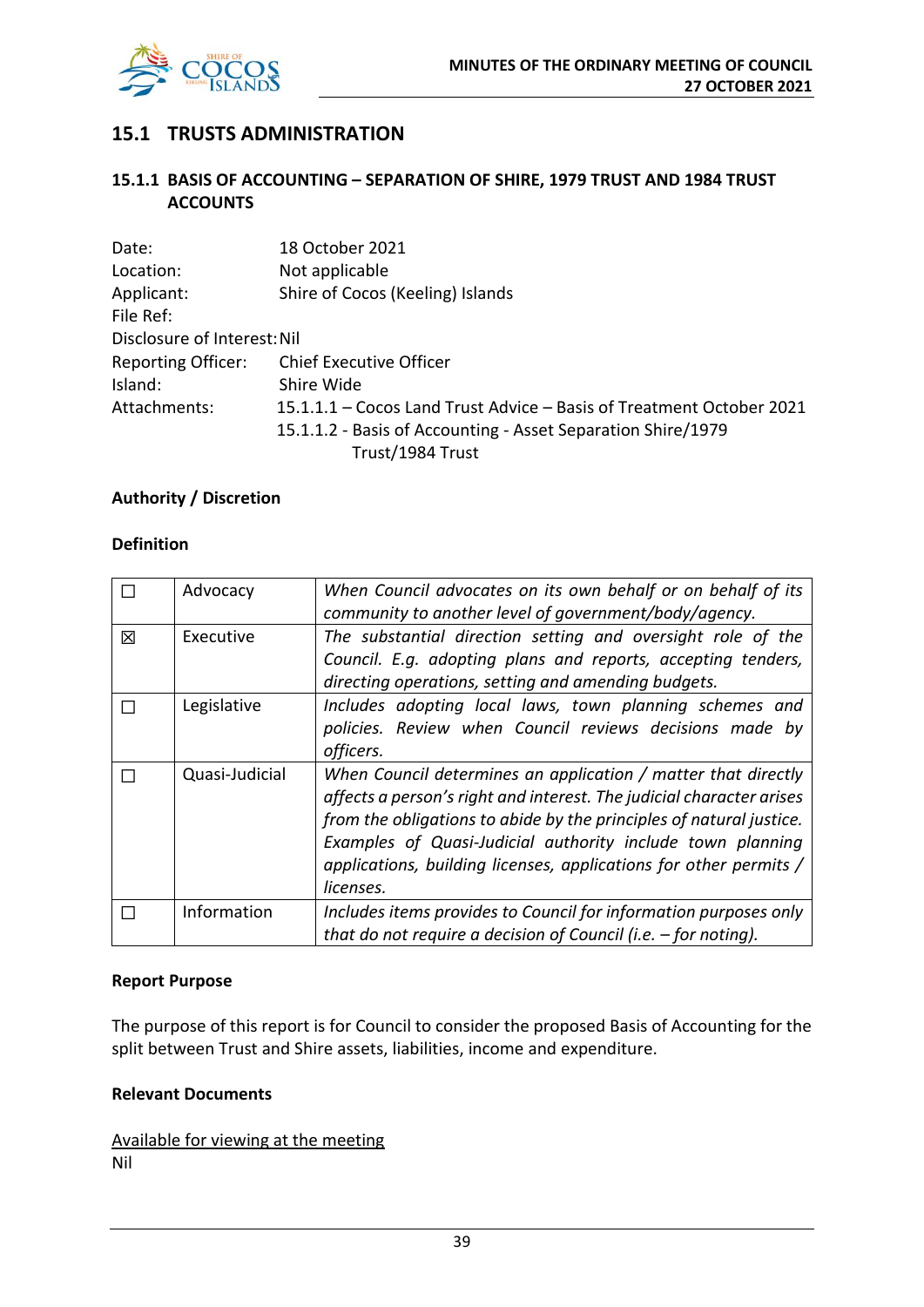

## **Background**

The Australian Government transferred ownership of portions of land on the Cocos (Keeling) Islands, under two separate deeds, to the Territory's local government being the Cocos (Keeling) Islands Council. On 1 July 1992 the Territories Law Reform Act came into effect by which the Commonwealth Government applied Western Australian laws to the Cocos (Keeling) Islands. The *Local Government (Transition) Ordinance 1992* established the Shire of the Cocos (Keeling) Islands by absorbing the Cocos (Keeling) Islands Council. By this arrangement, the body corporate called the Shire of Cocos (Keeling) Islands became the Trustee for both Land Trusts. Decisions relating to the Trust are made by Council as the decision-making arm of the body corporate.

At the February 2020 Ordinary Council Meeting a report brought to Council information from the Australian Government Solicitor (AGS) and the Australian Government's [former] Department of Infrastructure and Regional Development (DIRD) regarding the governance of the Land Trusts before Council. The following resolution was passed in relation to the governance of the Trusts:

*COUNCIL RESOLUTION – ITEM NO 14.1.1*

*MOVED CR ANTHONEY, SECONDED CR CHARLSTON*

*THAT COUNCIL, BY SIMPLE MAJORITY, PURSUANT TO SECTION 3.18 OF THE LOCAL GOVERNMENT ACT (WA) (CKI) 1995 RESOLVES TO:*

- *1. NOTE THE ADVICE FROM THE AUSTRALIAN GOVERNMENT SOLICITOR AND DEPARTMENT OF INFRASTRUCTURE AND REGIONAL DEVELOPMENT REGARDING THE GOVERNANCE AND DECISION MAKING ON MATTERS RELATING THE TO THE 1979 TRUST DEED AND THE 1984 TRUST DEED;*
- *2. DELINATE THE PART OF THE MEETING THAT DEALS WITH MATTERS OF THE TRUSTS;*
- *3. CONTINUE TO OBSERVE THE REQUIREMENTS OF LOCAL GOVERNMENTS IN WESTERN AUSTRALIA AND THE SHIRE OF COCOS (KEELING) ISLANDS IN ALL ASPECTS OF MANAGING AND ADMINISTERING THE TRUSTS.*
- *4. INVESTIGATE A MEANS TO MEASURE DECISIONS AGAINST THE PURPOSES OF THE 1979 TRUST DEED (BEING THE BENEFIT, ADVANCEMENT AND WELLBEING OF THE COMMUNITY FORMED BY THE KAMPONG RESIDENTS) AND THE 1984 TRUST DEED (BEING THE BENEFIT, ADVANCEMENT AND WELLBEING OF THE COCOS (KEELING) ISLANDERS RESIDENT IN THE TERRITORY ON LAND OWNED BY THE COUNCIL), AS PART OF THE MAJOR REVIEW OF THE STRATEGIC COMMUNITY PLAN IN 2020.*

*THE MOTION WAS PUT AND DECLARED CARRIED (5/0)*

*FOR: ANTHONEY, CHARLSTON, HAMIRIL, IBRAM, IKU AGAINST: NIL*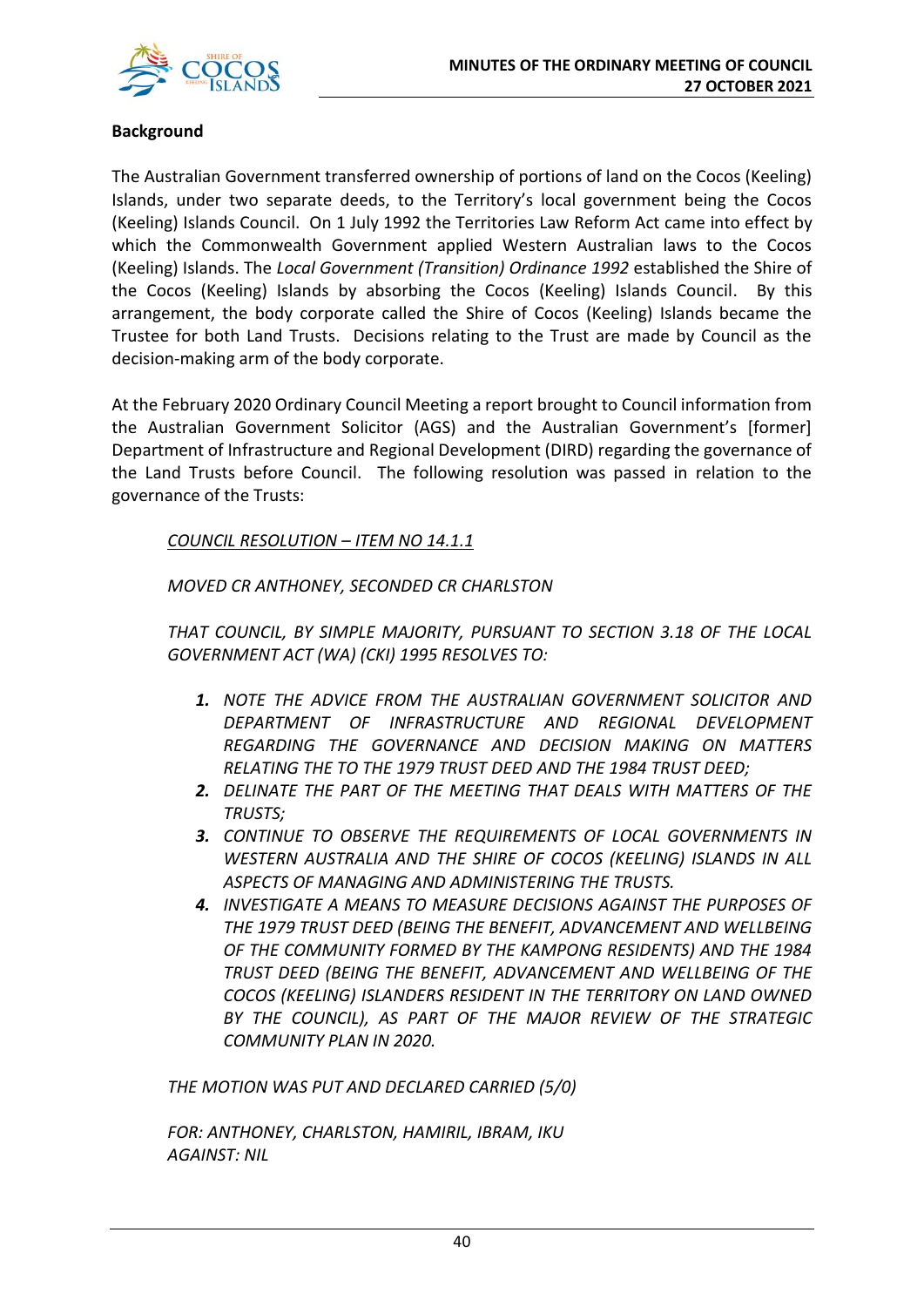

The 18 February 2020 Council report also noted there are specific legislative requirements regarding the keeping of Trust accounts, including that Trust finances be held separately from Shire finances. This requirement for separate accounting is consistent with the requirements of the *Local Government Act 1995 (WA)(CKI)*. While this has not previously been done in the history of the Trusts, the Shire received funding from the Australian Government to separate trust accounts from Shire accounts. Moore Australia (WA) were engaged by the Shire to complete this work.

## **Comment**

Moore Australia (WA) through working with Shire staff for information have provided advice in regards to the account separation, as contained in Attachment 15.1.1.1.

To be able to finalise the 2020/2021 Annual Financial Statements for both the Shire and the Trust a basis of accounting to inform the account separation is required. The Chief Executive Officer and the Manager Finance and Corporate Services (as well as the previous Deputy Chief Executive Officer) have reviewed the advice and the basis of accounting and provided feedback throughout the process.

A key assumption for the basis of accounting has been that any asset that was constructed prior to the Trust Deeds (1979 & 1984) remain an asset of the respective Trust Deed. Any asset that has been constructed since the inception of the Trusts will remain as a Shire Asset.

Shire staff have reviewed records held by the Shire and further enquired with relevant staff members that have the historical knowledge to determine the required split. Where information is uncertain, a consistent approach has been taken and the asset has been placed in the relevant Trust. Attachment  $15.1.1.2 -$  Asset Allocation for the Basis of Accounting – Trust Account Separation details all assets recorded in the Shire's finance system showing the proposed split. It is important that Council consider this attachment in detail as this is the key informing assumption to the basis of accounting.

Another key determination of Council is to consider the major reconstruction costs associated with significant renewal of assets, such as the Retail Precinct – Home Island and the proposed future redevelopment of the Tokoh – Waterfront Building. The scope of works and extent to which Shire funds (and usually grant funds) are expended on these redevelopments essentially reflect the scrapping of an asset and rebuilding of a new asset. Where this occurs it is proposed that the asset is scrapped for nil value in the accounts of the relevant trust, and recognised in the Shire accounts.

## **Policy and Legislative Implications**

As a Local Government, the Shire operates under numerous pieces of legislation, particularly *the Local Government Act (WA)(CKI) 1995* and subsidiary regulations.

The Shire also works under policy and procedural frameworks such as Local Laws, Policies as adopted by Council and the Code of Conduct.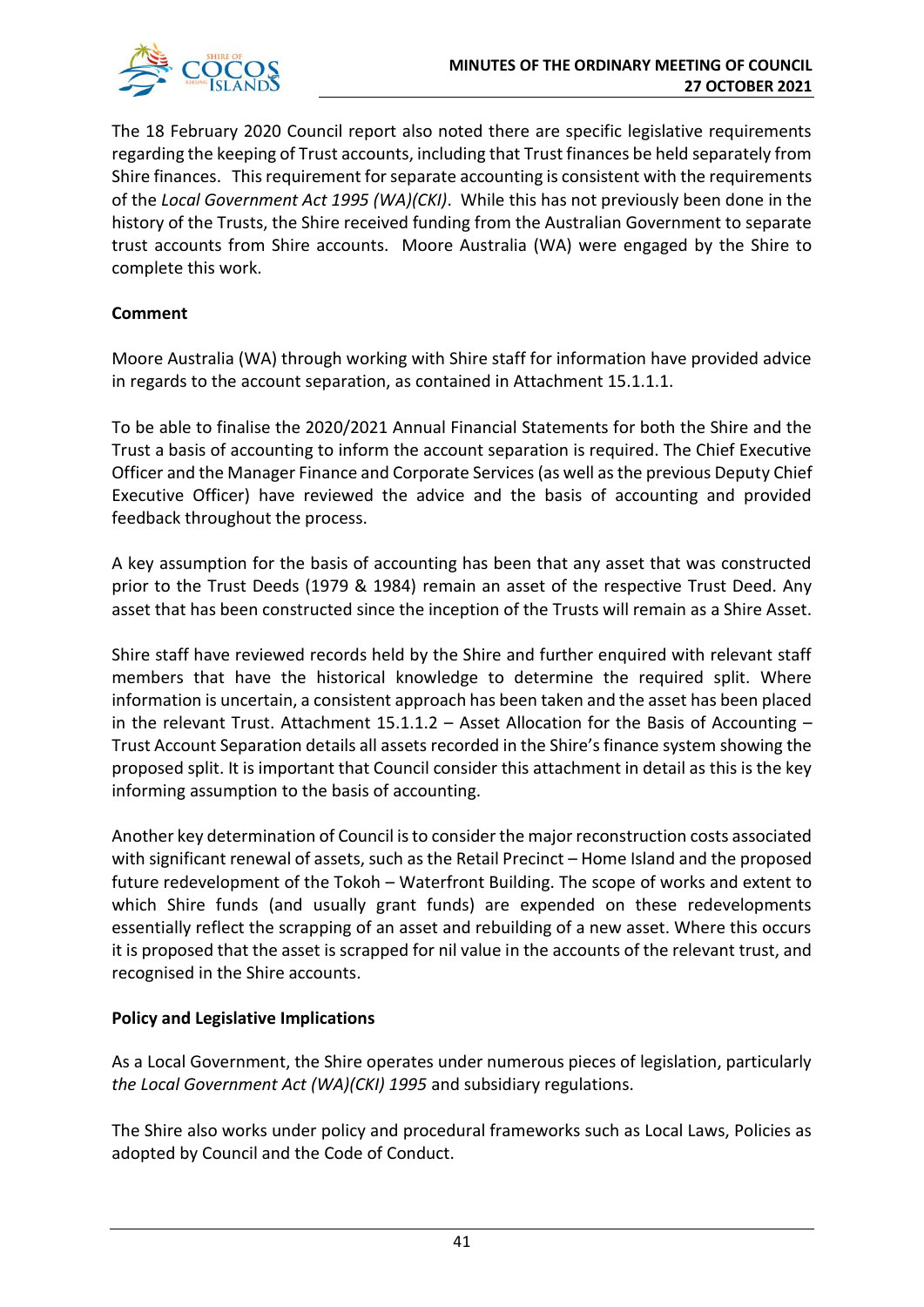

In matters relating to the Trusts, the Shire needs to consider the Trust instruments (the Deeds), the *Trustees Act 1962 (WA)(CKI)*, the *Charitable Trusts Act 1962 (WA)(CKI).* 

## **Strategic Implications**

Nil

## **Risk Implications**

| <b>Risk Category</b> | <b>Description</b>                                                    | <b>Rating (consequence x</b><br>likelihood) | <b>Mitigation Action</b>                                                                     |
|----------------------|-----------------------------------------------------------------------|---------------------------------------------|----------------------------------------------------------------------------------------------|
| Financial            | Trust finances are not<br>reported separately<br>from Shire finances. | High                                        | Work has been<br>undertaken to<br>separate the Trust<br>finances from the Shire<br>finances. |
| Reputation           | Decisions of the<br>Trustee are challenged.                           | High                                        | Carefully considered<br>decisions that are well<br>documented and<br>based on legal advice.  |
| Compliance           | Decisions not<br>consistent with<br>legislation                       | Moderate                                    | Advice from the AGS,<br><b>DIRD</b>                                                          |

## **Risk Matrix**

| <b>Consequence /</b><br>Likelihood | Insignificant (1) | Minor (2)        | Medium (3)       | Major (4)        | <b>Extreme (5)</b> |
|------------------------------------|-------------------|------------------|------------------|------------------|--------------------|
| <b>Almost Certain (5)</b>          | Moderate (5)      | <b>High (10)</b> | <b>High (15)</b> | Extreme (20)     | Extreme (25)       |
| Likely (4)                         | Low(4)            | Moderate (8)     | <b>High (12)</b> | <b>High (16)</b> | Extreme (20)       |
| Possible (3)                       | Low(3)            | Moderate (6)     | Moderate (9)     | <b>High (12)</b> | <b>High (15)</b>   |
| Unlikely (2)                       | Low (2)           | Low $(4)$        | Moderate (6)     | Moderate (8)     | <b>High (10)</b>   |
| Rare (1)                           | Low (1)           | Low(2)           | Low(3)           | Low $(4)$        | Moderate (5)       |

## **Voting Requirements**

Absolute majority is required as the impacts of the basis of accounting will impact future budget decisions and the financial affairs of both the Shire and the Trusts.

## **Conclusion**

It is recommended that Council adopt the basis of accounting as outlined within Attachment 15.1.1.2. The Shire has taken a conservative approach with considering the basis of accounting to ensure that the benefits of the trust are taken into consideration and to prevent any potential conflict between their duty as Councillors and as Trustee for both of the Trusts.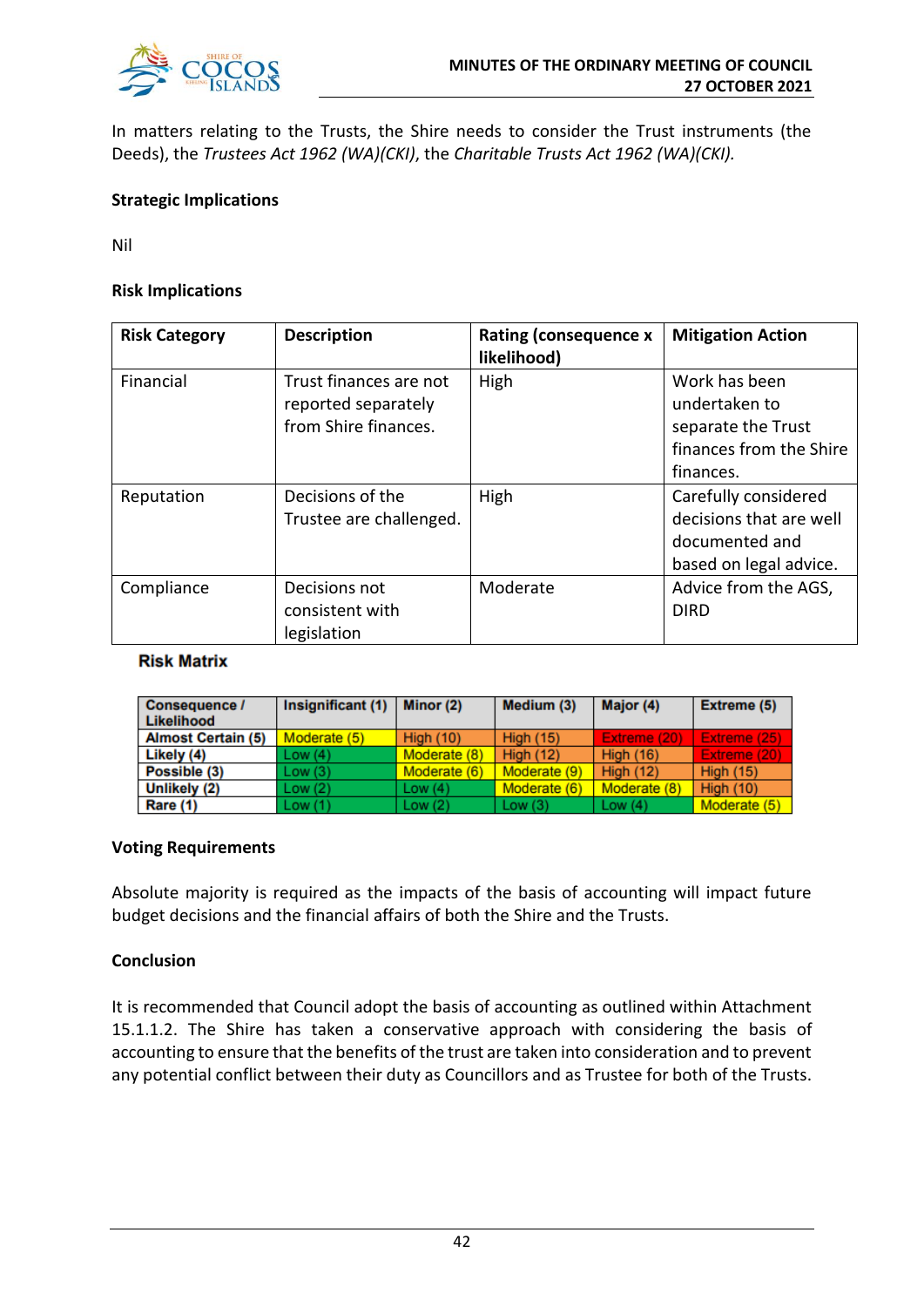

## **OFFICER RECOMMENDATION - ITEM NO 15.1.1**

THAT COUNCIL, BY ABSOLUTE MAJORITY:

- 1. ADOPT THE BASIS OF ACCOUNTING, AS CONTAINED IN ATTACHMENT 15.1.1.2, FOR THE SEPARATION OF THE SHIRE AND 1979 TRUST AND 1984 TRUST ACCOUNTS AS AT 30 JUNE 2021 FOR INCLUSION IN THE 2020/2021 ANNUAL FINANCIAL STATEMENT PREPARATION;
- 2. ADOPT THE SPLIT OF ASSETS AS DETAILED IN ATTACHMENT 15.1.1.2; AND
- 3. DETERMINE THAT ON COMPLETION OF THE HOME ISLAND RETAIL PRECINCT PROJECT, THAT THE RETAIL PRECINCT ASSET BE SCRAPPED FOR NIL VALUE IN THE 1979 TRUST ACCOUNTS AND THAT THE RECONTRUCTED/NEW BUILD ON THIS SITE BY THE SHIRE TO BE RECOGNISED AS A SHIRE ASSET.

## **COUNCIL RESOLUTION– ITEM NO 15.1.1**

**MOVED CR LACY SECONDED CR LIU**

**THAT COUNCIL, BY ABSOLUTE MAJORITY:**

- **1. ADOPT THE BASIS OF ACCOUNTING, AS CONTAINED IN ATTACHMENT 15.1.1.2, FOR THE SEPARATION OF THE SHIRE AND 1979 TRUST AND 1984 TRUST ACCOUNTS AS AT 30 JUNE 2021 FOR INCLUSION IN THE 2020/2021 ANNUAL FINANCIAL STATEMENT PREPARATION;**
- **2. ADOPT THE SPLIT OF ASSETS AS DETAILED IN ATTACHMENT 15.1.1.2; AND**
- **3. DETERMINE THAT ON COMPLETION OF THE HOME ISLAND RETAIL PRECINCT PROJECT, THAT THE RETAIL PRECINCT ASSET BE SCRAPPED FOR NIL VALUE IN THE 1979 TRUST ACCOUNTS AND THAT THE RECONSTRUCTED/NEW BUILD ON THIS SITE BY THE SHIRE TO BE RECOGNISED AS A SHIRE ASSET.**

**THE MOTION WAS PUT AND DECLARED CARRIED (6/0)**

**FOR:** HAMIRIL, IBRAM, LACY, LIU, MINKOM, YOUNG **AGAINST:** NIL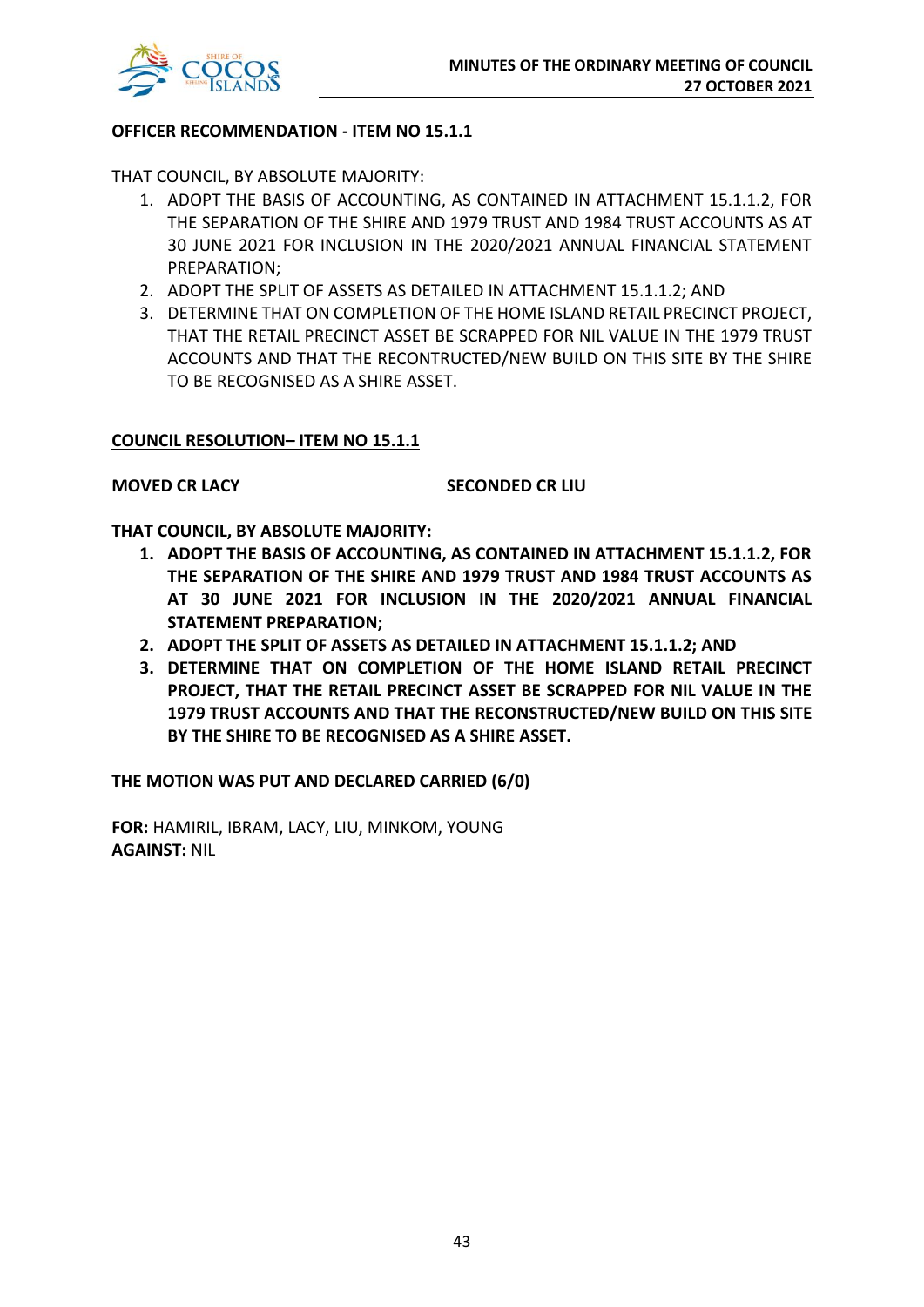

## **15.2 TRUSTS LEASES**

## **15.2.1 EXPRESSIONS OF INTERESTS – PART LOT 45 HOME ISLAND LIA SHED 2**

## **Report Information**

| Date:                     | 4 November 2021                                               |
|---------------------------|---------------------------------------------------------------|
| Location:                 | Part Lot 45 Home Island LIA Shed 2                            |
| Applicant:                |                                                               |
| File Ref:                 |                                                               |
| Disclosure of Interest:   |                                                               |
| <b>Reporting Officer:</b> | Leasing Officer                                               |
| Island:                   | Home Island                                                   |
| Attachments:              | 15.2.1.1 – Assessment of LIA Shed 2 Expressions of Interest   |
|                           | 15.2.1.2 to 15.2.1.5 - Confidential EOI Applications Received |

## **Authority / Discretion**

## **Definition**

|   | Advocacy       | When Council advocates on its own behalf or on behalf of its         |
|---|----------------|----------------------------------------------------------------------|
|   |                | community to another level of government/body/agency.                |
| ⊠ | Executive      | The substantial direction setting and oversight role of the          |
|   |                | Council. E.g., adopting plans and reports, accepting tenders,        |
|   |                | directing operations, setting and amending budgets.                  |
|   | Legislative    | Includes adopting local laws, town planning schemes and              |
|   |                | policies. Review when Council reviews decisions made by              |
|   |                | officers.                                                            |
|   | Quasi-Judicial | When Council determines an application / matter that directly        |
|   |                | affects a person's right and interest. The judicial character arises |
|   |                | from the obligations to abide by the principles of natural justice.  |
|   |                | Examples of Quasi-Judicial authority include town planning           |
|   |                | applications, building licenses, applications for other permits /    |
|   |                | licenses.                                                            |
|   | Information    | Includes items provides to Council for information purposes only     |
|   |                | that do not require a decision of Council (i.e. $-$ for noting).     |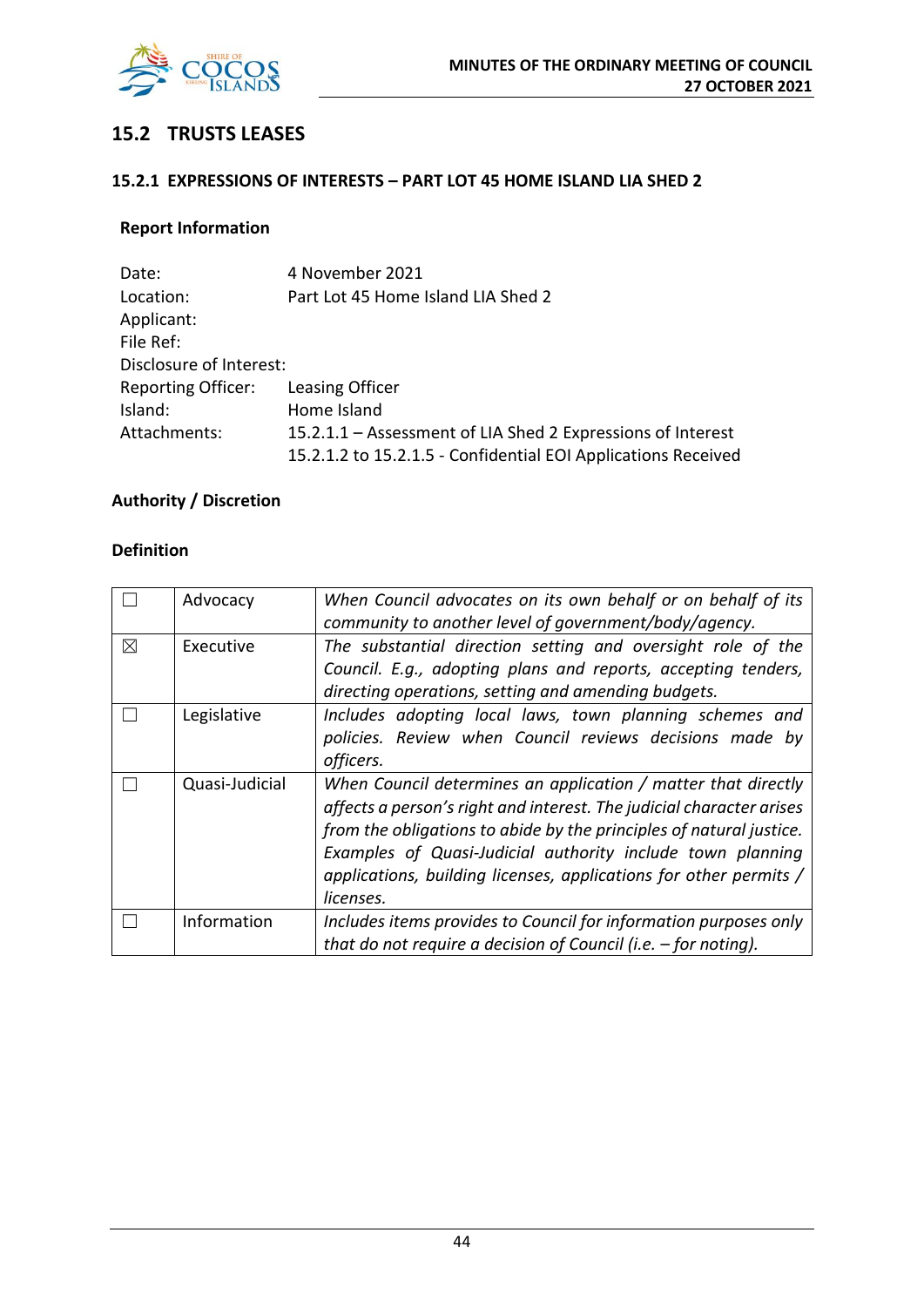

## **COUNCIL RESOLUTION**

## **MOVED CR LACY SECONDED CR HAMIRIL**

**THAT COUNCIL SUSPEND STANDING ORDERS, THE TIME BEING 4.31PM.**

**THE MOTION WAS PUT AND DECLARED CARRIED (6/0)**

**FOR:** HAMIRIL, IBRAM, LACY, LIU, MINKOM, YOUNG **AGAINST:** NIL

## **Report Purpose**

To present the request and supporting documentation to Council for consideration.

## **Relevant Documents**

Available for viewing at the meeting.

## **Background**

The lease for Part Lot 45 LIA Shed 2 expired on 31 August 2021 and the tenants informed they will not exercise the further 5 years option. An expression of interest (EOI) was advertised in the Atoll Newsletter on 10 September 2021 seeking Expressions of Interest (EOI) for this workshop space.

## **Comment**

At the end of the submission period on 27 September 2021 four EOIs were received. A summary of the EOIs are as follows:

## **Application 1: 'Sweet As' Lawn Section Maintenance**

The applicant proposed to utilise the space to operate his lawn mowing business. He currently employs a casual staff member and school students on the weekends when needed and will also explore other employment opportunities for the community. The applicant also plans to use the space for storage of other machinery as he expands his business and as a nursery to supply his retail business 'Sweet As Gifts'. The applicant has the necessary experience, skills and qualification to operate this business. See attachment 15.2.1.2.

## **Application 2: Mr Des Chongkin**

Mr Chongkin proposes to use this space to operate a cabinetry business. The applicant intends to produce cabinetry items (kitchen shelving, vanity cabinets, bookshelves and other cabinetry requirements) to reduce the expense and time to purchase these items from the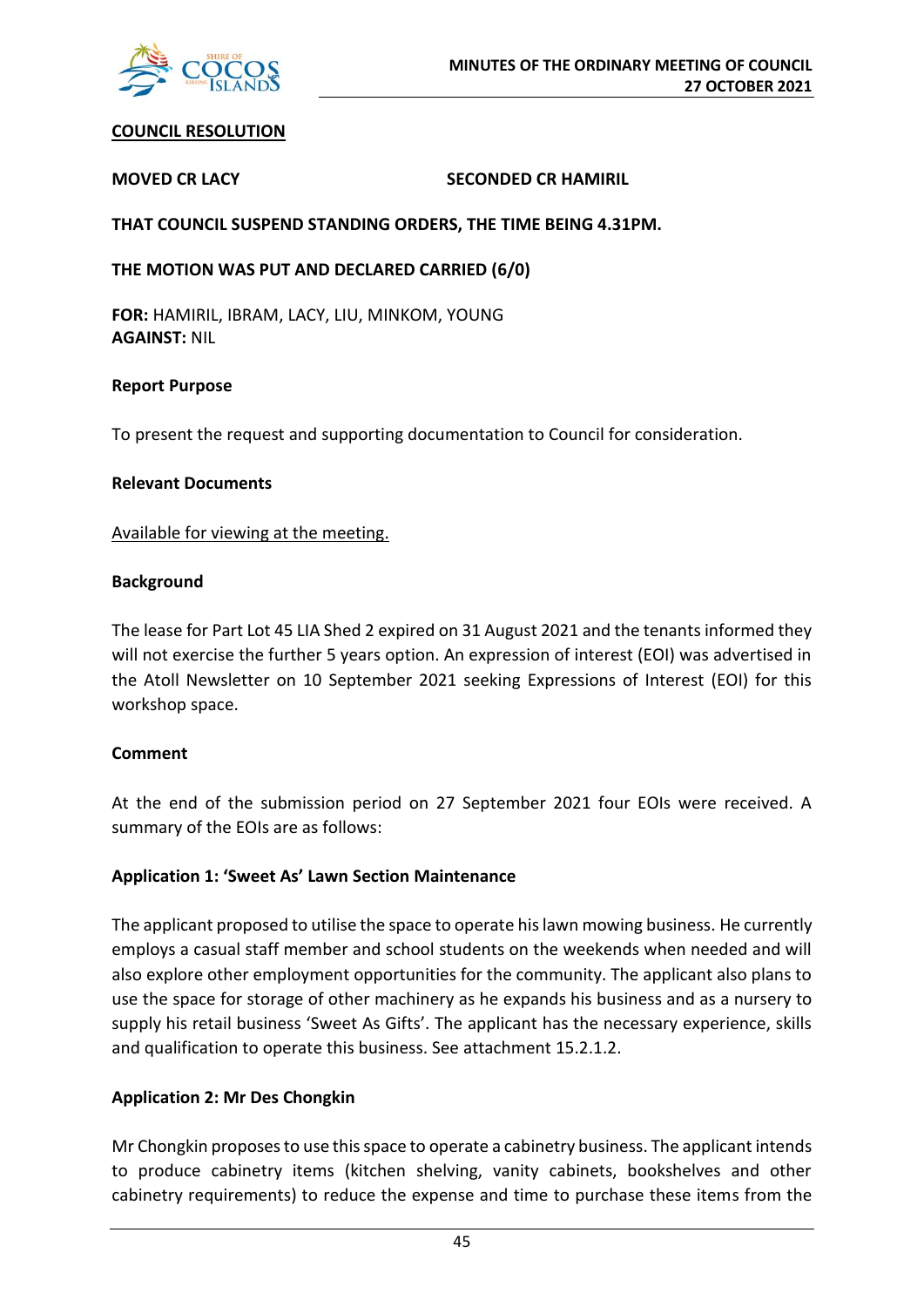

mainland. He has over 30 years of experience in this field and would consider offering an apprenticeship in the future. The applicant anticipates to operate the business at least 4 days a week. See attachment 15.2.1.3.

## **Application 3: CKI Golf Cart Solutions**

The applicant proposes to use this space for the operation of servicing and maintenance of battery-operated vehicles. With over 10 years of experience and a certification in this field the applicant has the necessary skills for the successful operation of this business. The applicant intends to employ a trade assistant within the second year. Mr Dennis has provided an extensive application with evidence of necessary documents for an established business. See attachment 15.2.1.4.

The applicant has requested the Shire fund some additional lease improvements to the site.

## **Application 4: Phosphate Resources Limited (PLR)**

PLR is a large private business on Christmas Island and is seeking a workshop space to operate their business CI Maintenance Services (CIMS) on Cocos. CIMS provides a range of services on Christmas Island including Fire, Electrical, Pest Control, Weed Management as well as building services. CIMS is committed to use local resources and provide appropriate training programs particularly to the youth to encourage and develop new skills for the next generation. See attachment 15.2.1.5.

Officers reviewed all the EOI received and assessed them against the following criteria:

- 1. Will the business increase employment?
- 2. Will the business encourage and generate new revenue into the community?
- 3. Is the service being offered something that is needed? Is there a demand for this service?
- 4. Has the applicant demonstrated the necessary skills to make this business a success?

A summary of the evaluation and officer comments are provided in Attachment 15.2.1.1.

## **Policy and Legislative Implications**

Section 3.58 of the *Local Government Act (WA) (CKI)* 1995 as amended.

## **Financial Implications**

Progressing the EOI to formal lease arrangements will result in revenue to the Shire. A valuation will be requested to determine the annual lease fee.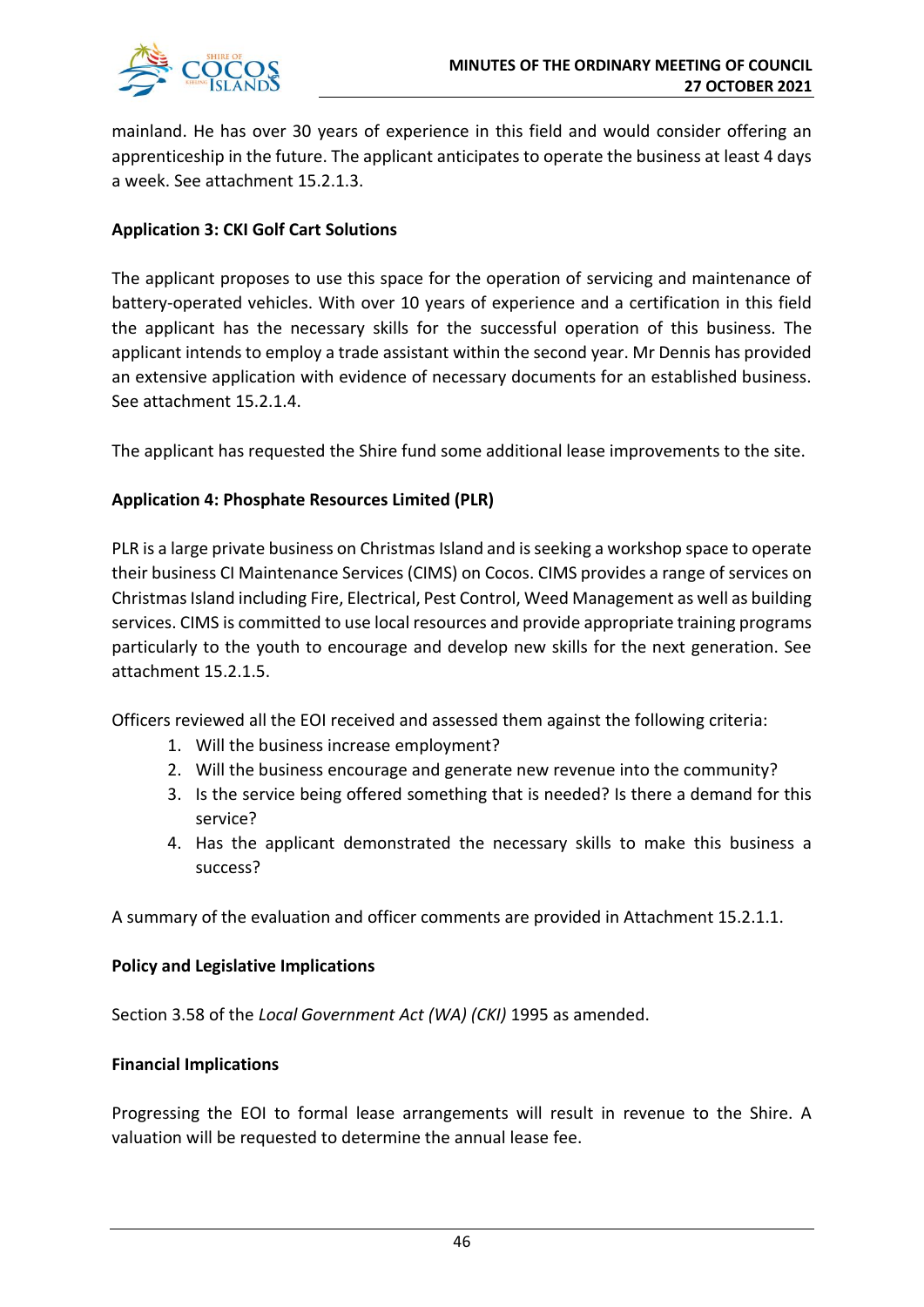

## **Strategic Implications**

Strategic Community Plan: Key Result Area 1– Economic: Outcome 1.1. Encourage economic stability for the Islands.

## **Risk Implications**

| <b>Risk Category</b> | <b>Description</b>                                                                                  | Rating (consequence x<br>likelihood) | <b>Mitigation Action</b>                                                                                                                                           |
|----------------------|-----------------------------------------------------------------------------------------------------|--------------------------------------|--------------------------------------------------------------------------------------------------------------------------------------------------------------------|
| Reputation           | No clear process with<br>selecting applicants                                                       | Minor $(6)$                          | Application is assessed<br>based on the criteria                                                                                                                   |
|                      | Perceived conflict of<br>Interest by Shire<br>Officers due to<br>applicants employed<br>with Shire. |                                      | Officers have provided<br>comments for Council<br>consideration,<br>however, have left the<br>resolution open for<br>Council to determine<br>successful applicant. |

## **Risk Matrix**

| <b>Consequence /</b><br>Likelihood | Insignificant (1) | Minor $(2)$      | Medium (3)       | Major (4)        | Extreme (5)      |
|------------------------------------|-------------------|------------------|------------------|------------------|------------------|
| <b>Almost Certain (5)</b>          | Moderate (5)      | <b>High (10)</b> | <b>High (15)</b> | Extreme (20)     | Extreme (25)     |
| Likely (4)                         | Low(4)            | Moderate (8)     | High $(12)$      | <b>High (16)</b> | Extreme (20)     |
| Possible (3)                       | Low(3)            | Moderate (6)     | Moderate (9)     | <b>High (12)</b> | <b>High (15)</b> |
| Unlikely (2)                       | Low(2)            | Low $(4)$        | Moderate (6)     | Moderate (8)     | <b>High (10)</b> |
| Rare (1)                           | Low(1)            | Low(2)           | Low(3)           | Low $(4)$        | Moderate (5)     |

## **Voting Requirements**

Simple majority

## **Conclusion**

The request for a new lease is presented for Council consideration. To alleviate any perceived or real conflict of interest the Officers have provided comments on each application and withheld a recommendation on which application they recommend to Council.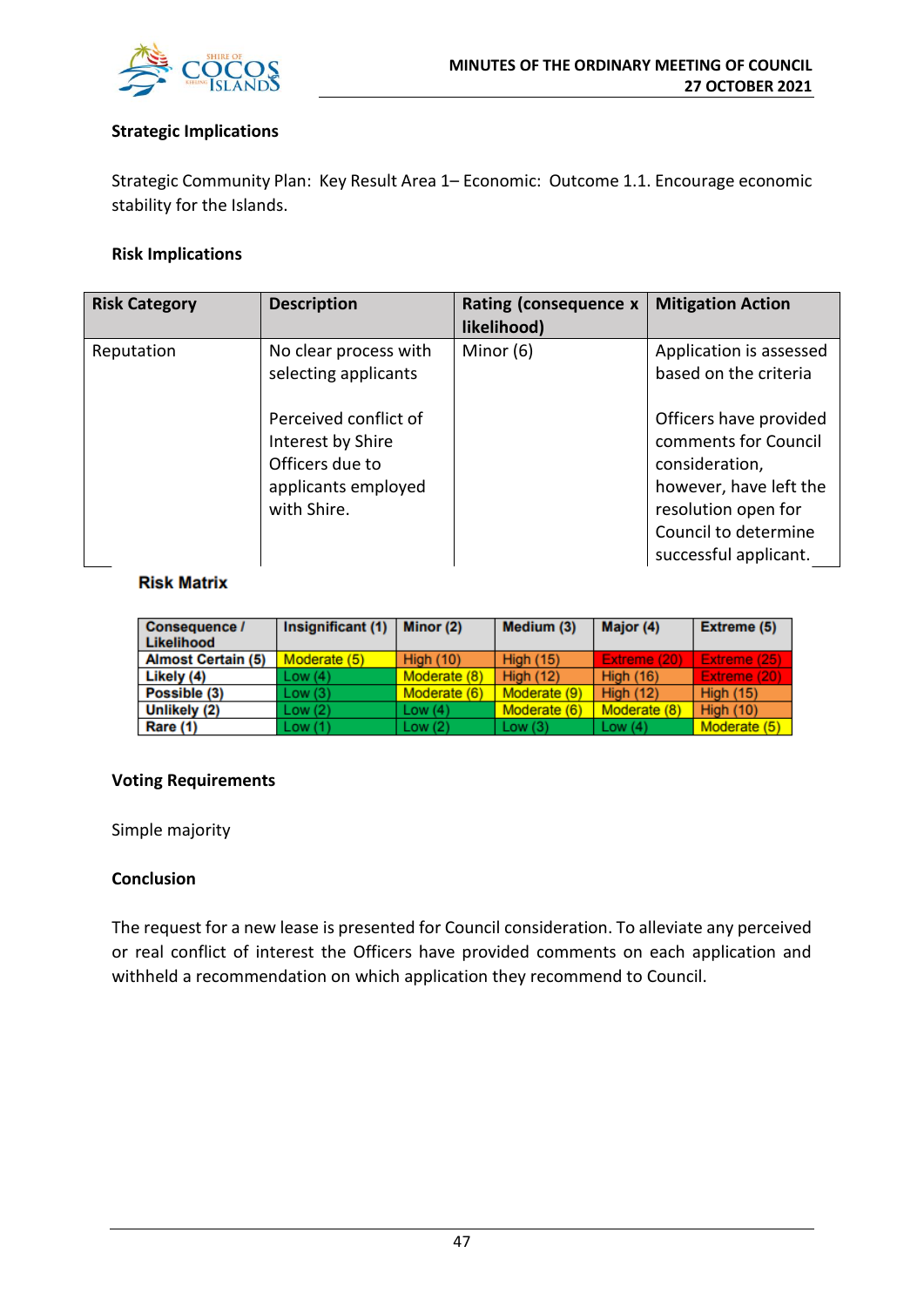

## **COUNCIL RESOLUTION**

## **MOVED CR LACY SECONDED CR YOUNG**

## **THAT COUNCIL RESUME STANDING ORDERS, THE TIME BEING 4.39PM.**

## **THE MOTION WAS PUT AND DECLARED CARRIED (6/0)**

**FOR:** HAMIRIL, IBRAM, LACY, LIU, MINKOM, YOUNG **AGAINST:** NIL

## **OFFICER RECOMMENDATION – ITEM NO 15.2.1**

THAT COUNCIL, BY SIMPLE MAJORITY, PURSUANT TO SECTION 3.58 OF THE *LOCAL GOVERNMENT ACT 1995 (WA) (CKI)* RESOLVES:

- 1. TO ENTER INTO FORMAL LEASE NEGOTIATIONS WITH FOR PART LOT 45 HOME ISLAND LIA SHED 2;
- 2. TO GIVE PUBLIC NOTICE OF THE INTENT (INCLUDING INVITING PUBLIC SUBMISSIONS) TO DISPOSE BY LEASE OF PART LOT 45 HOME ISLAND LIA SHED 2 TO THE SUCCESSFUL APPLICANT AS PER THE SHIRE'S STANDARD COMMERCIAL LEASE TEMPLATE, SUBJECT TO THE FOLLOWING CONDITIONS:
	- a. THAT THE LEASE FEE BE SET AS PER THE INDEPENDENT VALUATION, SUBJECT TO ANNUAL CPI REVIEWS, PLUS A ONE-OFF LEASE PREPARATION FEE OF \$250;
	- b. THE LEASE OF PROPERTY WILL BE FOR "AS IS WHERE IS" BASIS;
	- c. THAT THE PROSPECTIVE LESSEE IS ADVISED THAT THEY WILL BE RESPONSIBLE FOR ALL MAINTENANCE OF THE BUILDING PER THE LEASE CONDITIONS;
- 3. THAT SHOULD NO OBJECTIONS BE RECEIVED DURING THE PUBLIC NOTICE PERIOD; THE CHIEF EXECUTIVE OFFICER IS AUTHORISED TO ENTER INTO THE LEASE AS PER THE SHIRE'S STANDARD COMMERCIAL LEASE TEMPLATE AND WITH THE CONDITIONS AS OUTLINED ABOVE;
- 4. THAT IF OBJECTIONS ARE RECEIVED, TO CONSIDER ALL PUBLIC SUBMISSIONS AT THE FIRST ORDINARY MEETING OF COUNCIL FOLLOWING THE CLOSE OF THE PUBLIC SUBMISSION PERIOD;
- 5. THAT REGULAR INSPECTIONS OF COMMERCIAL TENANCY WILL BE UNDERTAKEN; AND
- 6. TO ADVISE THE PROSPECTIVE LESSEE THAT, SHOULD ANY OUTSTANDING MONIES BE OWING TO THE SHIRE, THEY ARE TO BE PAID IN FULL.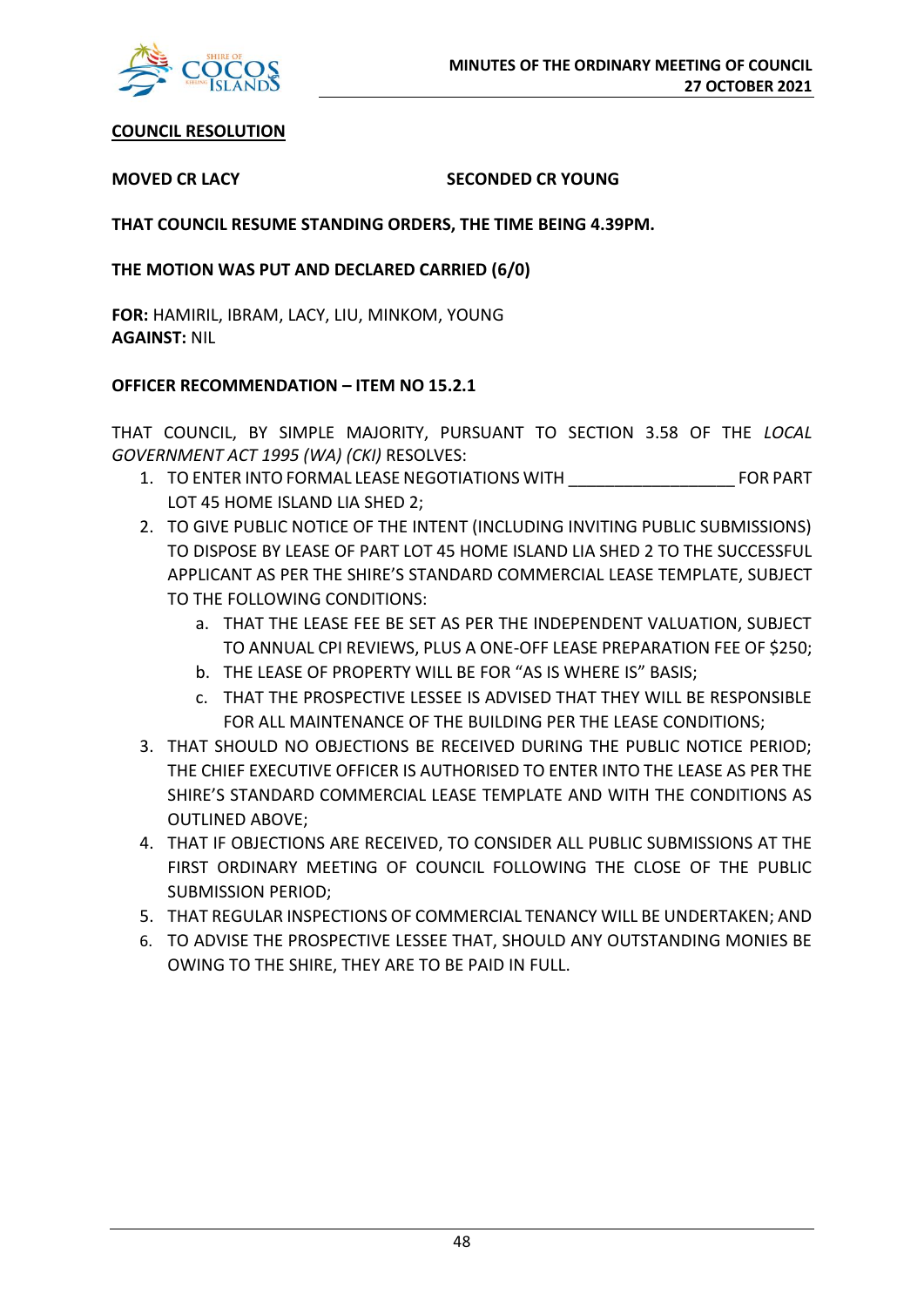

## **COUNCIL RESOLUTION– ITEM NO 15.2.1**

## **MOVED CR LACY SECONDED CR IBRAM**

**THAT COUNCIL, BY SIMPLE MAJORITY, PURSUANT TO SECTION 3.58 OF THE** *LOCAL GOVERNMENT ACT 1995 (WA) (CKI)* **RESOLVES:**

- **1. TO ENTER INTO FORMAL LEASE NEGOTIATIONS WITH APPLICATION 3: CKI GOLF CART SOLUTIONS FOR PART LOT 45 HOME ISLAND LIA SHED 2;**
- **2. TO GIVE PUBLIC NOTICE OF THE INTENT (INCLUDING INVITING PUBLIC SUBMISSIONS) TO DISPOSE BY LEASE OF PART LOT 45 HOME ISLAND LIA SHED 2 TO THE SUCCESSFUL APPLICANT AS PER THE SHIRE'S STANDARD COMMERCIAL LEASE TEMPLATE, SUBJECT TO THE FOLLOWING CONDITIONS:**
	- **a. THAT THE LEASE FEE BE SET AS PER THE INDEPENDENT VALUATION, SUBJECT TO ANNUAL CPI REVIEWS, PLUS A ONE-OFF LEASE PREPARATION FEE OF \$250;**
	- **b. THE LEASE OF PROPERTY WILL BE FOR "AS IS WHERE IS" BASIS;**
	- **c. THAT THE PROSPECTIVE LESSEE IS ADVISED THAT THEY WILL BE RESPONSIBLE FOR ALL MAINTENANCE OF THE BUILDING PER THE LEASE CONDITIONS;**
- **3. THAT SHOULD NO OBJECTIONS BE RECEIVED DURING THE PUBLIC NOTICE PERIOD; THE CHIEF EXECUTIVE OFFICER IS AUTHORISED TO ENTER INTO THE LEASE AS PER THE SHIRE'S STANDARD COMMERCIAL LEASE TEMPLATE AND WITH THE CONDITIONS AS OUTLINED ABOVE;**
- **4. THAT IF OBJECTIONS ARE RECEIVED, TO CONSIDER ALL PUBLIC SUBMISSIONS AT THE FIRST ORDINARY MEETING OF COUNCIL FOLLOWING THE CLOSE OF THE PUBLIC SUBMISSION PERIOD;**
- **5. THAT REGULAR INSPECTIONS OF COMMERCIAL TENANCY WILL BE UNDERTAKEN; AND**
- **6. TO ADVISE THE PROSPECTIVE LESSEE THAT, SHOULD ANY OUTSTANDING MONIES BE OWING TO THE SHIRE, THEY ARE TO BE PAID IN FULL.**
- **7. CONSIDER ADDITIONAL LIA SHEDS AT THE NEXT BUDGET REVIEW OR ANNUAL BUDGET PROCESS.**

## **THE MOTION WAS PUT AND DECLARED LOST (2/4)**

**FOR:** IBRAM, LACY **AGAINST:** HAMIRIL, LIU, MINKOM, YOUNG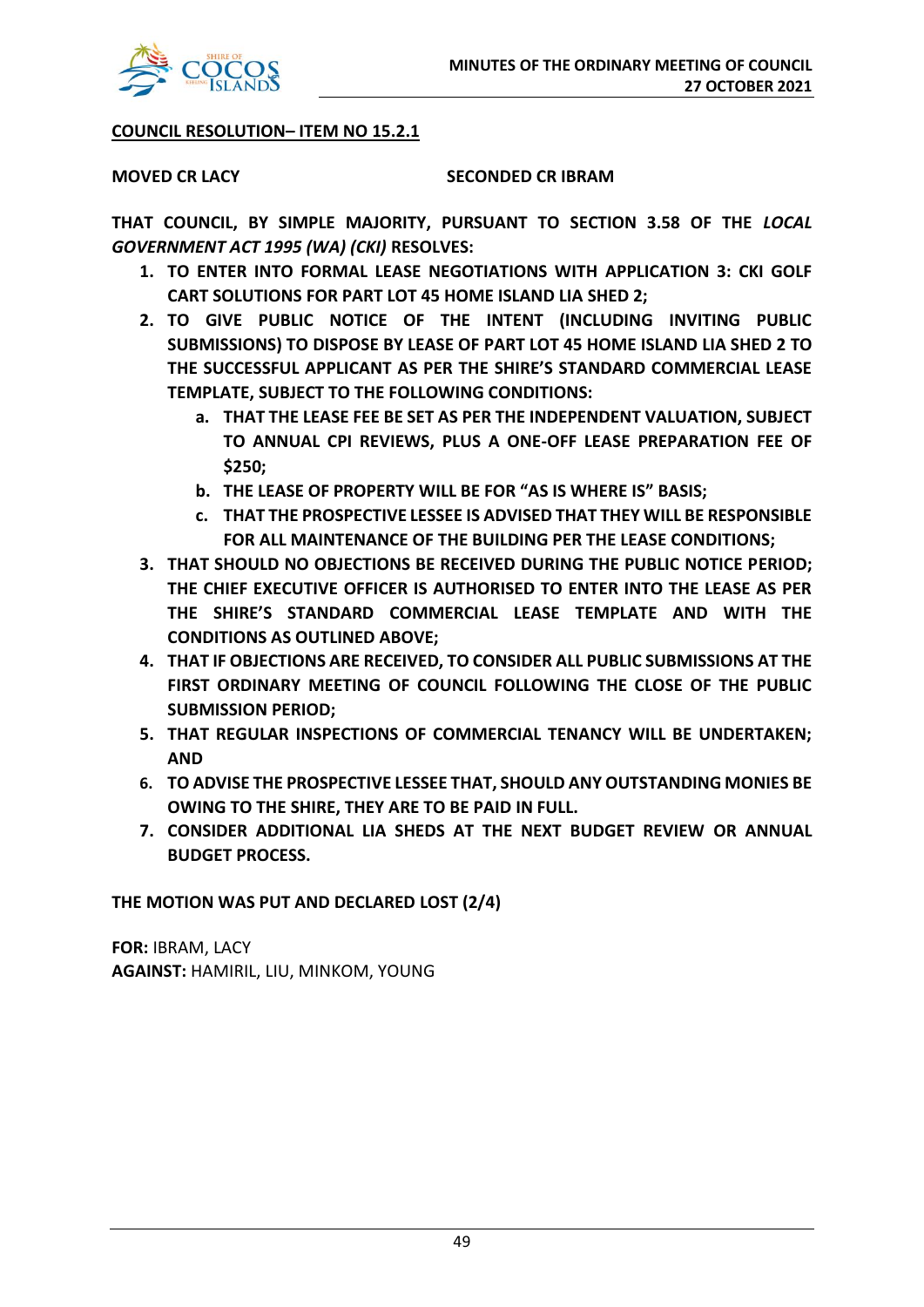

## **15.2.2 APPLICATION TO ENTER INTO A NEW LEASE FOR PART LOT 100 WEST ISLAND – SOUTH END ROAD PRECINCT AREA 5**

## **Report Information**

| Date:                       | 4 November 2021                                            |
|-----------------------------|------------------------------------------------------------|
| Location:                   | Part Lot 100, West Island - South End Road Precinct Area 5 |
| Applicant:                  | Ape X Kite Boarding Pty Ltd                                |
| File Ref:                   |                                                            |
| Disclosure of Interest: Nil |                                                            |
| <b>Reporting Officer:</b>   | Leasing Officer                                            |
| Island:                     | West Island                                                |
| Attachments:                | 15.2.2.1 - Lease Proposal                                  |

## **Authority / Discretion**

### **Definition**

|             | Advocacy       | When Council advocates on its own behalf or on behalf of its<br>community to another level of government/body/agency.                                                                                                                                                                                                                                        |
|-------------|----------------|--------------------------------------------------------------------------------------------------------------------------------------------------------------------------------------------------------------------------------------------------------------------------------------------------------------------------------------------------------------|
| $\boxtimes$ | Executive      | The substantial direction setting and oversight role of the<br>Council. E.g., adopting plans and reports, accepting tenders,<br>directing operations, setting and amending budgets.                                                                                                                                                                          |
|             | Legislative    | Includes adopting local laws, town planning schemes and<br>policies. Review when Council reviews decisions made by<br>officers.                                                                                                                                                                                                                              |
|             | Quasi-Judicial | When Council determines an application / matter that directly<br>affects a person's right and interest. The judicial character arises<br>from the obligations to abide by the principles of natural justice.<br>Examples of Quasi-Judicial authority include town planning<br>applications, building licenses, applications for other permits /<br>licenses. |
|             | Information    | Includes items provides to Council for information purposes only<br>that do not require a decision of Council (i.e. $-$ for noting).                                                                                                                                                                                                                         |

### **Report Purpose**

To present the request and supporting documentation from April Warren, Director of Ape X Kiteboarding to Council in which Ape X Kiteboarding seeks to enter into a new lease for portion of Lot 100, in the South End Precinct being Area 5. It should be noted that Council, in this instance, is acting in its capacity as the Trustee of the 1984 Land Trusts as the Land (part Lot 100) is held in Trust. Council, in making any decision in relation to the Trust, must give due consideration of the purpose of the Trust that is "the benefit, advancement and wellbeing of Cocos (Keeling) Islanders resident in the Territory on land owned by the Council" and ensure their decision-making is guided by this objective. Council, acting in its capacity as Trustee, has the authority to consider matters relating to Land held in Trust.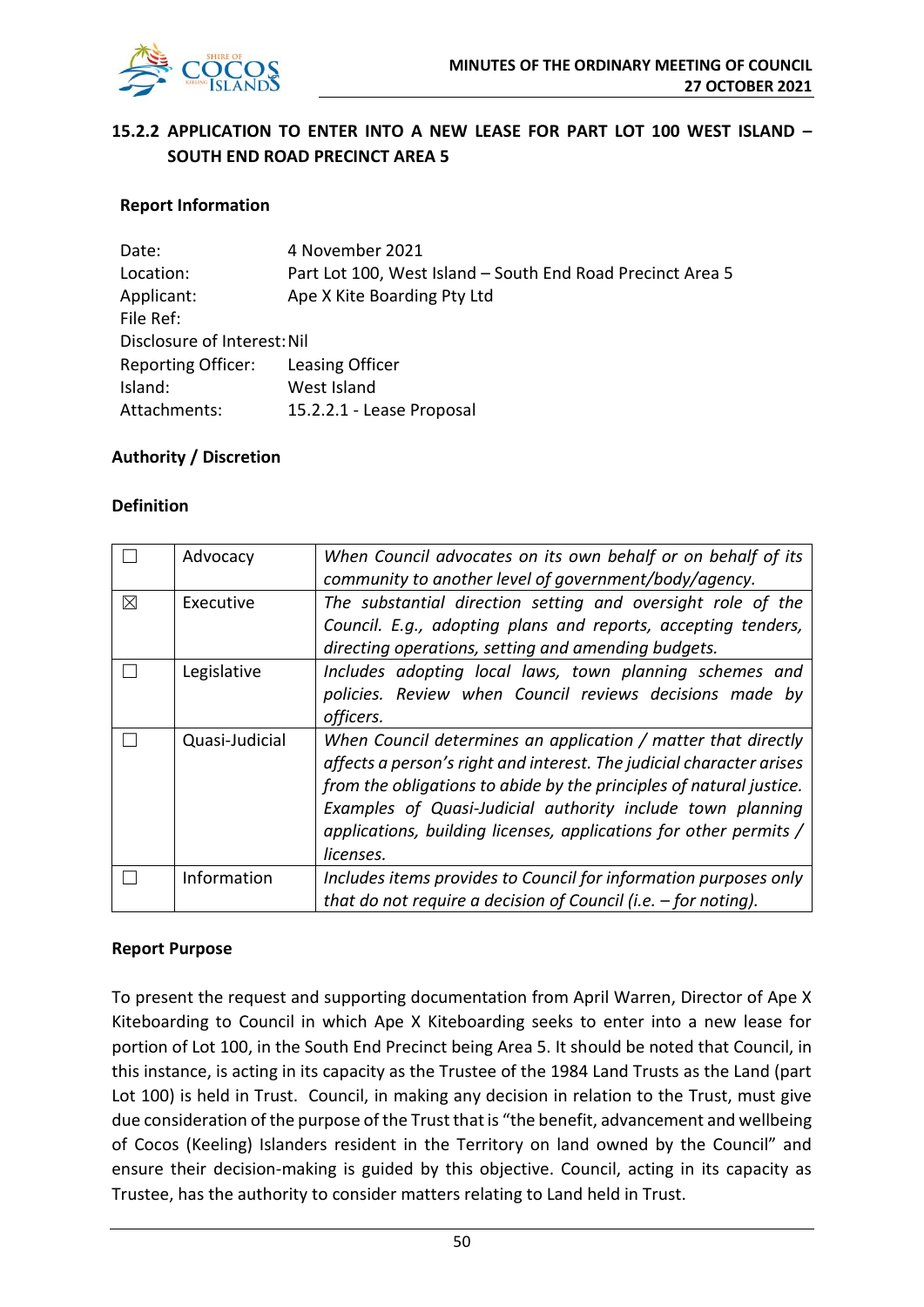

## **Relevant Documents**

Nil

## **Background**

On 5 October 2020 Ms Warren, Director of Ape X Kiteboarding requested to relinquish their lease at South End Road Precinct Area 5. At the Ordinary Council Meeting on 11 November 2020 Council resolved the following:

*That Council acting in its capacity as trustee of the 1984 Land Trust Deed, by simple majority, pursuant to section 3.58 of the Local Government Act (WA) (CKI) 1995 resolves to accept the request from Ape X Kiteboarding to relinquish its lease on a portion of lot 100 (being the south end precinct area 5) which was used for a kiteboarding tourism operator, subject to all outstanding fees and rates being paid in full and the site being fully remediated as per the lease conditions.* 

Ms Warren is applying for a new lease with the Shire for the same purpose and have subsequently submitted their request on 13 August 2021. See attachment 15.2.2.1.

## **Comment**

Ape X Kiteboarding commenced their kite boarding operations on Cocos in 2018. The applicants continued their business up until 2020 when they requested to relinquish the lease due to circumstances that made their business inoperable.

The applicants have informed us they have restructured their business to allow kiteboarding and wing foil lessons as well as bringing at least 3 tour groups to Cocos each year. They intend to operate their business during July to October. The tour groups will offer lessons to other visitors or locals on Cocos as well as utilising other local services. It will also offer activities and attractions to the island which will increase the revenue for existing businesses. The advertising of their business in the mainland will also broaden and increase tourism awareness. This is a positive economic outcome for the Community as per the Trust requirements.

Council should note the applicants will offer to sublease the property during the off-kite season between November to June. They have been informed an application must be submitted and approved by Council prior to any arrangements at that time. The Shire has also rejected the request to Ape X Kiteboarding proposal to cutting down vegetation along the coastline while Shire considers an approach and develop a policy around this matter.

Ape X Kiteboarding has been informed that a valuation will be sought by a registered independent valuer to determine the annual lease fee to be charged, noting the fee would be subject to annual CPI review and a market review at the commencement of any further terms.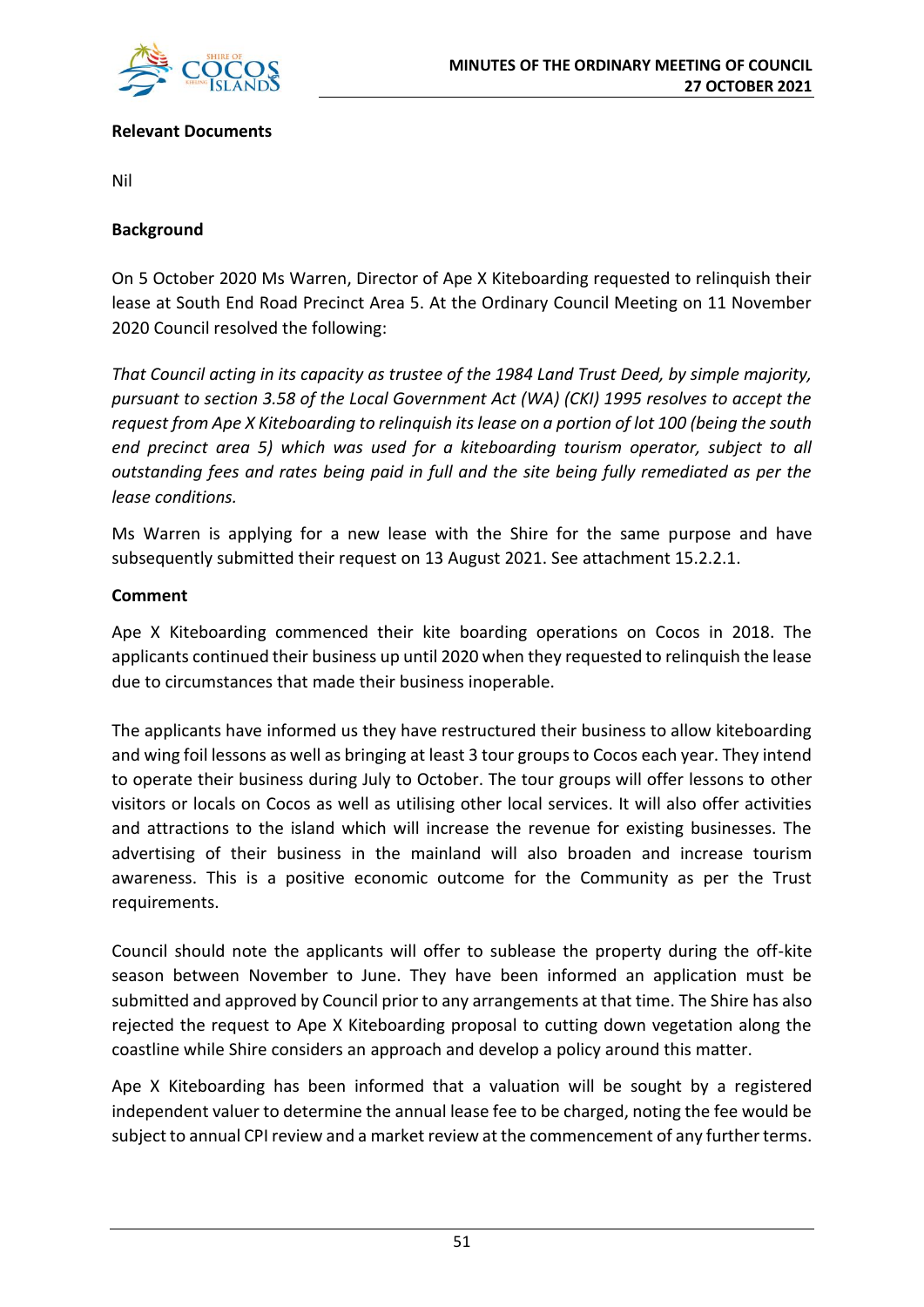

The proponent has requested a two (2) year lease with a further one (1) year plus one (1) year and will accept to commence the lease once the disposition notice ends providing there are no objections received.

As noted above, in determining this matter, Council is acting in its capacity as the Trustee of the Land Trusts as the Land (Part Lot 100) is Land held in Trust under the 1984 Land Trust Deed; therefore Council, is required to have due consideration of the purpose of the Trust, that is "upon trust for the benefit, advancement and wellbeing of the Cocos (Keeling) Islanders resident in the Territory on land owned by the Council."

## **Policy and Legislative Implications**

Section 3.58 of the *Local Government Act 1995 (WA) (CKI)*.

## **Financial Implications**

An updated valuation has been sought by an independent property valuer to determine the lease fee. The current lease fee is \$1,125.00 and it is likely the valuation will be of a similar amount; therefore, it is unlikely to have any impact on the adopted budget.

This lease will provide lease income to the Land Trust.

## **Strategic Implications**

Strategic Community Plan: *Key Result Area 1– Economic: Outcome 1.1. Encourage economic stability for the Islands.*

## **Risk Implications**

| <b>Risk Category</b> | <b>Description</b>                                                                                               | Rating (consequence x<br>likelihood) | <b>Mitigation Action</b>                                                                                          |
|----------------------|------------------------------------------------------------------------------------------------------------------|--------------------------------------|-------------------------------------------------------------------------------------------------------------------|
| Reputation           | Not progressing with<br>the lease in a timely<br>manner could result in<br>uncertainty for a<br>service provider | Moderate (8)                         | This item is being<br>progressed as quickly<br>as possible, while still<br>observing legislative<br>requirements. |
| Compliance           | The process for leasing<br>does not comply with<br>legislation.                                                  | Low $(3)$                            | The process outlined in<br>this report is<br>consistent with<br>legislative<br>requirements.                      |
| Property             | The property is used in<br>a manner that is other<br>than what it has been<br>intended for.                      | Low $(3)$                            | Property inspection to<br>be conducted annually                                                                   |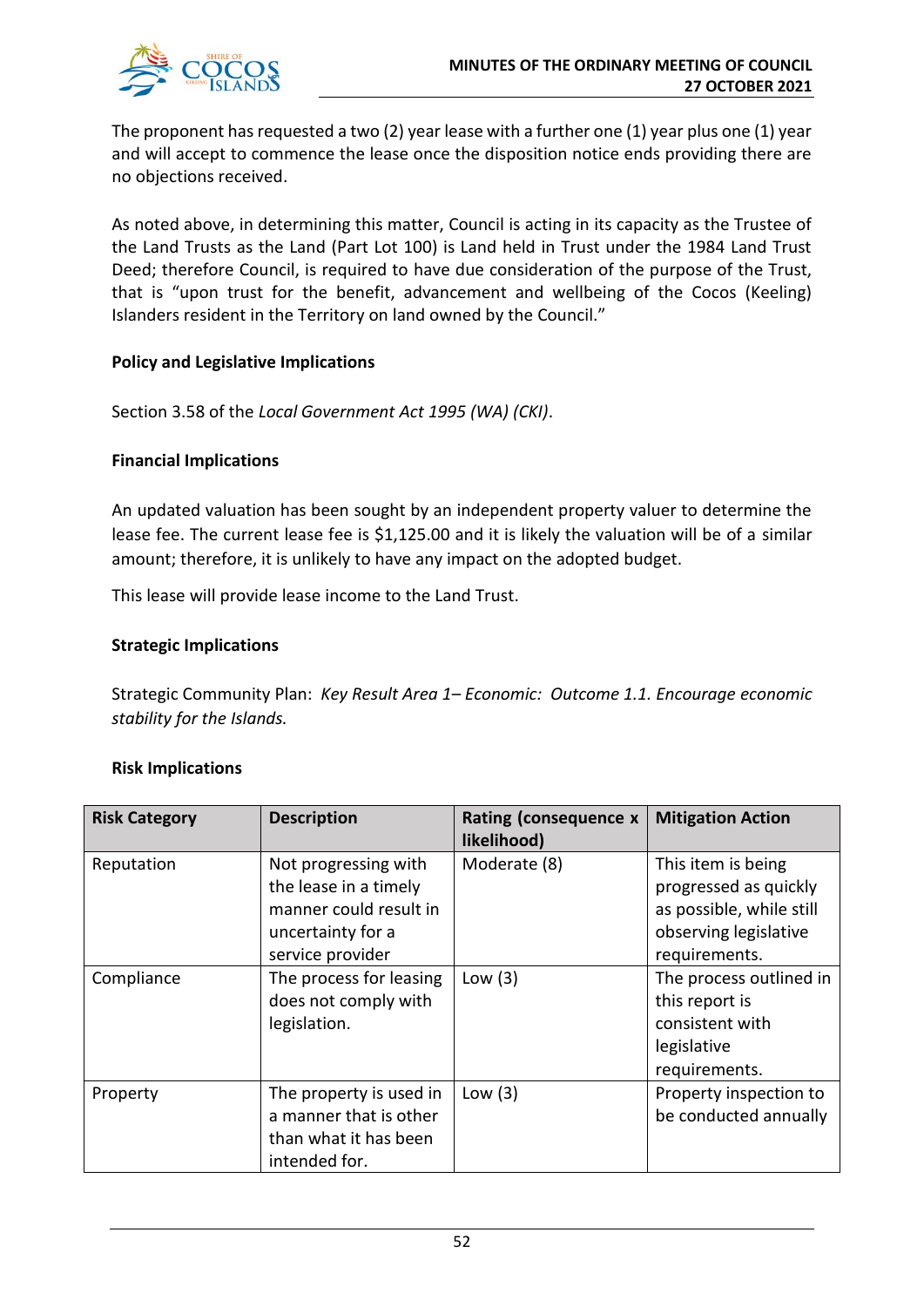

| Environment | Commercial activities | Moderate (6) | The lease contains     |
|-------------|-----------------------|--------------|------------------------|
|             | could damage the      |              | clauses to protect the |
|             | environment           |              | environment            |

## **Risk Matrix**

| <b>Consequence /</b><br>Likelihood | Insignificant (1) | Minor (2)        | Medium (3)       | Major (4)        | Extreme (5)      |
|------------------------------------|-------------------|------------------|------------------|------------------|------------------|
| <b>Almost Certain (5)</b>          | Moderate (5)      | <b>High (10)</b> | <b>High (15)</b> | Extreme (20)     | Extreme (25)     |
| Likely (4)                         | Low(4)            | Moderate (8)     | <b>High (12)</b> | <b>High (16)</b> | Extreme (20)     |
| Possible (3)                       | Low(3)            | Moderate (6)     | Moderate (9)     | High $(12)$      | <b>High (15)</b> |
| Unlikely (2)                       | Low(2)            | Low $(4)$        | Moderate (6)     | Moderate (8)     | <b>High (10)</b> |
| Rare (1)                           | Low (1)           | Low(2)           | Low $(3)$        | Low $(4)$        | Moderate (5)     |

## **Voting Requirements**

Simple majority

## **Conclusion**

The request for a new lease is presented to Council, acting as the Trustee of the 1984 Land Trust, for consideration. The officer's recommendation is that the request is approved based on:

- 1. Continuation of service for other on island businesses
- 2. The service supports various objectives of the Shire of Cocos Keeling Islands Strategic Community Plan.

## **OFFICER'S RECOMMENDATION – ITEM NO 15.2.2**

THAT COUNCIL ACTING IN ITS CAPACITY AS TRUSTEE OF THE 1984 LAND TRUST DEED, BY SIMPLE MAJORITY, PURSUANT TO SECTION 3.58 OF THE *LOCAL GOVERNMENT ACT (WA) (CKI) 1995* RESOLVES TO:

- 1. TO GIVE PUBLIC NOTICE OF THE INTENT (INCLUDING INVITING PUBLIC SUBMISSIONS) TO DISPOSE BY LEASE OF PART LOT 100 SOUTH END PRECINCT AREA 5 TO APE X KITEBOARDING PTY LTD AS PER THE SHIRE'S STANDARD COMMERCIAL LEASE TEMPLATE, SUBJECT TO THE FOLLOWING CONDITIONS:
	- a. THAT THE LEASE FEE BE SET AS PER THE INDEPENDENT VALUATION, SUBJECT TO ANNUAL CPI REVIEWS, PLUS A ONE-OFF LEASE PREPARATION FEE OF \$250;
	- b. THE LEASE OF PROPERTY WILL BE FOR "AS IS WHERE IS" BASIS;
	- c. THE LEASE TERM BEING FOR 2 YEARS WITH A 1 YEAR WITH A 1 YEAR OPTION;
	- d. THE PURPOSE OF THE LEASE IS TO OPERATE KITE BOARDING BUSINESS TOUR
- 2. THAT SHOULD NO OBJECTIONS BE RECEIVED DURING THE PUBLIC NOTICE PERIOD, AUTHORISE THE CEO TO ENTER THE LEASE AS PER THE SHIRE'S STANDARD COMMERCIAL LEASE TEMPLATE AND WITH THE CONDITIONS AS OUTLINED ABOVE;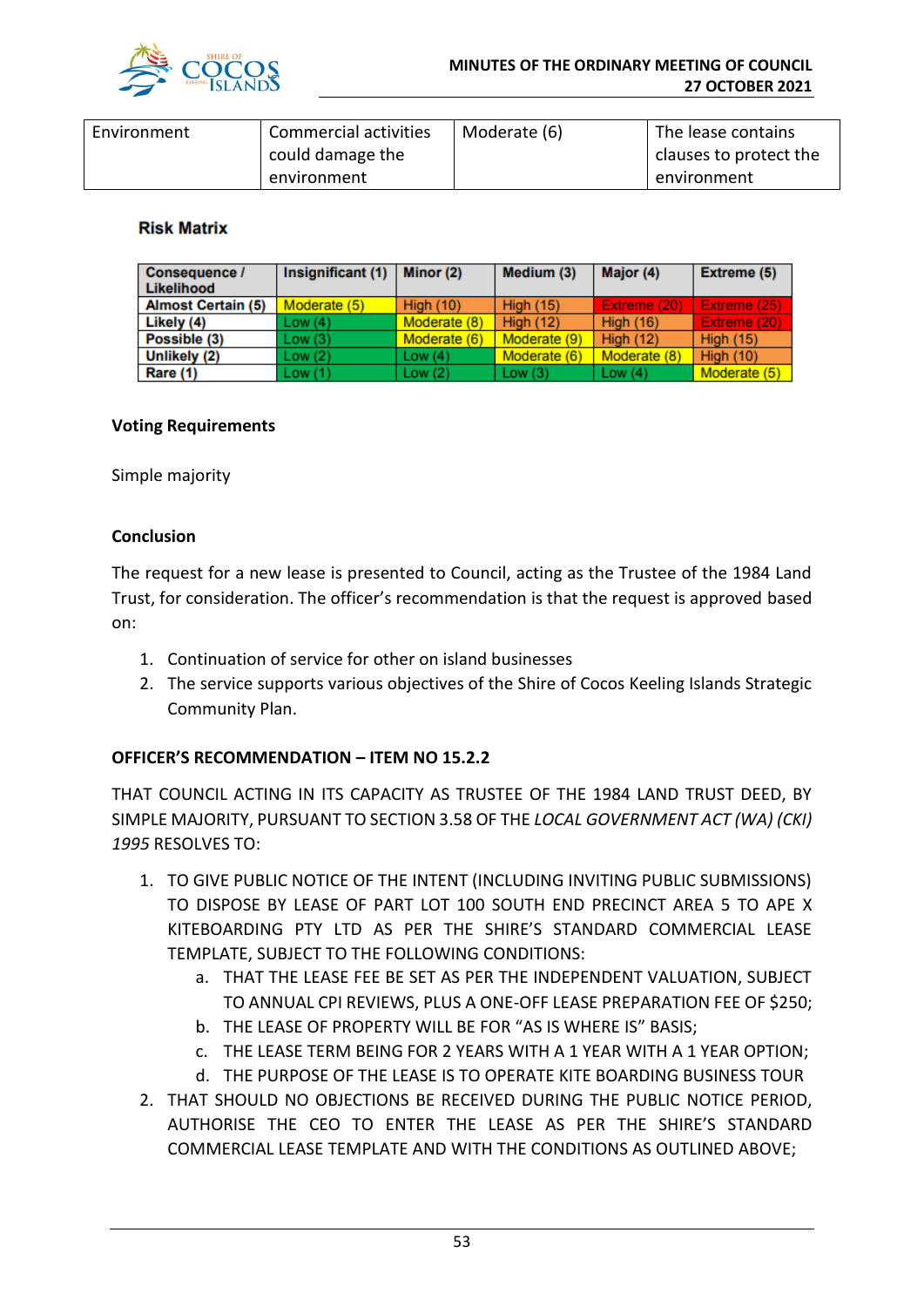

- 3. THAT IF OBJECTIONS ARE RECEIVED, CONSIDER ALL PUBLIC SUBMISSIONS AT THE FIRST ORDINARY MEETING OF COUNCIL FOLLOWING THE CLOSE OF THE PUBLIC SUBMISSION PERIOD;
- 4. REGULAR INSPECTIONS OF COMMERCIAL TENANCY WILL BE UNDERTAKEN AND;
- 5. ADVISE THE PROSPECTIVE LESSEE THAT SHOULD ANY OUTSTANDING MONIES BE OWING TO THE SHIRE; THEY ARE TO BE PAID IN FULL.

## **COUNCIL RESOLUTION– ITEM NO 15.2.2**

## **MOVED CR LACY SECONDED CR IBRAM**

**THAT COUNCIL ACTING IN ITS CAPACITY AS TRUSTEE OF THE 1984 LAND TRUST DEED, BY SIMPLE MAJORITY, PURSUANT TO SECTION 3.58 OF THE** *LOCAL GOVERNMENT ACT (WA) (CKI) 1995* **RESOLVES TO:**

- **1. TO GIVE PUBLIC NOTICE OF THE INTENT (INCLUDING INVITING PUBLIC SUBMISSIONS) TO DISPOSE BY LEASE OF PART LOT 100 SOUTH END PRECINCT AREA 5 TO APE X KITEBOARDING PTY LTD AS PER THE SHIRE'S STANDARD COMMERCIAL LEASE TEMPLATE, SUBJECT TO THE FOLLOWING CONDITIONS:**
	- **e. THAT THE LEASE FEE BE SET AS PER THE INDEPENDENT VALUATION, SUBJECT TO ANNUAL CPI REVIEWS, PLUS A ONE-OFF LEASE PREPARATION FEE OF \$250;**
	- **f. THE LEASE OF PROPERTY WILL BE FOR "AS IS WHERE IS" BASIS;**
	- **g. THE LEASE TERM BEING FOR 2 YEARS WITH A 1 YEAR WITH A 1 YEAR OPTION;**
	- **h. THE PURPOSE OF THE LEASE IS TO OPERATE KITE BOARDING BUSINESS TOUR**
- **2. THAT SHOULD NO OBJECTIONS BE RECEIVED DURING THE PUBLIC NOTICE PERIOD, AUTHORISE THE CEO TO ENTER THE LEASE AS PER THE SHIRE'S STANDARD COMMERCIAL LEASE TEMPLATE AND WITH THE CONDITIONS AS OUTLINED ABOVE;**
- **3. THAT IF OBJECTIONS ARE RECEIVED, CONSIDER ALL PUBLIC SUBMISSIONS AT THE FIRST ORDINARY MEETING OF COUNCIL FOLLOWING THE CLOSE OF THE PUBLIC SUBMISSION PERIOD;**
- **4. REGULAR INSPECTIONS OF COMMERCIAL TENANCY WILL BE UNDERTAKEN AND;**
- **5. ADVISE THE PROSPECTIVE LESSEE THAT SHOULD ANY OUTSTANDING MONIES BE OWING TO THE SHIRE; THEY ARE TO BE PAID IN FULL.**

**THE MOTION WAS PUT AND DECLARED CARRIED (6/0)**

**FOR:** HAMIRIL, IBRAM, LACY, LIU, MINKOM, YOUNG **AGAINST:** NIL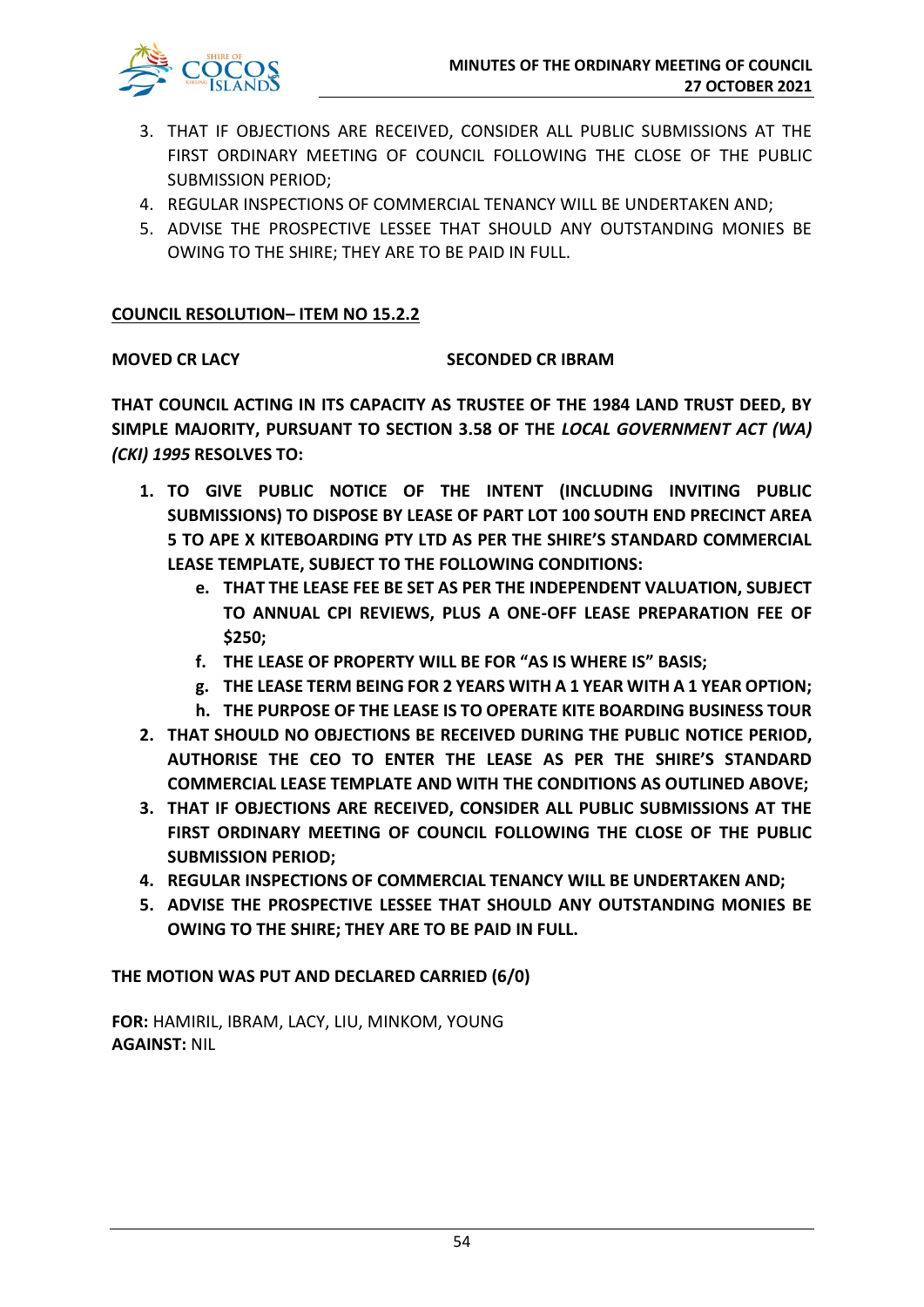

## **15.2.3 APPLICATION TO LEASE PART LOT 18 HOME ISLAND RETAIL CENTRE - TENANCY 1 – COCOS ASIAN IMPORTS**

## **Report Information**

| Date:                     | 4 November 2021                                               |
|---------------------------|---------------------------------------------------------------|
| Location:                 | Part Lot 18 Home Island Retail Centre - Tenancy 1 Cocos Asian |
|                           | <b>Imports</b>                                                |
| Applicant:                | Mrs R Arkrie                                                  |
| File Ref:                 |                                                               |
| Disclosure of Interest:   |                                                               |
| <b>Reporting Officer:</b> | Leasing Officer                                               |
| Island:                   | Home Island                                                   |
| Attachments:              | 15.2.3.1 - Leasing Proposal                                   |
|                           | 15.2.3.2 – Map Part Lot 18 Home Island Tenancy 1              |

## **Authority / Discretion**

## **Definition**

|             | Advocacy       | When Council advocates on its own behalf or on behalf of its         |
|-------------|----------------|----------------------------------------------------------------------|
|             |                | community to another level of government/body/agency.                |
| $\boxtimes$ | Executive      | The substantial direction setting and oversight role of the          |
|             |                | Council. E.g. adopting plans and reports, accepting tenders,         |
|             |                | directing operations, setting and amending budgets.                  |
|             | Legislative    | Includes adopting local laws, town planning schemes and              |
|             |                | policies. Review when Council reviews decisions made by              |
|             |                | officers.                                                            |
|             | Quasi-Judicial | When Council determines an application / matter that directly        |
|             |                | affects a person's right and interest. The judicial character arises |
|             |                | from the obligations to abide by the principles of natural justice.  |
|             |                | Examples of Quasi-Judicial authority include town planning           |
|             |                | applications, building licenses, applications for other permits /    |
|             |                | licenses.                                                            |
|             | Information    | Includes items provides to Council for information purposes only     |
|             |                | that do not require a decision of Council (i.e. $-$ for noting).     |

## **Report Purpose**

To present the request and supporting documentation from Mrs Arkie to renew the lease at Part Lot 18 Home Island Retail Centre known as Tenancy 1 Cocos Asian Imports to Council for consideration. It should be noted that Council, in this instance, is acting in its capacity as the Trustee of the 1979 Land Trust as the Land (Part Lot 18) is held in Trust. Council, in making any decision in relation to the Trust, must give due consideration of the purpose of the Trust, that is "for the benefit, advancement and wellbeing of the community formed by the Kampong residents" and ensure their decision-making is guided by this objective. Council,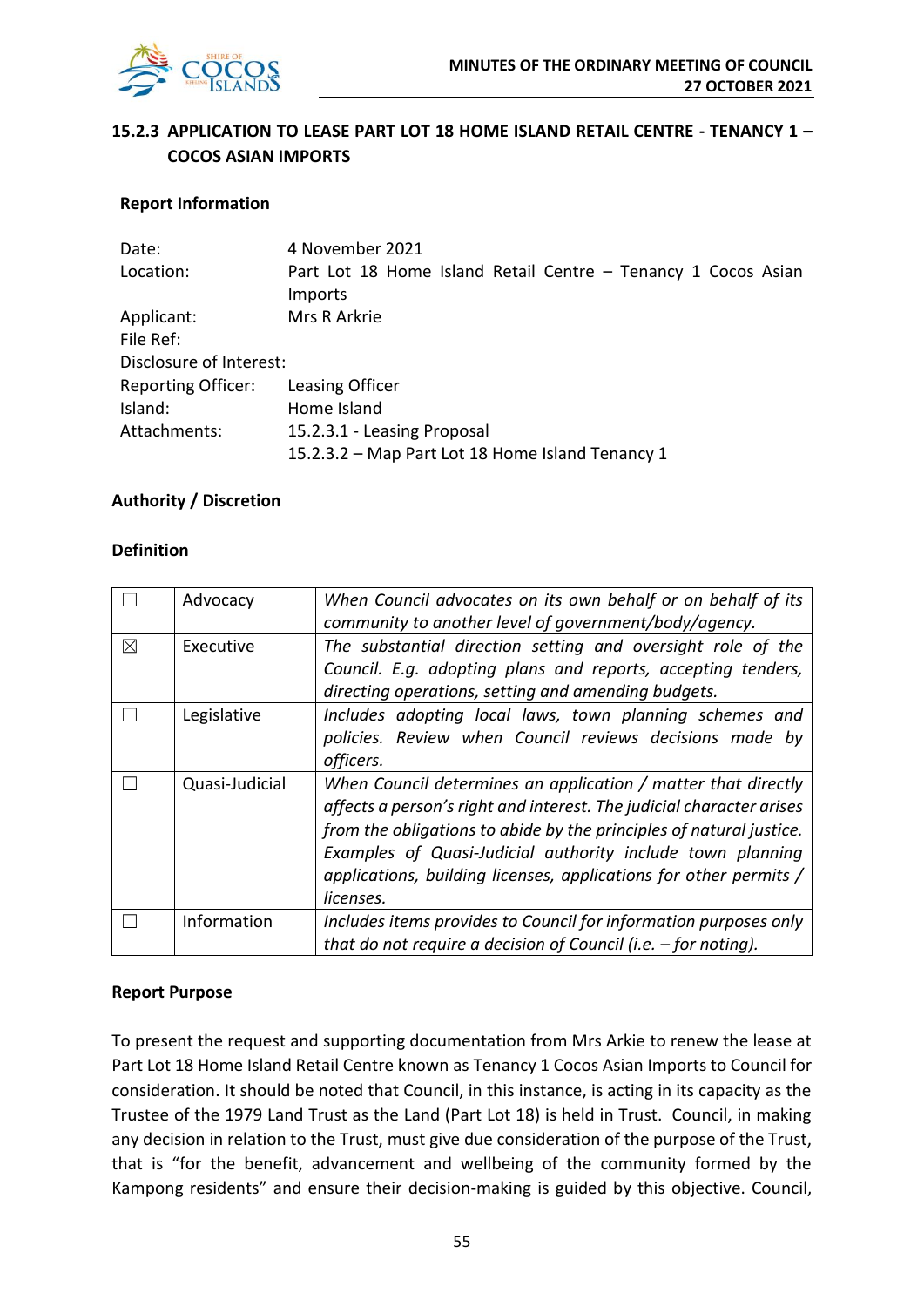

acting in its capacity as Trustee, has the authority to consider matters relating to Land held in Trust.

## **Relevant Documents**

## Available for viewing at the meeting.

## **Background**

The lease at Part Lot 18 Home Island Tenancy 1 commonly known as Cocos Asian Imports has expired and is currently in holding over arrangement. The applicant Mrs Arkrie submitted their request to enter into a new lease agreement. See attachment 15.2.3.1.

## **Comment**

The proponent has held the lease for Part Lot 18 Tenancy 1 for over 25 years. They are a wellestablished business and have shown this by continuously providing a great service to the community. They constantly offer a variety of products and have imported unique items from Malaysia. The proponents ensure new products in the current market are available at the shop to meet the community's demand.

The day to day running of the business is currently managed by the applicant and her husband. Local staff are employed to manage the operation of the shop where necessary and to assist with offloading the shipping container upon arrival on Cocos. This brings a positive economic outcome for the Community as per the Trust requirements.

The proponents have requested a five (5) year with a further five (5) year option lease and officers support this lease tenure.

Milestones have not been requested however the lease will stipulate that the lease purpose continues to be met.

## **Policy and Legislative Implications**

Section 3.58 of the *Local Government Act 1995 (WA) (CKI)*.

## **Financial Implications**

A valuation has been sought from a registered independent valuer and have presented a valuation for a of \$6,250.00 per annum noting the fee would be subject to annual CPI review, market review at the commencement of option of any further term.

The proponent has disputed this amount and have requested for Council to consider a rent reduction. The current lease is \$3,900.00 per annum and with the new valuation at \$6,250.00 per annum this is a rental increase of \$2,350.00 per annum. The tenant acknowledges the upgrade to the retail space however the increase in rent will have a flow effect to the product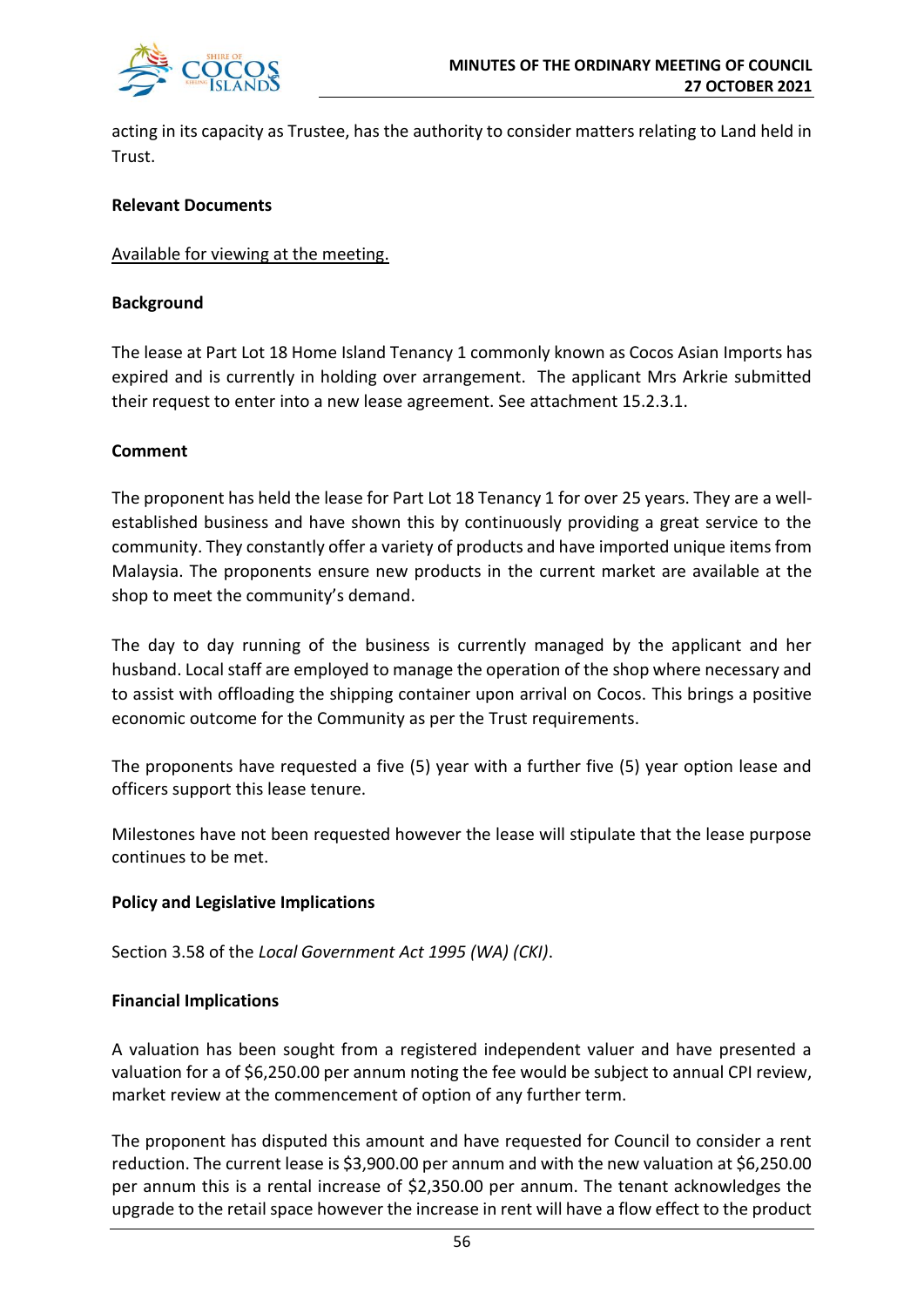

prices and ultimately will affect their revenue. They have requested the Shire to consider an increase lease fee of \$4,900.00 and is in agreeable to negotiate this amount.

Officers recommend to reject the request for a rental reduction at this time and for the Shire to consider developing a policy to assist in equitable consideration of these requests.

## **Strategic Implications**

Shire of Strategic Community Plan 2016-2026: *Outcome 1.1 Encourage economic stability for the Islands. 1.1.1 Increase employment opportunities for local residents.*

### **Risk Implications**

| <b>Risk Category</b> | <b>Description</b>                                                                                                                                           | Rating (consequence x<br>likelihood) | <b>Mitigation Action</b>                                                                                          |
|----------------------|--------------------------------------------------------------------------------------------------------------------------------------------------------------|--------------------------------------|-------------------------------------------------------------------------------------------------------------------|
| Reputation           | Not progressing with<br>the lease in a timely<br>manner could result in<br>uncertainty for a key<br>stakeholder who<br>provides a good<br>community service. | Moderate (8)                         | This item is being<br>progressed as quickly<br>as possible, while still<br>observing legislative<br>requirements. |
| Service Interruption | Without a lease, a<br>valuable community<br>service could be<br>disrupted.                                                                                   | Moderate (6)                         | This item is being<br>progressed as quickly<br>as possible, while still<br>observing legislative<br>requirements. |
| Compliance           | The process for leasing<br>does not comply with<br>legislation.                                                                                              | Low $(3)$                            | The process outlined in<br>this report is<br>consistent with<br>legislative<br>requirements.                      |
| Property             | The property is being<br>used other than what<br>it has been intended<br>for.                                                                                | Low $(3)$                            | Property inspection to<br>be conducted<br>annually.                                                               |

### **Risk Matrix**

| <b>Consequence /</b><br>Likelihood | Insignificant (1) | Minor (2)    | Medium (3)       | Major (4)        | Extreme (5)      |
|------------------------------------|-------------------|--------------|------------------|------------------|------------------|
| <b>Almost Certain (5)</b>          | Moderate (5)      | High $(10)$  | <b>High (15)</b> | Extreme (20)     | Extreme (25)     |
| Likely (4)                         | Low(4)            | Moderate (8) | High $(12)$      | <b>High (16)</b> | Extreme (20)     |
| Possible (3)                       | Low(3)            | Moderate (6) | Moderate (9)     | <b>High (12)</b> | <b>High (15)</b> |
| Unlikely (2)                       | Low(2)            | Low (4)      | Moderate (6)     | Moderate (8)     | <b>High (10)</b> |
| Rare (1)                           | Low(1)            | Low $(2)$    | Low $(3)$        | Low (4)          | Moderate (5)     |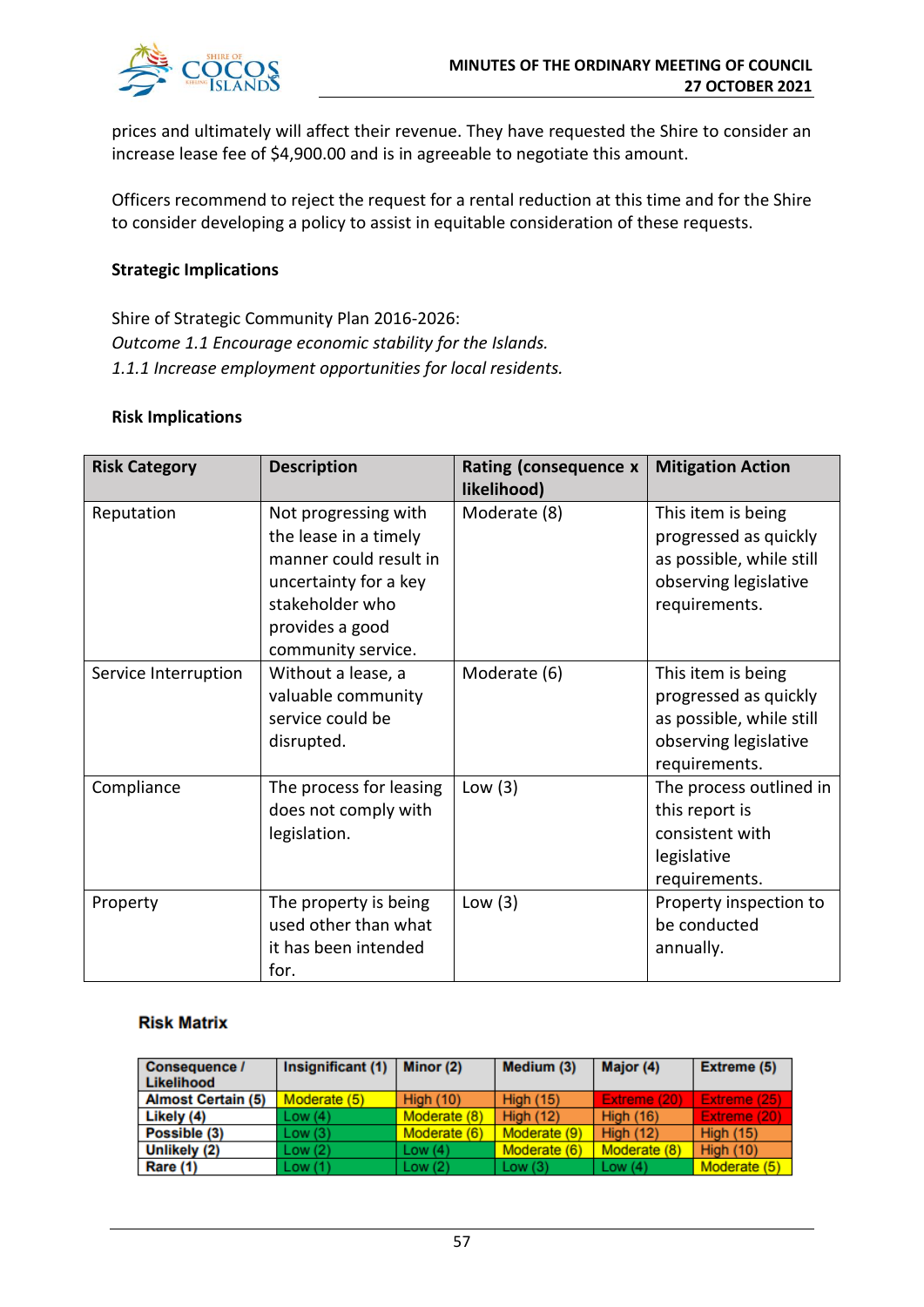

## **Voting Requirements**

Simple majority

## **Conclusion**

The request for a new lease is presented to the Trust for consideration and the officer's recommendation is that the request is approved as it continues to provide a great service to the Community.

## **OFFICER'S RECOMMENDATION – ITEM NO 15.2.3**

THAT COUNCIL ACTING IN ITS CAPACITY AS TRUSTEE OF THE 1979 LAND TRUST DEED, BY SIMPLE MAJORITY, PURSUANT TO SECTION 3.58 OF THE *LOCAL GOVERNMENT ACT 1995 (WA) (CKI)* RESOLVES:

- **1.** TO GIVE LOCAL PUBLIC NOTICE OF THE INTENT (INCLUDING INVITING PUBLIC SUBMISSIONS) TO DISPOSE BY WAY OF LEASE OF PART LOT 18 HOME ISLAND RETAIL CENTRE TENANCY 1 TO MRS R ARKRIE AS PER THE SHIRE'S STANDARD COMMERCIAL LEASE TEMPLATE, SUBJECT TO THE FOLLOWING CONDITIONS:
	- a. THAT THE LEASE FEE BE SET AS PER THE INDEPENDENT VALUATION, ANNUAL LEASE FEE IS SUBJECT TO ANNUAL CPI REVIEWS, A MARKET REVIEW AT THE EXERCISE OF ANY FURTHER TERM AND A ONE-OFF LEASE PREPARATION FEE OF \$250;
	- b. THE LEASE TERM BEING FOR FIVE (5) YEARS WITH A FIVE (5) YEAR OPTION;
- **2.** THE PURPOSE OF THE LEASE IS TO OPERATE A RETAIL SHOP KNOWN AS COCOS ASIAN IMPORTS;
- **3.** TO REJECT THE RENTAL DISCOUNT AND CONSIDER DEVELOPING A POLICY FOR THE CONSIDERATION OF THESE REQUESTS;
- **4.** THAT SHOULD NO OBJECTIONS BE RECEIVED DURING THE PUBLIC NOTICE PERIOD; THE CHIEF EXECUTIVE OFFICER IS AUTHORISED TO ENTER INTO THE LEASE AS PER THE SHIRE'S STANDARD COMMERCIAL LEASE TEMPLATE AND WITH THE CONDITIONS AS OUTLINED ABOVE;
- **5.** THAT IF OBJECTIONS ARE RECEIVED, TO CONSIDER ALL PUBLIC SUBMISSIONS AT THE FIRST ORDINARY MEETING OF COUNCIL FOLLOWING THE CLOSE OF THE PUBLIC SUBMISSION PERIOD AND;
- **6.** THAT REGULAR INSPECTIONS OF COMMERCIAL TENANCY BE UNDERTAKEN.

## **COUNCIL RESOLUTION– ITEM NO 15.2.3**

## **MOVED CR YOUNG SECONDED CR LIU**

**THAT COUNCIL ACTING IN ITS CAPACITY AS TRUSTEE OF THE 1979 LAND TRUST DEED, BY SIMPLE MAJORITY, PURSUANT TO SECTION 3.58 OF THE** *LOCAL GOVERNMENT ACT 1995 (WA) (CKI)* **RESOLVES:**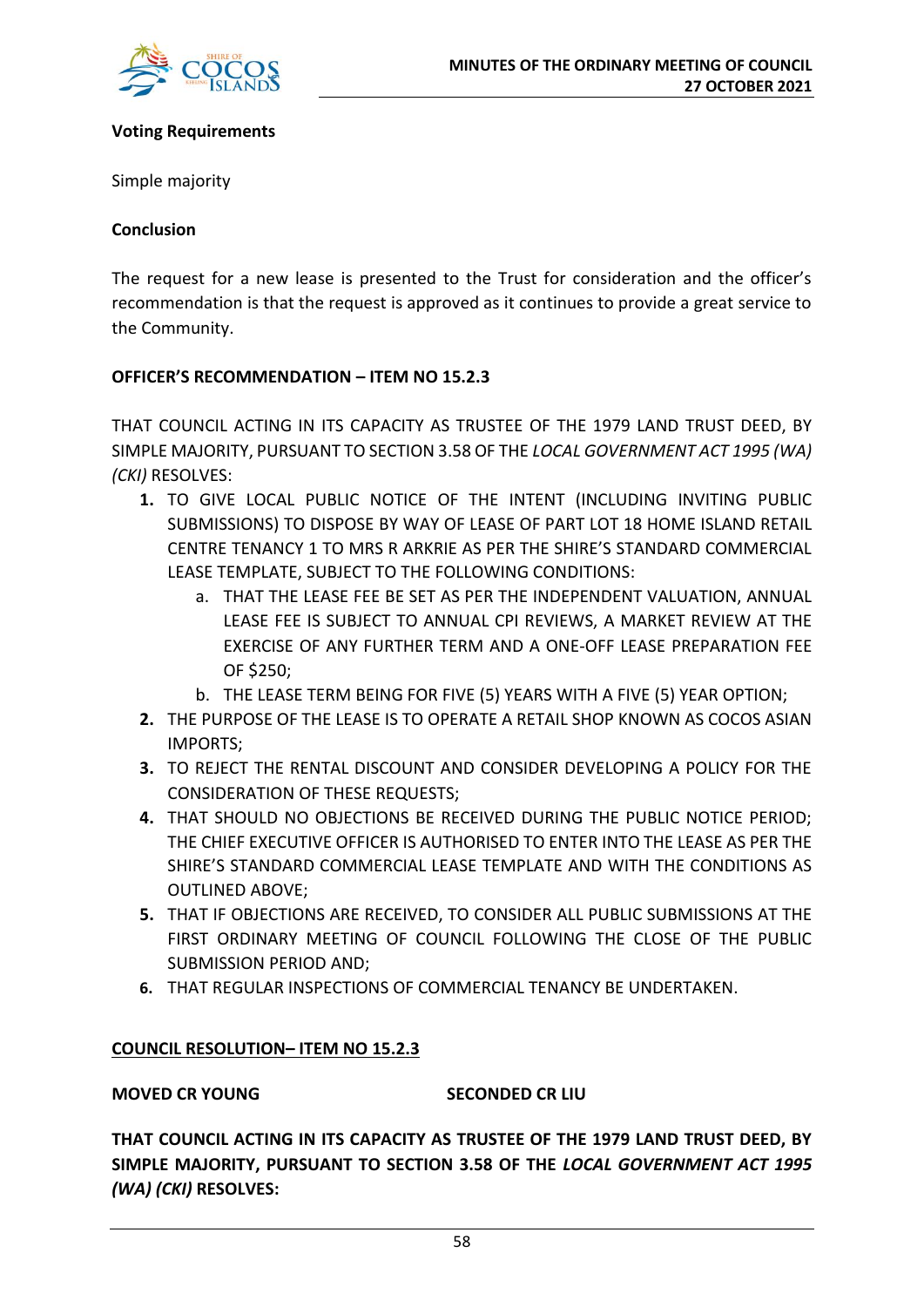

- **1. TO GIVE LOCAL PUBLIC NOTICE OF THE INTENT (INCLUDING INVITING PUBLIC SUBMISSIONS) TO DISPOSE BY WAY OF LEASE OF PART LOT 18 HOME ISLAND RETAIL CENTRE TENANCY 1 TO MRS R ARKRIE AS PER THE SHIRE'S STANDARD COMMERCIAL LEASE TEMPLATE, SUBJECT TO THE FOLLOWING CONDITIONS:**
	- **a. THAT THE LEASE FEE BE SET AS PER THE INDEPENDENT VALUATION, ANNUAL LEASE FEE IS SUBJECT TO ANNUAL CPI REVIEWS, A MARKET REVIEW AT THE EXERCISE OF ANY FURTHER TERM AND A ONE-OFF LEASE PREPARATION FEE OF \$250;**
	- **b. THE LEASE TERM BEING FOR FIVE (5) YEARS WITH A FIVE (5) YEAR OPTION;**
- **2. THE PURPOSE OF THE LEASE IS TO OPERATE A RETAIL SHOP KNOWN AS COCOS ASIAN IMPORTS;**
- **3. TO REJECT THE RENTAL DISCOUNT AND CONSIDER DEVELOPING A POLICY FOR THE CONSIDERATION OF THESE REQUESTS;**
- **4. THAT SHOULD NO OBJECTIONS BE RECEIVED DURING THE PUBLIC NOTICE PERIOD; THE CHIEF EXECUTIVE OFFICER IS AUTHORISED TO ENTER INTO THE LEASE AS PER THE SHIRE'S STANDARD COMMERCIAL LEASE TEMPLATE AND WITH THE CONDITIONS AS OUTLINED ABOVE;**
- **5. THAT IF OBJECTIONS ARE RECEIVED, TO CONSIDER ALL PUBLIC SUBMISSIONS AT THE FIRST ORDINARY MEETING OF COUNCIL FOLLOWING THE CLOSE OF THE PUBLIC SUBMISSION PERIOD AND;**
- **6. THAT REGULAR INSPECTIONS OF COMMERCIAL TENANCY BE UNDERTAKEN.**

## **THE MOTION WAS PUT AND DECLARED CARRIED (6/0)**

**FOR:** HAMIRIL, IBRAM, LACY, LIU, MINKOM, YOUNG **AGAINST:** NIL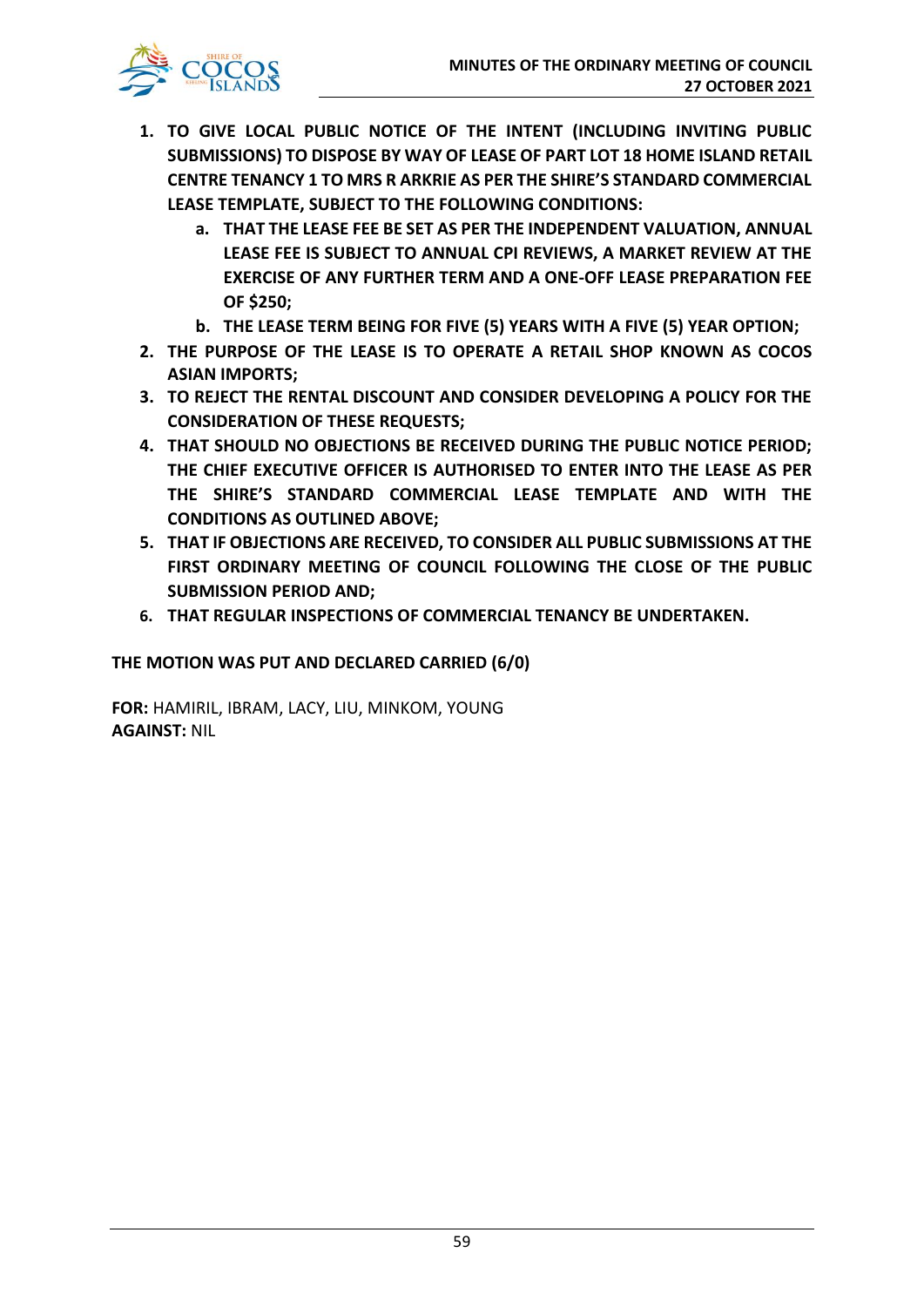

## **15.2.4 APPLICATION TO LEASE PART LOT 18 HOME ISLAND RETAIL CENTRE - TENANCY 2 – COCOS GENERAL AGENCY**

## **Report Information**

| 4 November 2021                                                 |
|-----------------------------------------------------------------|
| Part Lot 18 Home Island Retail Centre - Tenancy 2 Cocos General |
| Agency                                                          |
| Mr W Liedie                                                     |
|                                                                 |
| Disclosure of Interest:                                         |
| Leasing Officer                                                 |
| Home Island                                                     |
| 15.2.4.1 - Leasing Proposal                                     |
| 15.2.4.2 – Map Part Lot 18 Home Island Tenancy 2                |
|                                                                 |

## **Authority / Discretion**

## **Definition**

|   | Advocacy       | When Council advocates on its own behalf or on behalf of its         |
|---|----------------|----------------------------------------------------------------------|
|   |                | community to another level of government/body/agency.                |
| ⊠ | Executive      | The substantial direction setting and oversight role of the          |
|   |                | Council. E.g. adopting plans and reports, accepting tenders,         |
|   |                | directing operations, setting and amending budgets.                  |
|   | Legislative    | Includes adopting local laws, town planning schemes and              |
|   |                | policies. Review when Council reviews decisions made by              |
|   |                | officers.                                                            |
|   | Quasi-Judicial | When Council determines an application / matter that directly        |
|   |                | affects a person's right and interest. The judicial character arises |
|   |                | from the obligations to abide by the principles of natural justice.  |
|   |                | Examples of Quasi-Judicial authority include town planning           |
|   |                | applications, building licenses, applications for other permits /    |
|   |                | licenses.                                                            |
|   | Information    | Includes items provides to Council for information purposes only     |
|   |                | that do not require a decision of Council (i.e. $-$ for noting).     |

## **Report Purpose**

To present the request and supporting documentation from Mr Liedie to renew the lease at Part Lot 18 Home Island Retail Centre known as Tenancy 2 Cocos General Agency to Council for consideration. It should be noted that Council, in this instance, is acting in its capacity as the Trustee of the 1979 Land Trust as the Land (Part Lot 18) is held in Trust. Council, in making any decision in relation to the Trust, must give due consideration of the purpose of the Trust, that is "for the benefit, advancement and wellbeing of the community formed by the Kampong residents" and ensure their decision-making is guided by this objective. Council,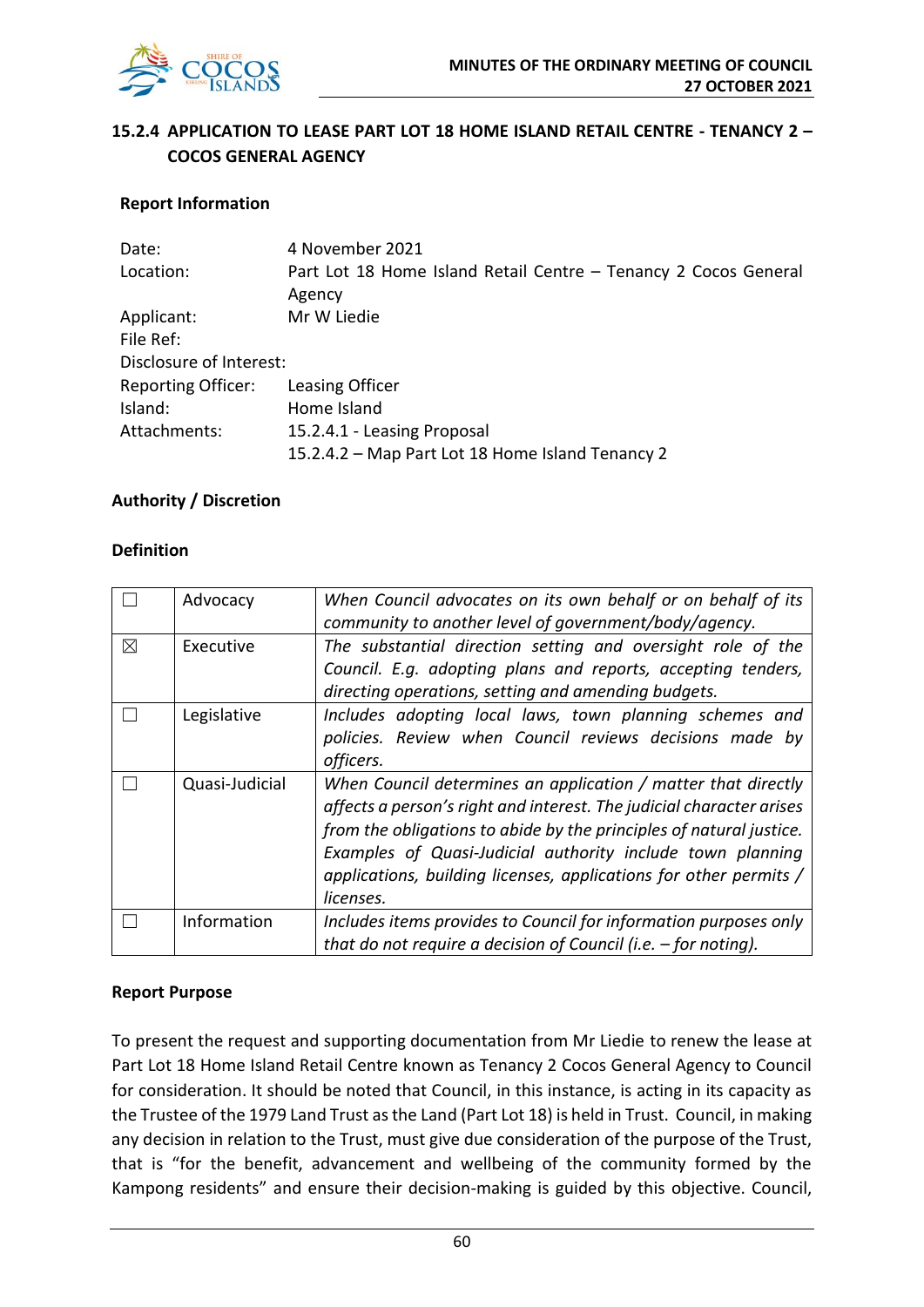

acting in its capacity as Trustee, has the authority to consider matters relating to Land held in Trust.

## **Relevant Documents**

## Available for viewing at the meeting.

## **Background**

The lease at Part Lot 18 Home Island Tenancy 2 commonly known as Cocos General Agency has expired and is currently in holding over arrangement. The applicant Mr Liedie submitted their request to enter into a new lease agreement. See attachment 15.2.4.1.

## **Comment**

The applicant offers a variety of on shelf products to the community. They have a larger electrical product available in store and special orders is arranged upon requests from the customers. The community are satisfied with this level of service.

The applicant currently employs a casual staff member to manage the shop on a daily basis. Local people are employed to assist with offloading products from the container. This brings a positive economic outcome for the Community as per the Trust requirements.

The proponents have requested a two (2) year with a further two (2) year option lease and officers support this request.

Milestones have not been requested however the lease will stipulate that the lease purpose continues to be met.

## **Policy and Legislative Implications**

Section 3.58 of the *Local Government Act 1995 (WA) (CKI)*.

## **Financial Implications**

A valuation has been sought from a registered independent valuer and have presented a valuation of \$4,550.00 per annum noting the fee would be subject to annual CPI review, and market review at the commencement of option of any further term.

The proponent has disputed this amount and have requested for Council to consider a rent reduction. The proponent is currently paying \$2,846.00 per annum and with the new valuation at \$4,550.00 per annum this is a lease increase of \$1,704.00 per annum. The tenant is requesting the Shire to consider lease fee of \$3,360.00 per annum.

Whilst Officers recognise this is a significant increase on the current lease amount, an independent market valuation has been completed to ensure lease fees are set at current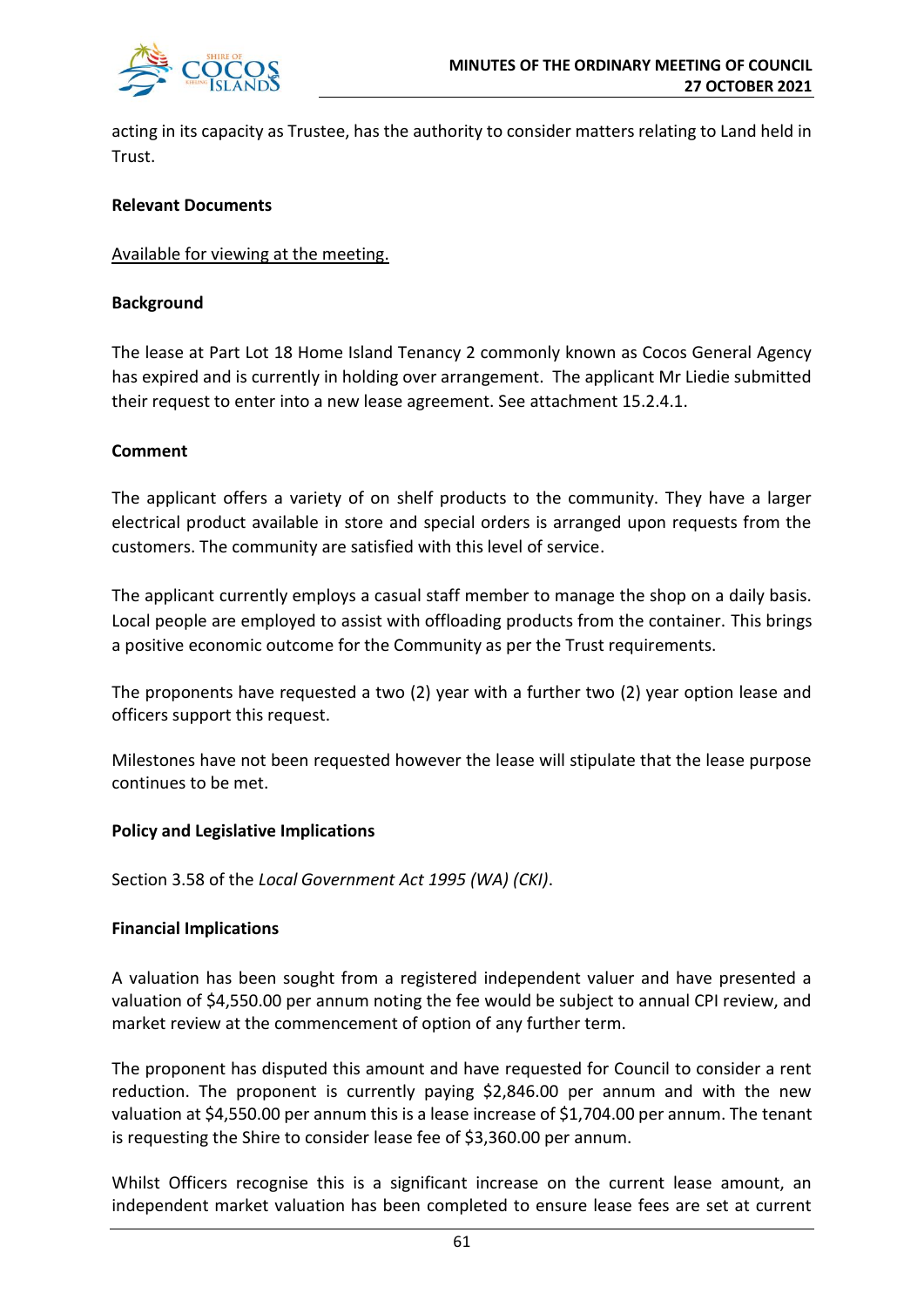

market rates. It is recommended to reject the request for a rental reduction at this time to allow the Shire to consider developing a policy to assist in equitable consideration of these requests.

## **Strategic Implications**

Shire of Strategic Community Plan 2016-2026: *Outcome 1.1 Encourage economic stability for the Islands. 1.1.1 Increase employment opportunities for local residents.*

## **Risk Implications**

| <b>Risk Category</b> | <b>Description</b>                                                                                                                                           | Rating (consequence x<br>likelihood) | <b>Mitigation Action</b>                                                                                          |
|----------------------|--------------------------------------------------------------------------------------------------------------------------------------------------------------|--------------------------------------|-------------------------------------------------------------------------------------------------------------------|
| Reputation           | Not progressing with<br>the lease in a timely<br>manner could result in<br>uncertainty for a key<br>stakeholder who<br>provides a good<br>community service. | Moderate (8)                         | This item is being<br>progressed as quickly<br>as possible, while still<br>observing legislative<br>requirements. |
| Service Interruption | Without a lease, a<br>valuable community<br>service could be<br>disrupted.                                                                                   | Moderate (6)                         | This item is being<br>progressed as quickly<br>as possible, while still<br>observing legislative<br>requirements. |
| Compliance           | The process for leasing<br>does not comply with<br>legislation.                                                                                              | Low $(3)$                            | The process outlined in<br>this report is<br>consistent with<br>legislative<br>requirements.                      |
| Property             | The property is being<br>used other than what<br>it has been intended<br>for.                                                                                | Low $(3)$                            | Property inspection to<br>be conducted<br>annually.                                                               |

## **Risk Matrix**

| <b>Consequence /</b><br>Likelihood | Insignificant (1) | Minor (2)    | Medium (3)       | Major (4)        | Extreme (5)      |
|------------------------------------|-------------------|--------------|------------------|------------------|------------------|
| <b>Almost Certain (5)</b>          | Moderate (5)      | High $(10)$  | <b>High (15)</b> | Extreme (20)     | Extreme (25)     |
| Likely (4)                         | Low(4)            | Moderate (8) | <b>High (12)</b> | <b>High (16)</b> | Extreme (20)     |
| Possible (3)                       | Low(3)            | Moderate (6) | Moderate (9)     | <b>High (12)</b> | <b>High (15)</b> |
| Unlikely (2)                       | Low(2)            | Low $(4)$    | Moderate (6)     | Moderate (8)     | High $(10)$      |
| Rare (1)                           | Low(1)            | Low $(2)$    | Low $(3)$        | Low $(4)$        | Moderate (5)     |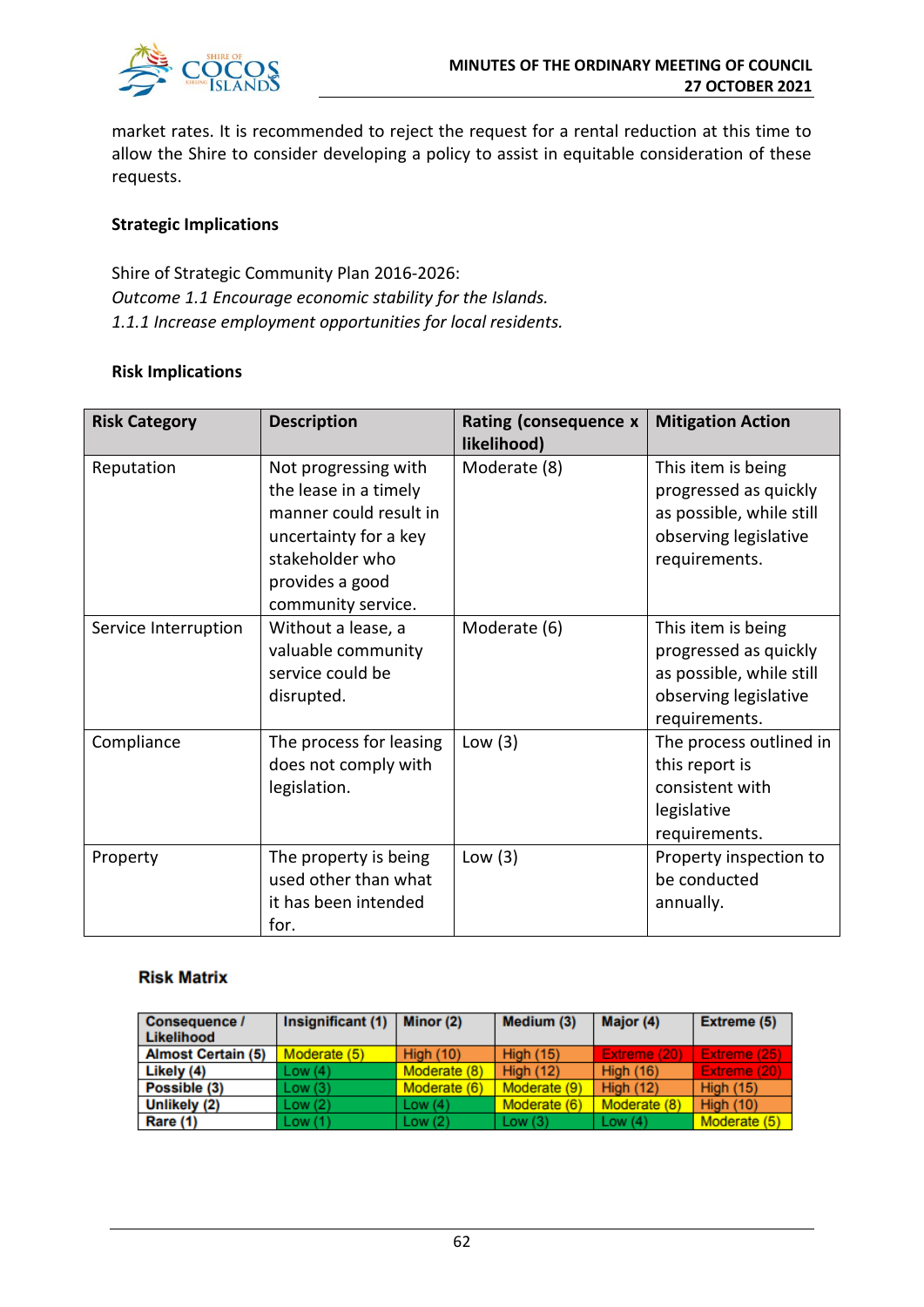

## **Voting Requirements**

Simple majority

## **Conclusion**

The request for a new lease is presented to the Trust for consideration and the officer's recommendation is that the request is approved as it continues to provide a great service to the Community.

## **OFFICER'S RECOMMENDATION – ITEM NO 15.2.4**

THAT COUNCIL ACTING IN ITS CAPACITY AS TRUSTEE OF THE 1979 LAND TRUST DEED, BY SIMPLE MAJORITY, PURSUANT TO SECTION 3.58 OF THE *LOCAL GOVERNMENT ACT 1995 (WA) (CKI)* RESOLVES:

- **1.** TO GIVE LOCAL PUBLIC NOTICE OF THE INTENT (INCLUDING INVITING PUBLIC SUBMISSIONS) TO DISPOSE BY WAY OF LEASE A PORTION OF PART LOT 18 HOME ISLAND RETAIL CENTRE TENANCY 2 TO MR W LIEDIE AS PER THE SHIRE'S STANDARD COMMERCIAL LEASE TEMPLATE, SUBJECT TO THE FOLLOWING CONDITIONS:
	- a. THAT THE LEASE FEE BE SET AS PER THE INDEPENDENT VALUATION, ANNUAL LEASE FEE IS SUBJECT TO ANNUAL CPI REVIEWS, A MARKET REVIEW AT THE EXERCISE OF ANY FURTHER TERM AND A ONE-OFF LEASE PREPARATION FEE OF \$250;
	- b. THE LEASE TERM BEING FOR TWO (2) YEARS WITH A TWO (2) YEAR OPTION;
- **2.** THE PURPOSE OF THE LEASE IS TO OPERATE A RETAIL SHOP KNOWN AS COCOS GENERAL AGENCY;
- **3.** TO REJECT THE RENTAL DISCOUNT AND CONSIDER DEVELOPING A POLICY FOR THE CONSIDERATION OF THESE REQUESTS;
- **4.** THAT SHOULD NO OBJECTIONS BE RECEIVED DURING THE PUBLIC NOTICE PERIOD; THE CHIEF EXECUTIVE OFFICER IS AUTHORISED TO ENTER INTO THE LEASE AS PER THE SHIRE'S STANDARD COMMERCIAL LEASE TEMPLATE AND WITH THE CONDITIONS AS OUTLINED ABOVE;
- **5.** THAT IF OBJECTIONS ARE RECEIVED, TO CONSIDER ALL PUBLIC SUBMISSIONS AT THE FIRST ORDINARY MEETING OF COUNCIL FOLLOWING THE CLOSE OF THE PUBLIC SUBMISSION PERIOD AND;
- **6.** THAT REGULAR INSPECTIONS OF COMMERCIAL TENANCY BE UNDERTAKEN.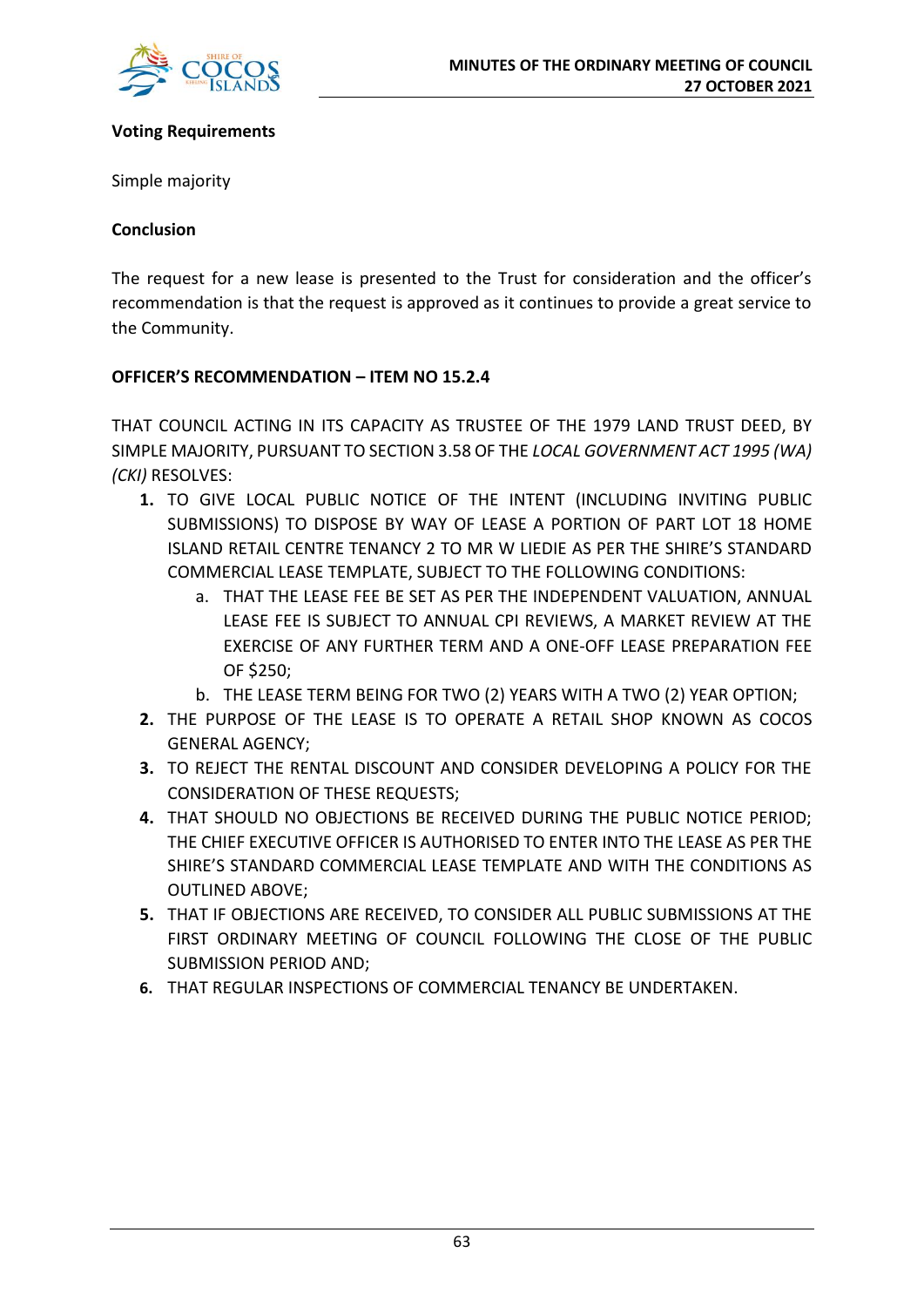

## **COUNCIL RESOLUTION– ITEM NO 15.2.4**

**MOVED CR IBRAM SECONDED CR HAMIRIL**

**THAT COUNCIL ACTING IN ITS CAPACITY AS TRUSTEE OF THE 1979 LAND TRUST DEED, BY SIMPLE MAJORITY, PURSUANT TO SECTION 3.58 OF THE** *LOCAL GOVERNMENT ACT 1995 (WA) (CKI)* **RESOLVES:**

- **1. TO GIVE LOCAL PUBLIC NOTICE OF THE INTENT (INCLUDING INVITING PUBLIC SUBMISSIONS) TO DISPOSE BY WAY OF LEASE A PORTION OF PART LOT 18 HOME ISLAND RETAIL CENTRE TENANCY 2 TO MR W LIEDIE AS PER THE SHIRE'S STANDARD COMMERCIAL LEASE TEMPLATE, SUBJECT TO THE FOLLOWING CONDITIONS:**
	- **a. THAT THE LEASE FEE BE SET AS PER THE INDEPENDENT VALUATION, ANNUAL LEASE FEE IS SUBJECT TO ANNUAL CPI REVIEWS, A MARKET REVIEW AT THE EXERCISE OF ANY FURTHER TERM AND A ONE-OFF LEASE PREPARATION FEE OF \$250;**
	- **b. THE LEASE TERM BEING FOR TWO (2) YEARS WITH A TWO (2) YEAR OPTION;**
- **2. THE PURPOSE OF THE LEASE IS TO OPERATE A RETAIL SHOP KNOWN AS COCOS GENERAL AGENCY;**
- **3. TO REJECT THE RENTAL DISCOUNT AND CONSIDER DEVELOPING A POLICY FOR THE CONSIDERATION OF THESE REQUESTS;**
- **4. THAT SHOULD NO OBJECTIONS BE RECEIVED DURING THE PUBLIC NOTICE PERIOD; THE CHIEF EXECUTIVE OFFICER IS AUTHORISED TO ENTER INTO THE LEASE AS PER THE SHIRE'S STANDARD COMMERCIAL LEASE TEMPLATE AND WITH THE CONDITIONS AS OUTLINED ABOVE;**
- **5. THAT IF OBJECTIONS ARE RECEIVED, TO CONSIDER ALL PUBLIC SUBMISSIONS AT THE FIRST ORDINARY MEETING OF COUNCIL FOLLOWING THE CLOSE OF THE PUBLIC SUBMISSION PERIOD AND;**
- **6. THAT REGULAR INSPECTIONS OF COMMERCIAL TENANCY BE UNDERTAKEN.**

## **THE MOTION WAS PUT AND DECLARED CARRIED (6/0)**

**FOR:** HAMIRIL, IBRAM, LACY, LIU, MINKOM, YOUNG **AGAINST:** NIL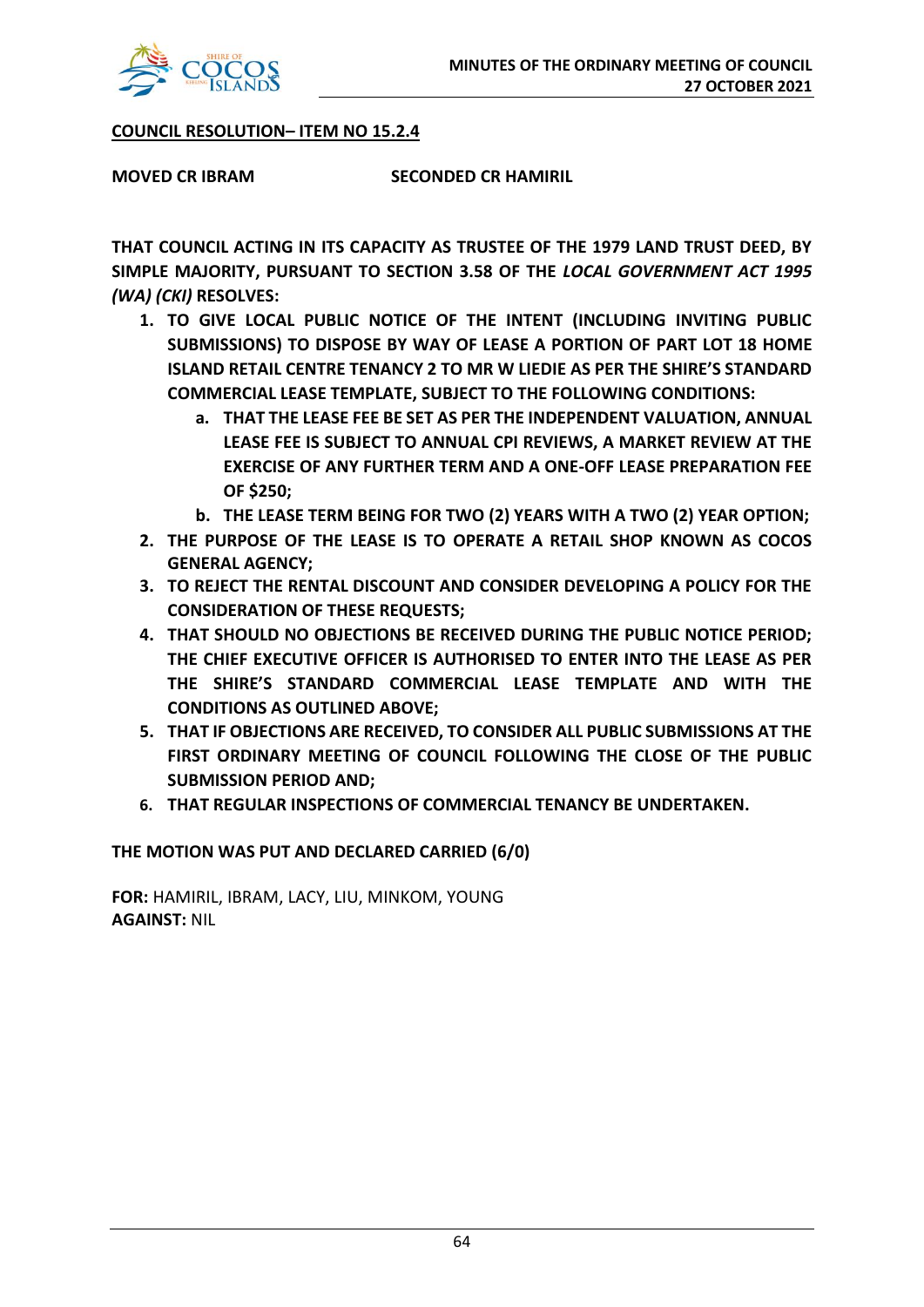

## **15.2.5 REQUEST FOR LEASE – LOTS 223 & 224 TRANNIES BEACH WEST ISLAND (COCOS ECO RESORT)**

## **Report Information**

| Date:                       | 20 October 2021                                                      |
|-----------------------------|----------------------------------------------------------------------|
| Location:                   | Lots 223 & 224 Trannies Beach West Island                            |
| Applicant:                  | Mr Chris Blakeman - Indian Ocean Leisure                             |
| File Ref:                   | Not Applicable                                                       |
| Disclosure of Interest: Nil |                                                                      |
| <b>Reporting Officer:</b>   | <b>Chief Executive Officer</b>                                       |
| Island:                     | West Island                                                          |
| Attachments:                | 15.2.5.1 - Cocos Eco Resort Proposal and Supporting Documentation    |
|                             | 15.2.5.2 - Cocos Eco Resort Preliminary Concept                      |
|                             | 15.2.5.3 - CONFIDENTIAL – Cocos Eco Resort Financial Projections     |
|                             | 15.2.5.4 - Cocos Eco Resort Community Engagement Strategy            |
|                             | 15.2.5.5 - Cocos Eco Resort Unsolicited Land Lease Proposal Timeline |

## **Authority / Discretion**

## **Definition**

|             | Advocacy       | When Council advocates on its own behalf or on behalf of its<br>community to another level of government/body/agency.                                                                                                                                                                                                                                        |
|-------------|----------------|--------------------------------------------------------------------------------------------------------------------------------------------------------------------------------------------------------------------------------------------------------------------------------------------------------------------------------------------------------------|
| $\boxtimes$ | Executive      | The substantial direction setting and oversight role of the<br>Council. E.g. adopting plans and reports, accepting tenders,<br>directing operations, setting and amending budgets.                                                                                                                                                                           |
|             | Legislative    | Includes adopting local laws, town planning schemes and<br>policies. Review when Council reviews decisions made by<br>officers.                                                                                                                                                                                                                              |
|             | Quasi-Judicial | When Council determines an application / matter that directly<br>affects a person's right and interest. The judicial character arises<br>from the obligations to abide by the principles of natural justice.<br>Examples of Quasi-Judicial authority include town planning<br>applications, building licenses, applications for other permits /<br>licenses. |
|             | Information    | Includes items provides to Council for information purposes only<br>that do not require a decision of Council (i.e. $-$ for noting).                                                                                                                                                                                                                         |

## **Report Purpose**

The purpose of this report is for Council to consider an unsolicited proposal from Chris Blakeman of Indian Ocean Leisure (Cocos Eco Resort) to lease Lots 223 & 224 Trannies Beach, West Island for the purposes of developing a tourist resort, 'Cocos Eco Resort'. This report provides background information and due diligence documents from Cocos Eco Resort for Council to determine whether to go to community consultation on this proposal. It should be noted that Council, in this instance, is acting in its capacity as the Trustee of the Land Trusts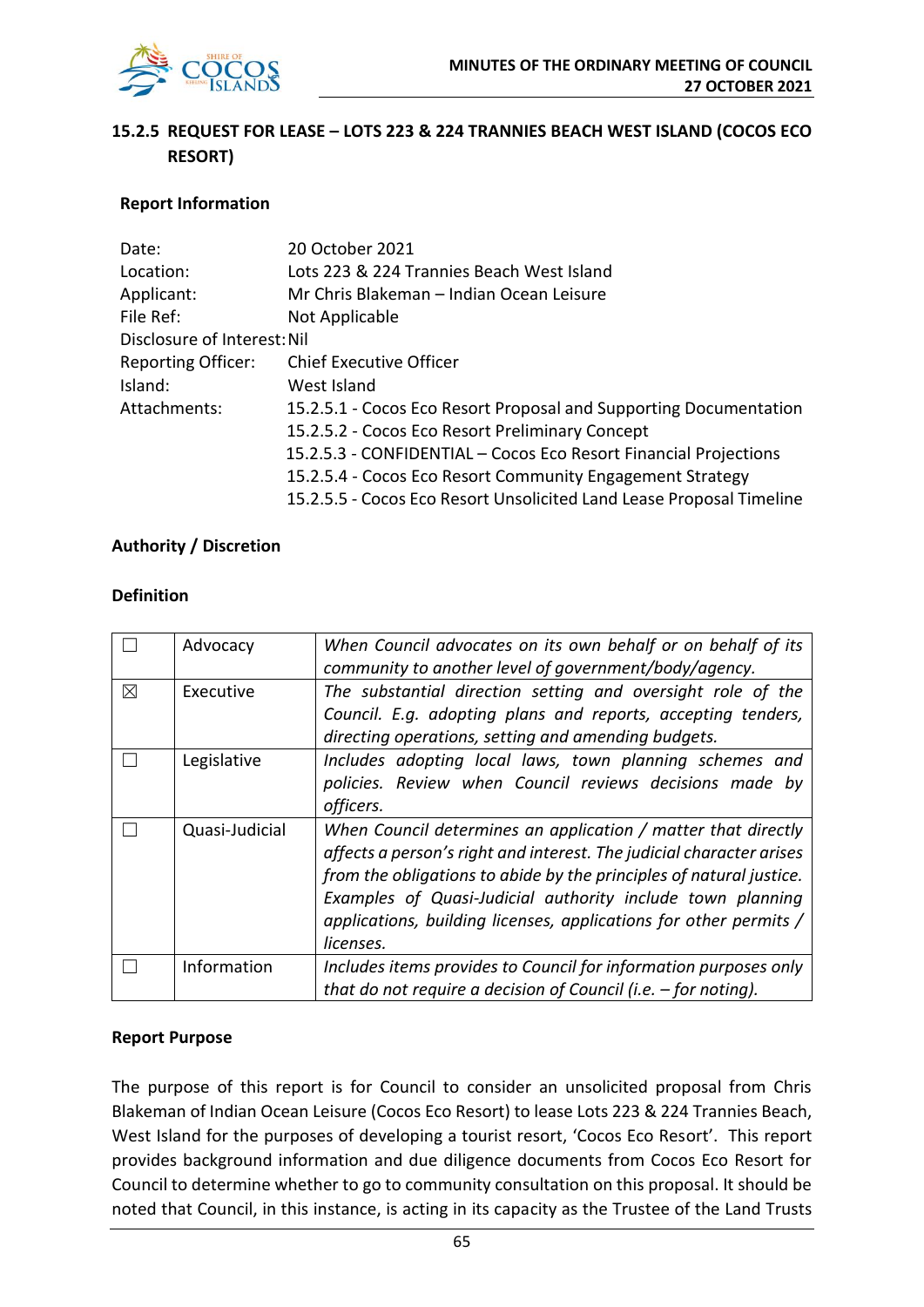

as the Land (Lots 223 & 224 Trannies Beach, West Island) is held in Trust. Council as the Trustee, in making any decision in relation to the Trusts, must give due consideration of the purpose of the Trusts, that is, *"the benefit, advancement and wellbeing of Cocos (Keeling) Islanders resident in the Territory on land owned by the Council",* and ensure their decisionmaking is guided by this objective. Council, acting in its capacity as Trustee, has the authority to dispose of Land held in Trust to the Lessee.

## **Relevant Documents**

## Available for viewing at the meeting

## **Background**

In July 2021, Mr Chris Blakeman contacted the Shire to request Council consideration to lease Lots 223 and 224 Trannies Beach, West Island for the purposes of developing a tourist resort, Cocos Eco Resort.

Mr Blakeman is also progressing a lease request for a tourist resort on Direction Island, known as Cocos Boronia Resort. Council supported this request at the Ordinary Meeting of Council held on 25 March 2020. As the Direction Island proposal involves an over the water component, approval is still being considered by the Commonwealth Government for this component prior to a lease being finalised.

Informal discussions with the Shire and presentation to a Councillor workshop have progressed with the proponent between the initial request and the formalising of the request to lease the land.

## **Comment**

The proposal is detailed in Attachment 15.2.5.1 Cocos Eco Resort Proposal and Supporting Documentation, requesting Lots 223 and Lots 224 Trannies Beach, West Island.

The concept design for a "family friendly eco resort" includes a combination of 1, 2 and 3 Bed Villa's and backpacker type accommodation. The concept estimates approximately 153 rooms will be part of the resort in addition to staff housing requirements. Other amenities include restaurant/dining areas, swimming pool, bar, and plant nursery. Details of the concept design is contained in Attachment 15.2.5.2 Cocos Eco Resort Preliminary Concept.

In support of his request Mr Blakeman has provided supporting documentation for financial forecasts (Confidential Attachment 15.2.5.3 CONFIDENTIAL – Cocos Eco Resort Financial Projections), due diligence reports and information to support the request to proceed with public consultation. These items, with the exception of commercial in-confidence financial information, will be made available to the community as it is likely the community would want to see this level of detail to be able to provide informed input.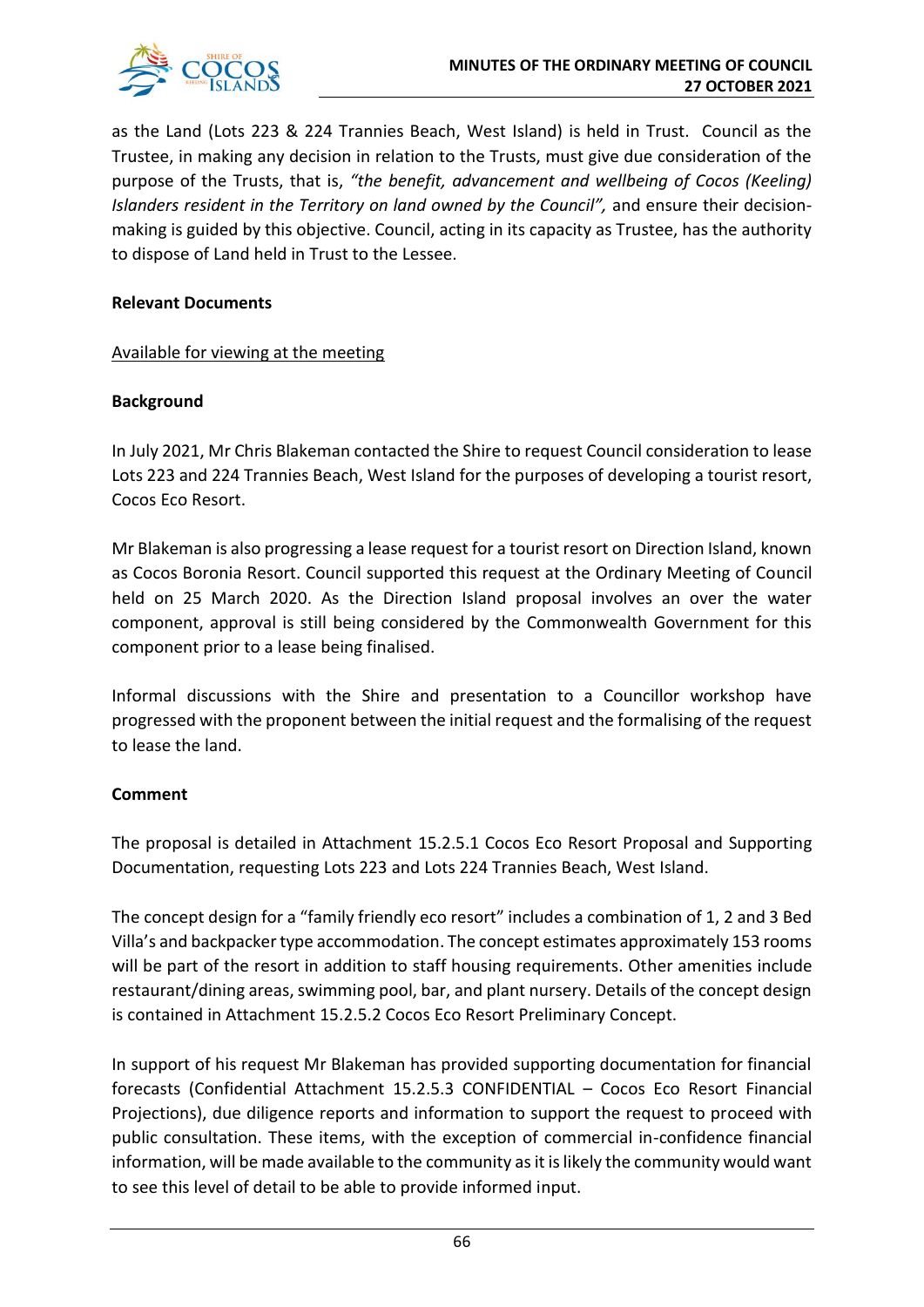

Given the complexity of the proposal and likelihood of strong public interest, officers recommend that a preliminary stakeholder and community engagement process is implemented to gauge public interest in the concept before Council is able to give consideration to entering into negotiations. The engagement strategy as contained in Attachment 15.2.5.4 Cocos Eco Resort Community Engagement Strategy presented for Council consideration takes into consideration the complexity of this proposal.

This item seeks a Council resolution to proceed with Stakeholder and Community Engagement noting that this is a preliminary engagement and does not meet the statutory requirements for disposal of property (by lease) as required by Section 3.58 of the *Local Government Act 1995 (WA) (CKI)*. Should Council resolve to proceed with negotiations, the statutory process would need to be implemented prior to Council making a final decision regarding a lease.

Should Council agree to a lease, as the issuing authority, prior to the project being able to be progressed it is a legislative requirement that the proponent lodges a Development Application for Council to consider the specifics of the proposal. A tentative timeline for this unsolicited land lease proposal is contained in Attachment 15.2.5.5 Cocos Eco Resort Unsolicited Land Lease Proposal Timeline. Should Council resolve to progress to Community and Stakeholder engagement, Mr Blakeman will be able to update the draft project timeline contained in the supporting documents with this information.

It is important to note that there has been recent interest in these lots by contractors for the runway upgrade, as it presented a suitable option for a portion of the accommodation needs of the project. This initial interest was withdrawn via email to the Chief Executive Officer dated 20 October 2021 and alternative sites/solutions are being considered for their needs.

## **Policy and Legislative Implications**

There are no direct policy or legislative implications associated with this stage of the proposal. Should the Council consider continuing with lease discussions, the requirements of Section 3.58 of the *Local Government Act 1995 (WA) (CKI)* are required to be adhered to.

Initial stakeholder engagement will also be required to ensure that the requirements of Council Policies, Coastal Development Policy – CPP6 and Essential Services - CPP7, are feasibly able to be met.

## **Financial Implications**

The direct financial implication from the engagement activity is likely to be minimal, however it is proposed that costs incurred with the exception of staff time is to be borne by the proponent.

## **Strategic Implications**

*Shire of Cocos (Keeling) Islands Strategic Community Plan 2016 - 2026*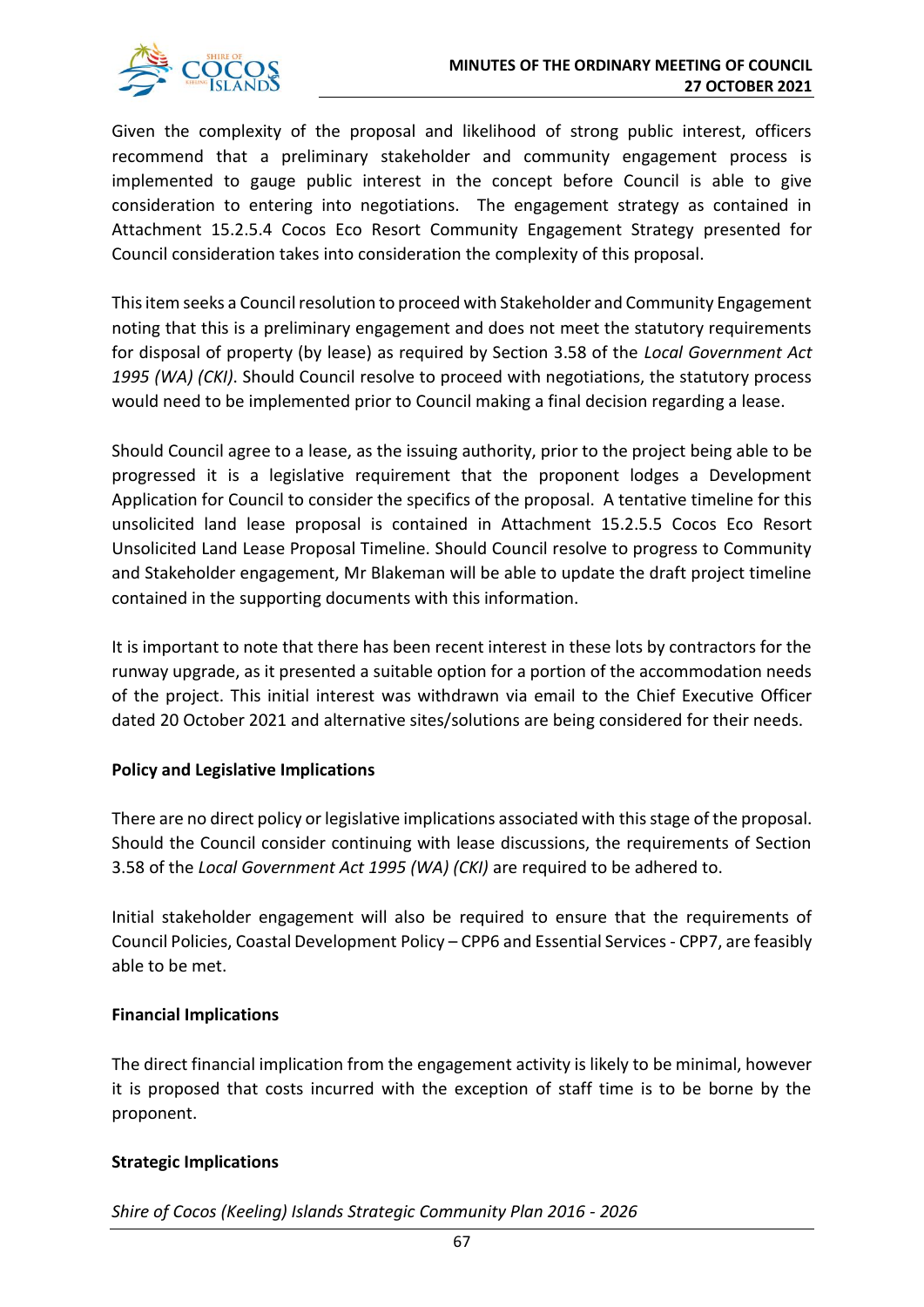

## *Key Result Area 1 – Economic Development*

*Objective 1 – Support and assist tourism in recognition of its importance as an economic driver Objective 2 – Facilitate additional accommodation to meet a variety of needs Objective 3 – Promote potential developments that foster economic development and* 

*diversification*

## **Risk Implications**

| <b>Risk Category</b> | <b>Description</b>                                                                                                                                                                     | Rating (consequence x<br>likelihood) | <b>Mitigation Action</b>                                                                  |
|----------------------|----------------------------------------------------------------------------------------------------------------------------------------------------------------------------------------|--------------------------------------|-------------------------------------------------------------------------------------------|
| Financial            | Progressing to<br>statutory advertising<br>of disposal of lease<br>without community<br>and stakeholder<br>engagement may<br>result in wastage of<br>Shire and Proponent<br>resources. | High                                 | Due to the complexity<br>of the proposal ensure<br>engagement strategy<br>is carried out. |
| Reputation           | Council determine to<br>progress with the lease<br>without considering<br>key stakeholders and<br>community opinion.                                                                   | Moderate                             | Due to the complexity<br>of the proposal ensure<br>engagement strategy<br>is carried out. |

## **Risk Matrix**

| <b>Consequence /</b><br>Likelihood | Insignificant (1) | Minor (2)        | Medium (3)       | Major (4)        | Extreme (5)      |
|------------------------------------|-------------------|------------------|------------------|------------------|------------------|
| <b>Almost Certain (5)</b>          | Moderate (5)      | <b>High (10)</b> | <b>High (15)</b> | Extreme (20)     | Extreme (25)     |
| Likely (4)                         | Low (4)           | Moderate (8)     | <b>High (12)</b> | <b>High (16)</b> | Extreme (20)     |
| Possible (3)                       | Low (3)           | Moderate (6)     | Moderate (9)     | <b>High (12)</b> | <b>High (15)</b> |
| Unlikely (2)                       | Low (2)           | Low $(4)$        | Moderate (6)     | Moderate (8)     | <b>High (10)</b> |
| Rare (1)                           | Low (1)           | Low(2)           | Low $(3)$        | Low $(4)$        | Moderate (5)     |

## **Voting Requirements**

Simple Majority

## **Conclusion**

This is a complex proposal and will need a considered approach. On top of the already significant investment, it is also acknowledged that the proponent will incur further costs to progress with investigations and planning and understandably the proponent requires some level of assurance of the appetite of Council and the community. The process outlined in this report and the officer's recommendation provides an avenue for Council and the community to have input and for the proponent to test the proposal without committing either party to a binding agreement at this preliminary stage.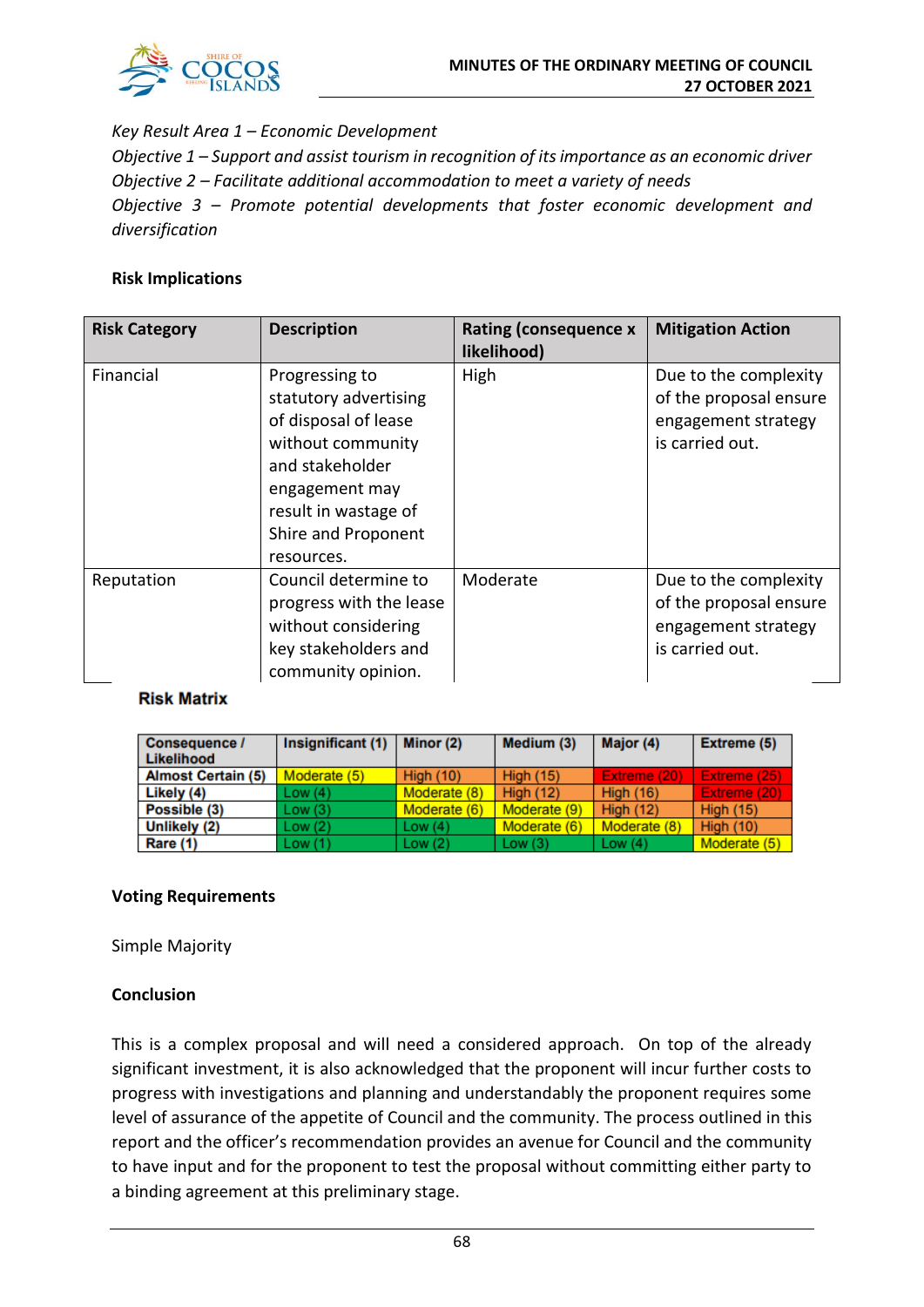

## **OFFICER RECOMMENDATION – ITEM NO 15.2.5**

THAT COUNCIL, ACTING AS TRUSTEE FOR THE 1984 TRUST DEED, BY SIMPLE MAJORITY, AND PURSUANT TO SECTION 3.18 OF THE *LOCAL GOVERNMENT ACT 1995 (WA) (CKI)* RESOLVES TO:

- 1. IMPLEMENT THE COMMUNITY AND STAKEHOLDER ENGAGEMENT STRATEGY AS PER ATTACHMENT 15.2.5.4 TO SEEK COMMUNITY AND STAKEHOLDER VIEWS ON THE REQUEST FROM CHRIS BLAKEMAN OF COCOS ECO RESORT;
- 2. ADVISE THE PROPONENT THAT ANY COSTS IN ADDITION TO STAFF TIME TO CARRY OUT THE COMMUNITY AND STAKEHOLDER ENGAGEMENT WILL BE BORNE BY THE PROPONENT;
- 3. CONSIDER THE RECOMMENDATIONS FROM THE COMMUNITY AND STAKEHOLDER ENGAGEMENT AND ANY PUBLIC SUBMISSIONS AT AN ORDINARY MEETING OF COUNCIL IN MAKING A DETERMINATION ON THE REQUEST FROM COCOS ECO RESORT; AND
- 4. ADVISE THE PROPONENT THAT ANY DECISION TO PROGRESS WITH A LEASE WOULD NEED TO ADHERE TO THE STATUTORY PROCESSES AS REQUIRED BY SECTION 3.58 OF THE *LOCAL GOVERNMENT ACT 1995 (WA) (CKI)* AND ASSOCIATED REGULATIONS.

## **COUNCIL RESOLUTION– ITEM NO 15.2.5**

**MOVED CR LACY SECONDED CR HAMIRIL**

**THAT COUNCIL, ACTING AS TRUSTEE FOR THE 1984 TRUST DEED, BY SIMPLE MAJORITY, AND PURSUANT TO SECTION 3.18 OF THE** *LOCAL GOVERNMENT ACT 1995 (WA) (CKI)* **RESOLVES TO:**

- **1. IMPLEMENT THE COMMUNITY AND STAKEHOLDER ENGAGEMENT STRATEGY AS PER ATTACHMENT 15.2.5.4 TO SEEK COMMUNITY AND STAKEHOLDER VIEWS ON THE REQUEST FROM CHRIS BLAKEMAN OF COCOS ECO RESORT;**
- **2. ADVISE THE PROPONENT THAT ANY COSTS IN ADDITION TO STAFF TIME TO CARRY OUT THE COMMUNITY AND STAKEHOLDER ENGAGEMENT WILL BE BORNE BY THE PROPONENT;**
- **3. CONSIDER THE RECOMMENDATIONS FROM THE COMMUNITY AND STAKEHOLDER ENGAGEMENT AND ANY PUBLIC SUBMISSIONS AT AN ORDINARY MEETING OF COUNCIL IN MAKING A DETERMINATION ON THE REQUEST FROM COCOS ECO RESORT; AND**
- **4. ADVISE THE PROPONENT THAT ANY DECISION TO PROGRESS WITH A LEASE WOULD NEED TO ADHERE TO THE STATUTORY PROCESSES AS REQUIRED BY SECTION 3.58 OF THE** *LOCAL GOVERNMENT ACT 1995 (WA) (CKI)* **AND ASSOCIATED REGULATIONS.**

**THE MOTION WAS PUT AND DECLARED CARRIED (6/0)**

**FOR:** HAMIRIL, IBRAM, LACY, LIU, MINKOM, YOUNG **AGAINST:** NIL